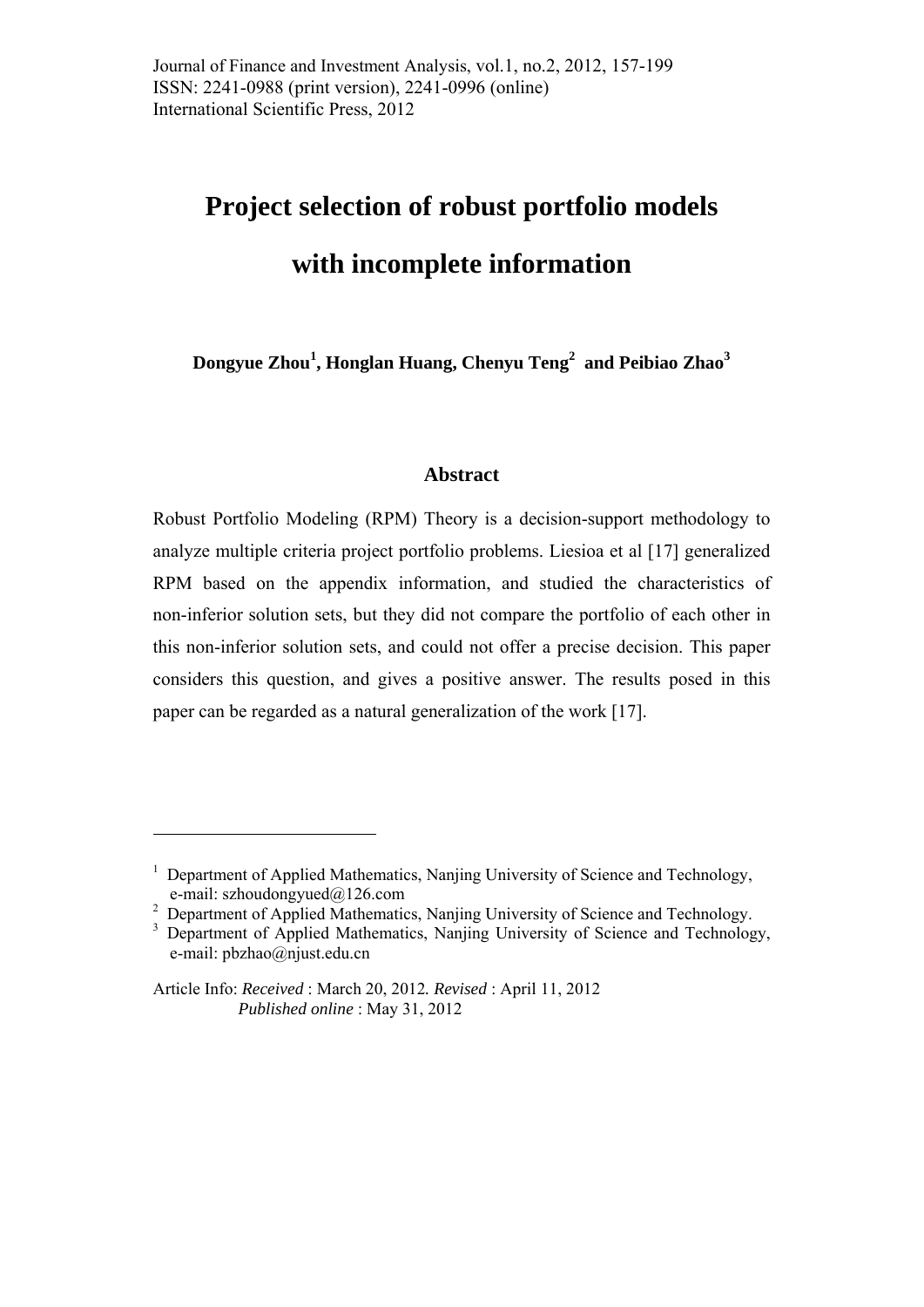### **JEL classification numbers:** G11, M48

**Keywords:** Preference programming, Incomplete information, Interval number, Portfolio

# **1 Introduction**

Portfolio selection theory by H. Markowitz [19] initiated a new epoch for the mathematical tool to studying the financial issues; F. W. McFarlan [21] first applied this modern portfolio theory to study the project selection and risk management.

It is well known that the core idea of portfolio theory is to balance risks and returns, and it requires investors to make a trade-off between the high risk-high return and the low risk-low return.

For the research headway of should be the of portfolio selection theory, we now first take an overview of this theory as follows.

(A) The kind of return-risk models represented by Markowitz [19]; The single-index model by Sharpe [31]; The mean-lower-semi variance model by Markowitz [20] and Mao [23]; The mean-variance skewness model by Konno and Suzuki [16];

(B) The model of controlling the probability of losses represented by VaR: safety first model by Roy [27]; VaR-model by Philippe [26]; CVaR -model by Rockafenar and Uryasev [29];

(C) The selection model of dynamic portfolios: Mossin [24] used the dynamic programming method to extend the single-term model to the multi-term situation; Yin and Zhou [36] proposed a discrete-time mean-variance portfolio selection model; Zhou and Yin [38] studied the continuous-time mean-variance portfolio theory.

There are many other methods of portfolio managements as follows: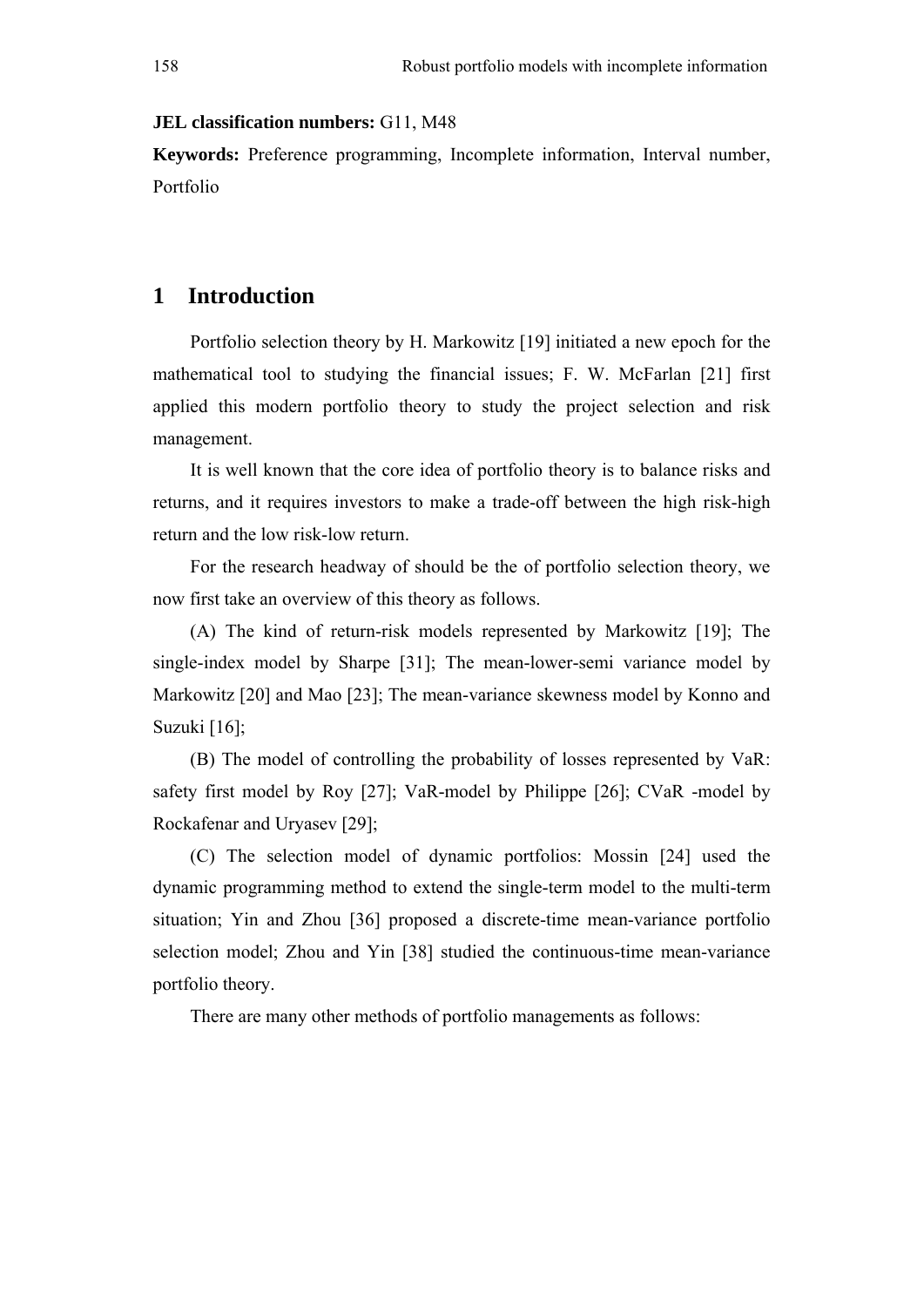1) Financial models: The net present value (NPV), the method of internal should be intrinsic rates of returns (IRR), the method of financial ratios J. F. Bard [3];

2) Stochastic financial models: Monte Carlo method, Decision tree method, Option pricing theory, etc., T. Luehrman [18];

3) Scoring models: score and grade should be grade approaches according to the quantified problems by D.L.Hall and A.Naudia [12];

4) AHP methods: the multi-objective decision-making approach which was most commonly used and usually compared based on the project, such as the scoring method;

5) Behavioral approaches: decision-makers being involved in decision-making models, such as the Delphi method and Q-sort Ulrich K. Eppinger S.[33]; Beaujon et al [4] proposed a mixed integer programming model to solve the project portfolio issues and obtained an optimal solution; Dickinson et al [8] proposed the concept of the trust matrix to describe the relationship among projects, and presented a multi-stage model of optimal portfolios of projects; Golabi et al.[10] took the preference in the solar energy project portfolio selection into account; Kleinmuntz and Kleinmuntz [15] adopted the strategy of approaching the valuation of health care funds; Stummer and Heidenberger [32] considered the interactivity of the project with multi-attribute parameters; G. Iyengar and D. Goldfarb [14] established a robust portfolio investment model with regard to the case of the uncertain information.

On the other hand, the multi-criteria decision was from the concept of Pareto optimal proposed by Pareto, it wasn't until 1960s that the multi-criteria decision really were turned into a normative decision-making approach by Charnes and Cooper [6], and the Electre method by Roy [28]; Hwang and Yoon [13] divided the multi-criteria decision problems into the multi-attribute decision making and the multi-objective decision making, and discussed them separately. Mac Crimmon [22] summarized the methods and applications of the multi-attribute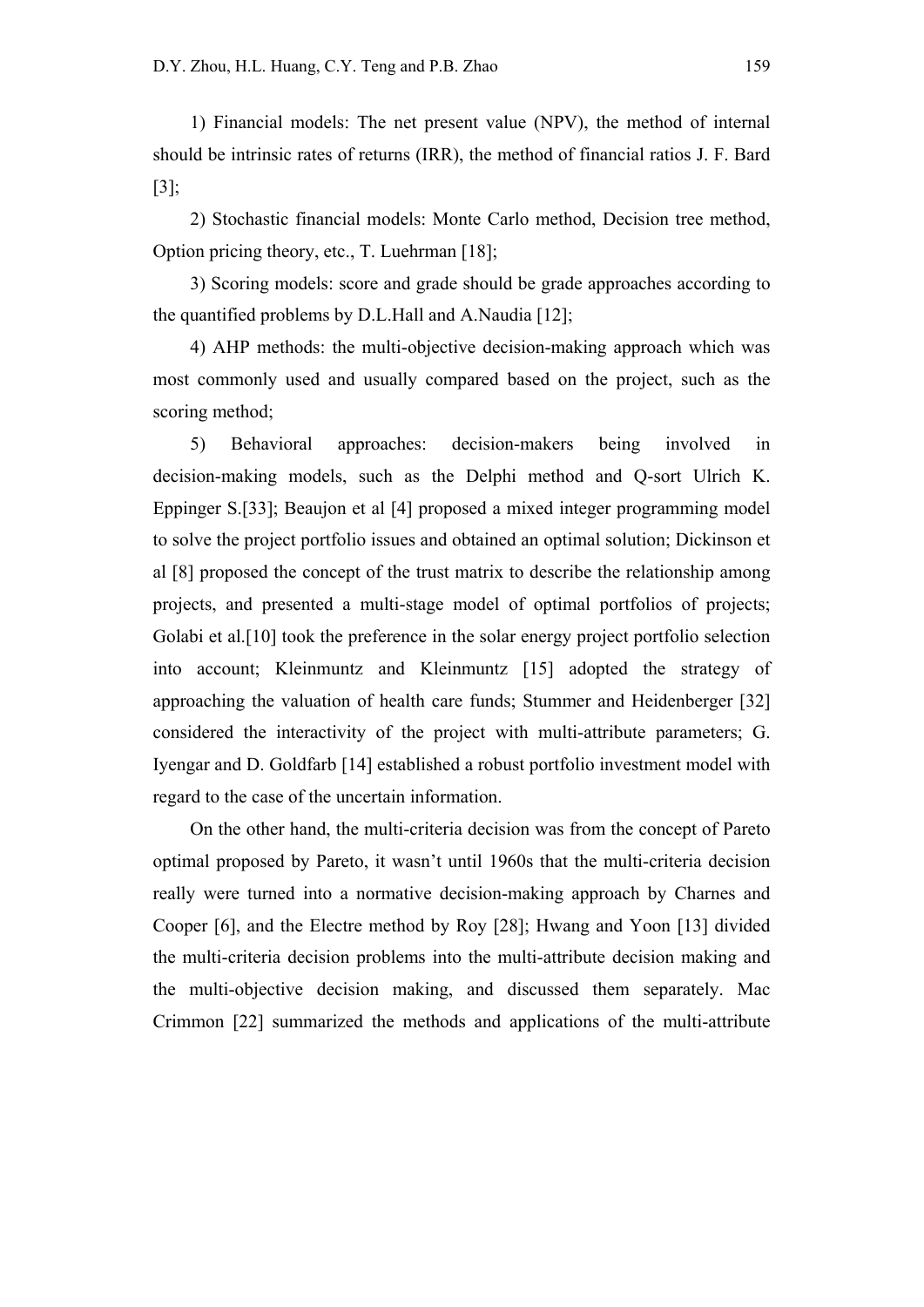decision making, and presented many potential conceptual methods, etc.

At the same time, Von Neumann and Morgenstern [25] proposed the axiom system of the expected utility, and obtained the conclusion that the decisionmakers could maximize the effectiveness; Savage [30] carried out a further expansion to expected utility model with the subjective probability factor; Zadeh [37] proposed the concept of fuzzy sets, and distinguished between vague and random, and applied it to a decision making. Since 1970s, S. Greco et al [11] and others compared the fuzzy sets, and studied the sorting methods; Bellman and Zadeh [5] proposed a basic model of fuzzy decisions based on the multi-objective decision; Danzig [7] studied the stochastic programming; The typical representation of description targets were rough sets and multivariable statistical methods, S. Greco et al. [11] and others carried out some remarkable researches on rough sets.

For the theory of RPM, Liesiöa et al [17] made a further expansion of RPM and studied the properties of non-inferior solution sets based on the impact of the additional information, but they did not make further comparisons on the programs in non-inferior solution sets, and thus they failed to provide an accurate decision which can make a program to decision makers.

Motivated by these statements above, it is interesting to study and provide an optimal program to a decision-maker in non inferior solution sets. We in this paper wish to study it and present an accurate decision-making program in the case when the decision maker's preference is considered.

The arrangement of this paper is as follows. In the first-two Sections, we state some necessary notations and terminologies. In Section 3, we first discuss the narrowing role of the preference in non-inferior solution sets, and describe that any form of preference plans would not lead any new element into the non-inferior solution set. Next, by using a few decision-making criteria related to the stability, we present the construction of ordering relations under the case of the complete uncertainty information with a priori probability, and give the algorithm of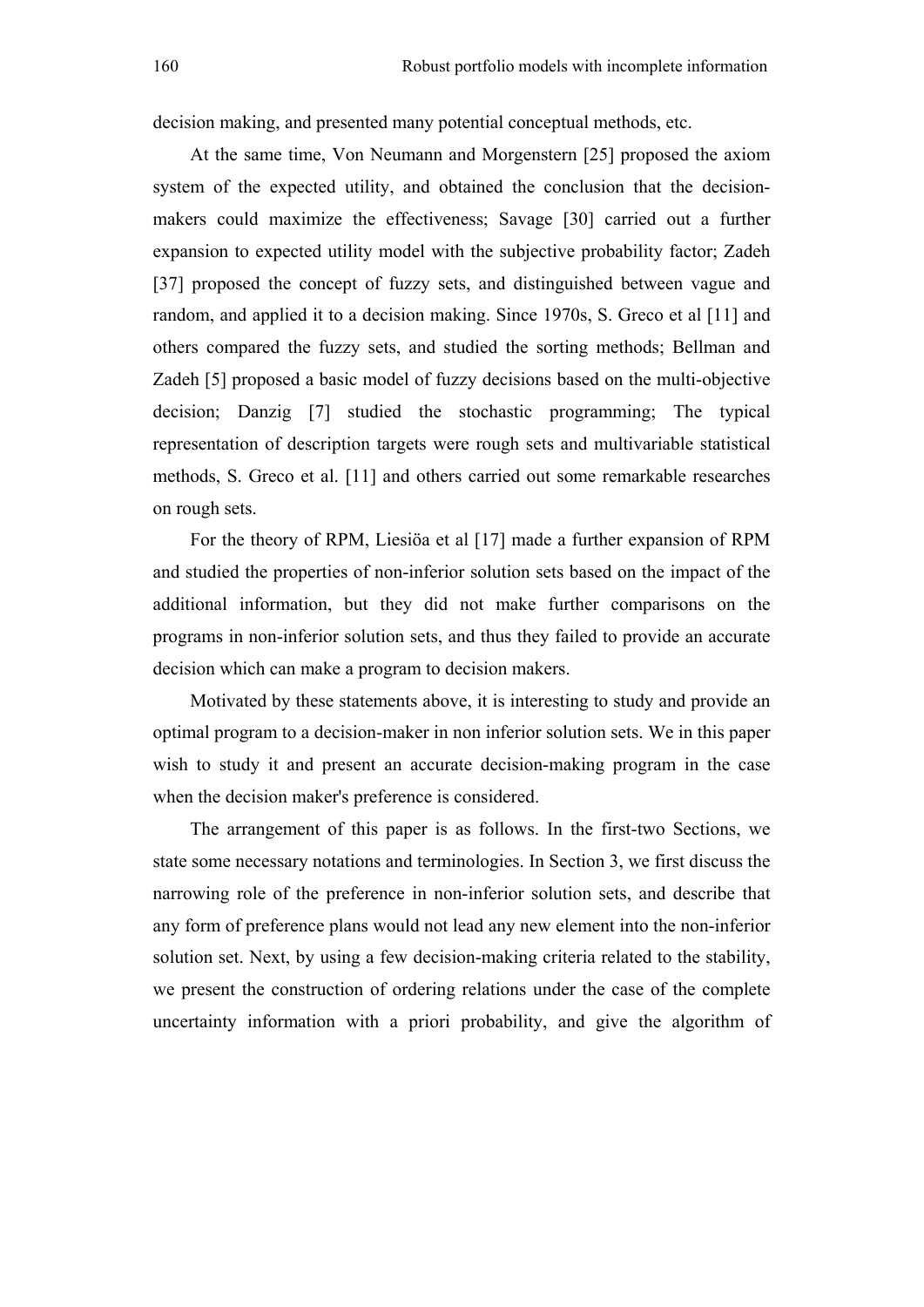optimal solutions based on the ordering relation. Section 4 considers the case of projects with variable scales. For the case of variable scales, it poses a method of stable optimal solutions considering the risk preference of decision makers. In this setting, it gives the algorithm process to solve the stable optimal solution with the risk preference of decision makers.

The results obtained in this paper are interesting and can be regarded as a natural generalization of the classical conclusions for project decisions.

# **2 Preliminary Notes**

### **2.1 The robust portfolio model with incomplete information**

J. Liesiöa et al [17] described the extended RPM as follows:

$$
Max \quad V = \sum_{i=1}^{n} x_i v_i
$$

$$
s.t. \begin{cases} C(P) \le B \\ x_i \in [0,1] \cap N \end{cases}
$$

where *V* is the total revenue of a portfolio program,  $x_i$  is the i-th program in the alternative project library, and takes only 0 or 1;  $v_i$  is the comprehensive income of the *i* -th program in the alternative project library, *C* indicates the consumed resource, *B* indicates the constrained resource.

In the evaluation of multi-indexes, it is easy to see that the return of a portfolio p is given as follows

$$
V(p, w, v) = \sum_{x^{j} \in p} V(x^{j}) = \sum_{x^{j} \in p} \sum_{i=1}^{n} w_{i} v_{i}^{j}
$$
 (1)

where  $v_i^j$  is the return score of the alternative project  $x^j$  with respect to the i-th indicator,  $v_i^j \in [0,1]$ ,  $v^j = [v_1^j, \dots, v_n^j]$  means the return score vector of the j-th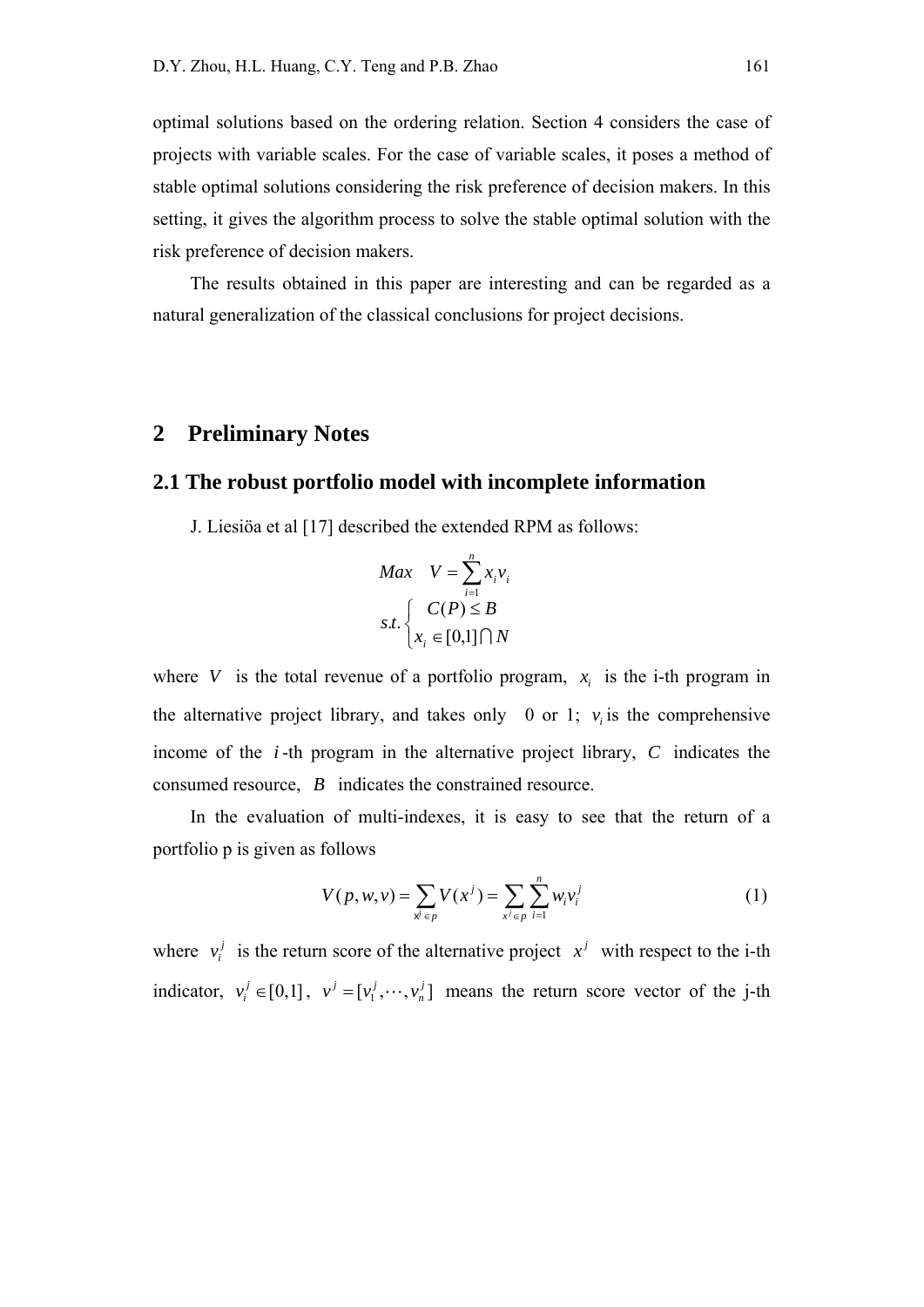alternative project;  $w = (w_1, \dots, w_n)$ ,  $w \in S_n^0$ 1  ${w \in R^n \mid w_i \ge 0, \sum_{i=1}^{n} w_i = 1}$  $w = \{w \in \mathbb{R} \mid w_i \leq v, \underline{\mathcal{L}} \mid w_i\}$ *i*  $w \in S_w^0 = \{w \in R^n \mid w_i \ge 0, \sum w_i\}$  $\in S_w^0 = \{w \in R^n \mid w_i \ge 0, \sum_{i=1}^{\infty} w_i = 1\}$ , where

 $w_i$  is used to measure the relative importance of the i-th evaluated parameter;  $V(p, w, v)$  is the comprehensive income of the portfolio p;  $p \subseteq X$  is a subset of viable projects and indicates a feasible portfolio. Rewrite the formula (1) and get:

$$
V(p, w, v) = \sum_{i=1}^{n} w_i \sum_{x^j \in p} v_i^j
$$
 (2)

where *j j i*  $x^J \in p$ *v*  $\sum_{x^i \in p} v_i^j$  is the return score of the portfolio p with the i-th indicator.

The portfolio collection satisfying some constraint conditions can be denoted by:

$$
P_F = \{ p \in P \mid C(p) \le B \} \tag{3}
$$

Considering the incomplete information, the upper and lower bounds of return scores  $v_i^j$  of the alternative project  $x^j$  with respect to the i-th indicator are  $\overline{v_i}$ and  $y_i^j$ , respectively, so, for the indicators of program properties, the incomplete information set can be described as an interval  $[\underline{v}_i^j, \overline{v}_i^j]$  containing the return score  $v_i^j$ . The weight set  $S_w$  is a convex set which is limited by the decision maker's preference and expressed by a linear inequality. Then, the feasible solution set  $S_v$  can be expressed as  $S_v = \{v \in R_+^{m \times n} \mid v_i^j \in [v_i^j, v_i^j] \}$ .

For a given portfolio *p*, there is  $V(p, w, v) \in [\min_{w \in S_w} V(p, w), \max_{w \in S_w} V(p, w)]$ ,  $w \in S_w$ ,  $v \in S_v$ , where  $V(p, w, v)$  is the comprehensive income of the portfolio *p*.

Considering two mappings  $\overline{V}$ ,  $\underline{V}$ :  $P \times S_w^0 \to R_+$  given as the following

$$
\overline{V}(p, w) = \sum_{\substack{\mathbf{x} \in p}} \sum_{i=1}^{n} w_i \overline{v_i}^{j}
$$
(4)

$$
\underline{V}(p, w) = \sum_{\mathbf{x}^i \in p} \sum_{i=1}^n w_i \underline{v}_i^j \tag{5}
$$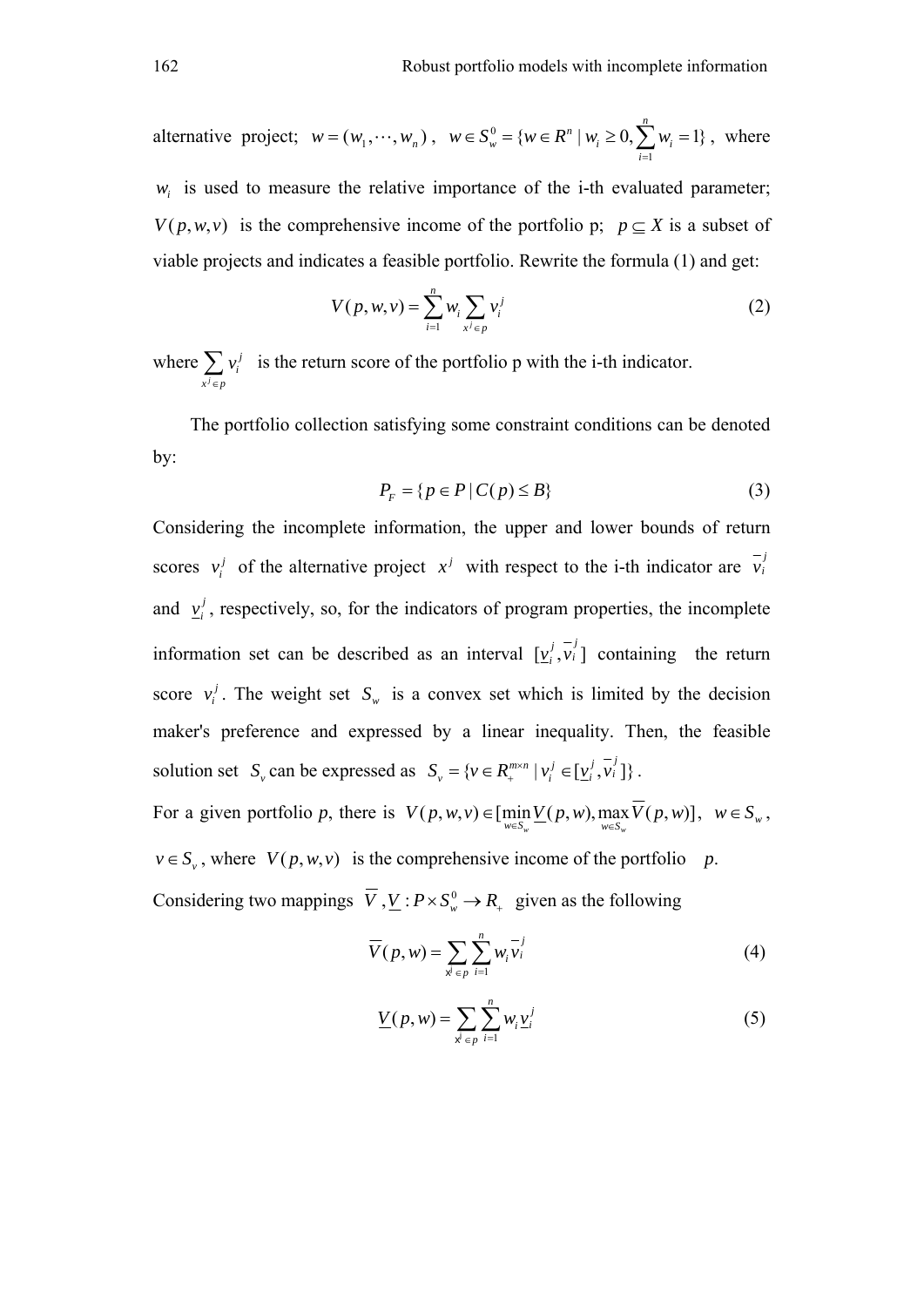The formulae (4) and (5) indicate the upper and lower bounds of comprehensive incomes of the portfolio P. We denote by  $S = S_w \times S_v$ , the information set. Then,  $s(w, v) \in S$  means  $w \in S_w$ ,  $v \in S_v$ . Thus, S is a completely information set with respect to weights and the parameter value.

Referring to (2) and (3), the project portfolio model with incomplete information can be expressed as follows:

$$
Max \t V(p, w, v) = \sum_{i=1}^{n} w_i \sum_{x^j \in p} v_i^j
$$
  
s.t. 
$$
\begin{cases} C(p) \le B \\ x_i \in [0,1] \cap N \end{cases}
$$

where  $v_i^j \in [\underline{v}_i^j, \overline{v}_i^j]$ ,  $w \in S_w \subseteq S_w^0$ 1  ${w \in R^n \mid w_i \ge 0, \sum_{i=1}^{n} w_i = 1}$  $w = v_w - \nu w = \nu$  |  $w_i = v, \nu_i$ *i*  $w \in S_w \subseteq S_w^0 = \{w \in R^n \mid w_i \ge 0, \sum w_i\}$  $\in S_w \subseteq S_w^0 = \{ w \in R^n \mid w_i \ge 0, \sum_{i=1}^n w_i = 1 \}.$ 

## **2.2 The order relations and non-inferior set**

**Definition 2.2.1** [17] *If* 

$$
\begin{cases} \nabla(p, w, v) \ge \nabla(p', w, v), \forall (w, v) \in S \\ \nabla(p, w, v) > \nabla(p', w, v), \exists (w, v) \in S, p, p' \in P' \n\end{cases}
$$

*then we call*  $p > p'$ *. For two portfolios*  $p, p' \in P$ *,*  $p > p'$  *means that the portfolio p is superior than p* ' *in S*.

The following Theorem shows the comparison of two portfolios.

**Definition 2.2.2** *The non-inferior set referring to information set S is denoted by*  $P_N(S)$ , and defined as  $P_N(S) = \{ p \in P_F \mid p \nless \{ p', p' \mid p' \in P_F \}.$ 

If there's no disagreement about the information of S, we mark that  $P_N \equiv P_N(S)$ .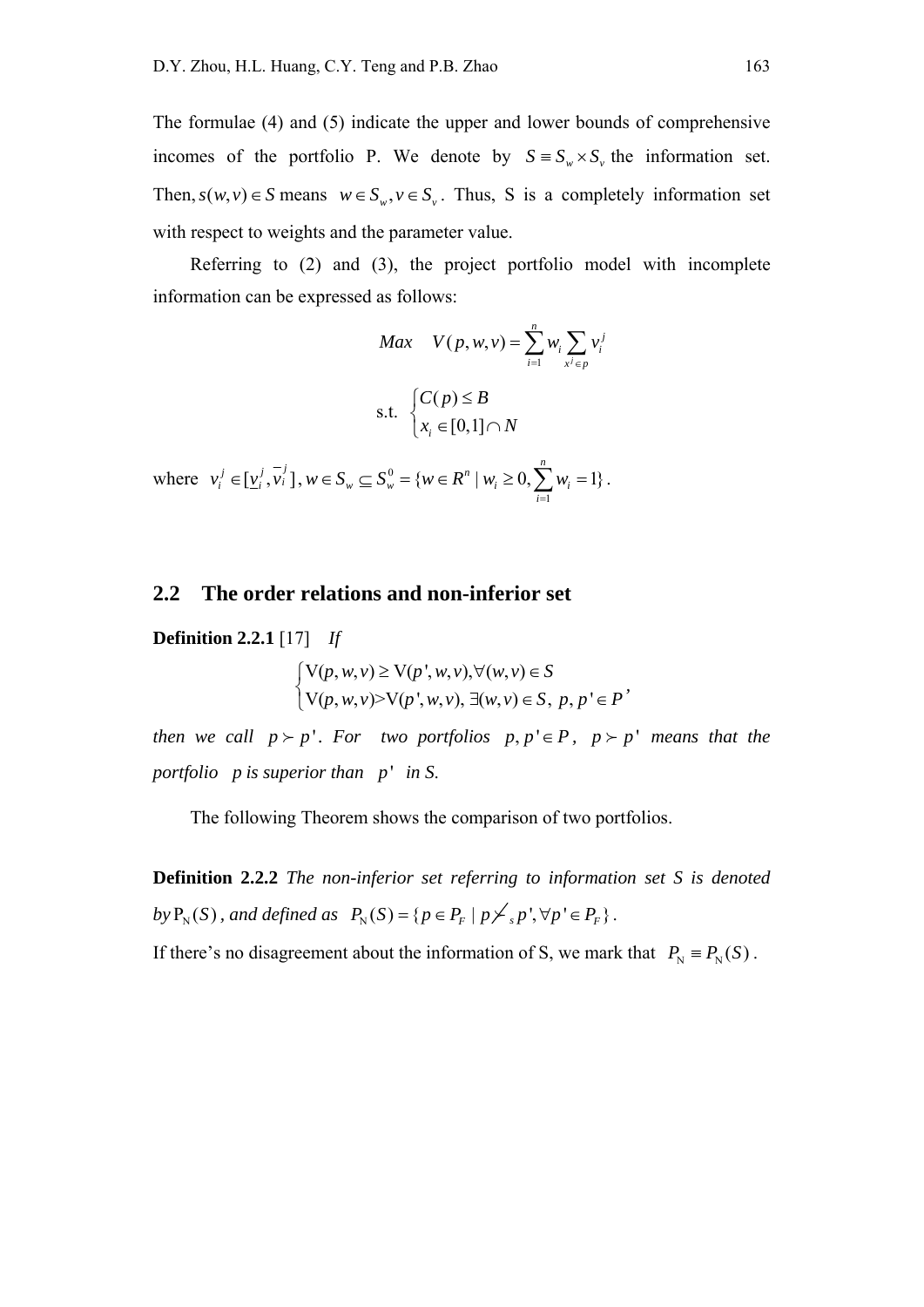### **2.3 The calculation of non-inferior sets**

If the score of characteristic assessments is completely determined, the calculation of non-inferior solution sets is easy and achieved should be easily achieved easy and achieved through the gradual reduction algorithm of the multi-objective multi-attribute (see Ehrgott and Gandibleux [9]), but up to now, the gradual reduction algorithm of multi-objectives under the incomplete information has not been solved. J. Liesiöa [17] proposed a dynamic programming algorithm to calculate the non- inferior set.

To facilitate the narrative, let us define the sets of two portfolios below:

 $P_F^k = \{ p \in P_F \mid p \subseteq \{x^1, \ldots, x^k\} \}, \quad P_N^k = \{ p \in P_F^k \mid \cancel{\exists} p \in P_F^k, \text{ s.t } p \succ p, C(p \in P_F) \}$  $k = 1, \dots, m$ , where  $P_N^k$  is a non-inferior solution set of k alternative programs.

# **3 Project Selection Problems of Robust Portfolio Models Based on Incomplete Information**

For a given non-inferior set  $P_N(S)$ , it is naturally to ask a question that for the element of solutions in an non-inferior solution set, how to compare it with others, how to find out an optimal solution in so many non-inferior solutions without undermining the stability of the model.

For the stability of solutions, we think that the pessimistic person should use the pessimistic criterion (max-min criterion) to get the best choice under the worst situation, the program selected at this point is recorded as *Aworst* . Taking an acceptable possible value  $P_{worst}$ , and fitting the project with the possibility being larger than  $P_{worst}$  into the alternative set. Next, considering the regret criterion (min-max criterion), and the maximum possible loss, in this setting, one can take the maximum possible loss that the decision maker accepted as  $L_{worst}$ , if there is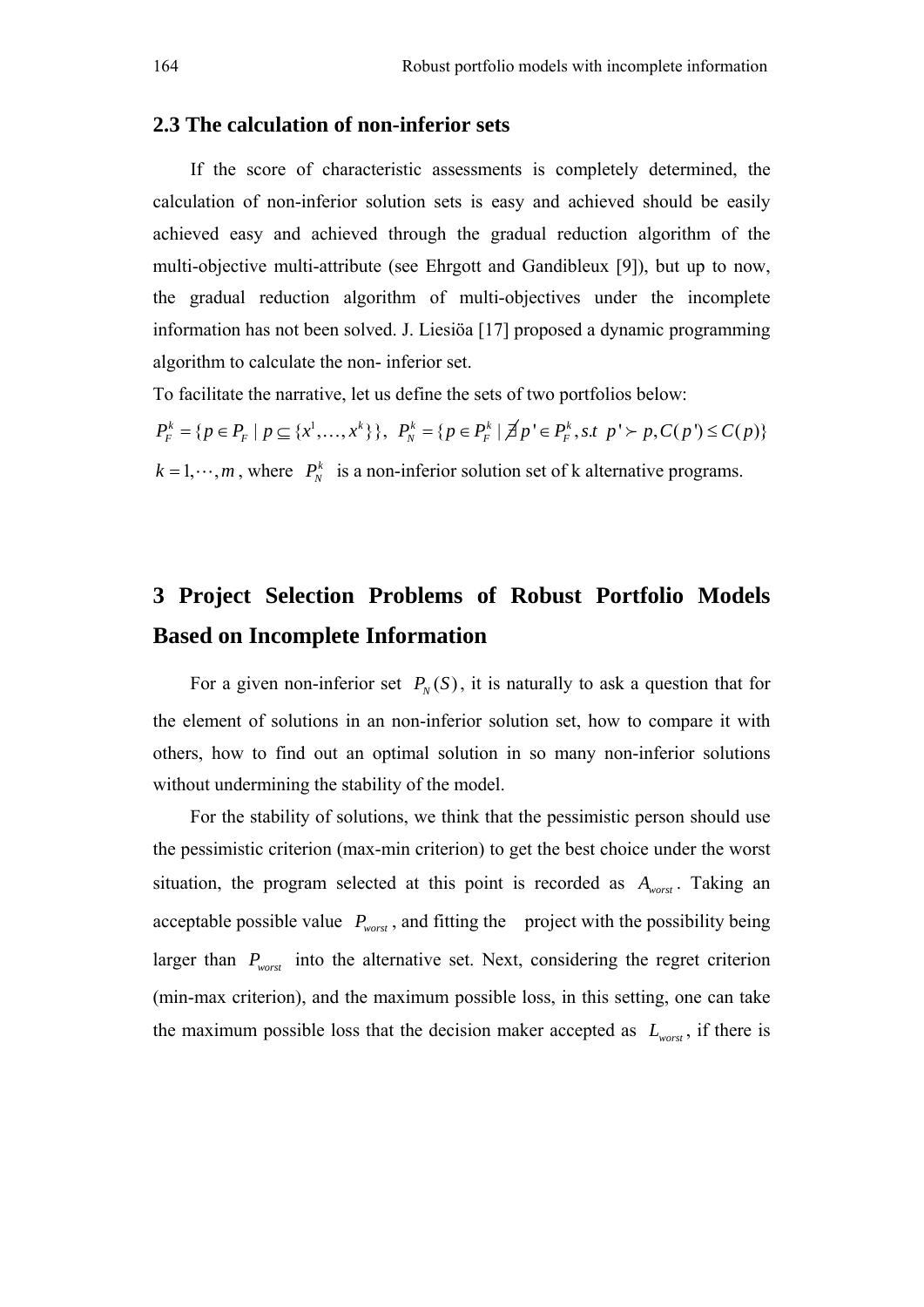any element in the alternative set with the maximum possible loss which is less than  $L_{worst}$  comparing with program  $A_{worst}$ , then one can select the one with the largest expectation satisfying the claim. Then, the optimal solution  $A^*$  is obtained.

The optimal solution  $A^*$  in general is stable even though it may take the one which is poorer than the lower bound of program  $A_{\text{worst}}$ , and this loss-possibility is less than  $P_{worst}$ .

## **3.1 The form-preference of a information set S**

An information set with preferences is denoted by  $\widetilde{S}$ , this information set contains the no-weight information  $S_w$  and the property indicator information  $S_{y}$ . The preference is expressed by the weight *w* and the assessment score *v* of index returns. Set  $S = S_{w} \times S_{v}$ , it is not hard to show that there holds the following.

**Lemma 3.1.1** *If*  $\widetilde{S}_w \subset S_w$ ,  $\widetilde{S}_v \subset S_v$ , then  $\widetilde{S} \subset S$ .

**Lemma 3.1.2** *If*  $\widetilde{S}_w \subseteq S_w$ ,  $\widetilde{S}_v \subset S_v$ , then  $\widetilde{S} \subset S$ .

**Theorem 3.1.1** *For the information set*  $\widetilde{S}_w$  *and*  $\widetilde{S}_v$ *, if one of them at least is really included in S, where*  $S = S_w \times S_v$ ,  $int(S) \cap \widetilde{S} \neq \emptyset$ , then there holds  $P_N(\widetilde{S}) \subseteq P_N(S)$ .

**Proof.** By Lemma 3.1.1 and Lemma 3.1.2 and the work of J. Liesiöa et al [17], it is not hard to show that Theorem 3.1.1 is tenable. This ends the proof of Theorem  $3.1.1.$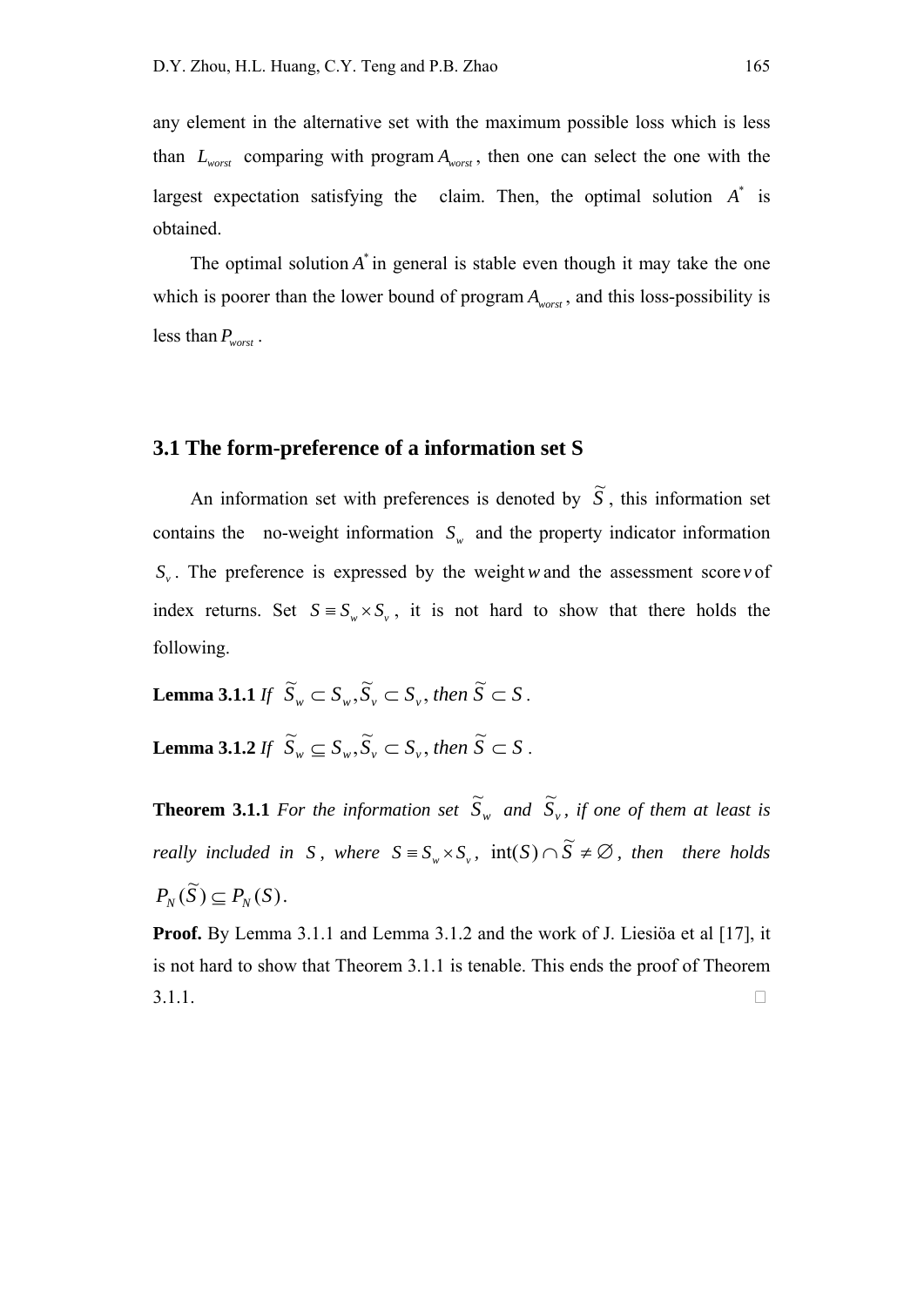It is well known from Theorem 3.1.1 that the weight *w* and the additional preference information of the assessment score  $v$  do not add any new element to the non-inferior solution set. Thus, we can present the optimal solution of non-inferior solution sets and narrow the non-inferior solution set based on the earlier works.

#### **The form preference of the order relationship**

In order to narrow the non-inferior set  $P_N(S)$ , we need the more strict partial order relation to make the comparing project be clearer. Here's the definition of the partial order structure in order relations.

**Definition 3.1.1** *If*  $\begin{cases} y & p, p \in I, p \setminus p \setminus p \setminus p \geq 1 \end{cases}$  $_2$   $_1$  ,  $_1$   $_2$   $_1$  $, p' \in P, p \succ p' \Rightarrow p'$  $, p' \in P, p'$  $p, p' \in P, p \succ p' \Rightarrow p' \succ p$  $p, p' \in P, p' \succ, p, p$  $\forall$   $p, p' \in P, p \succ p' \Rightarrow$  $\exists p, p' \in$  $\succ_{\perp} p' \Rightarrow p' \succ$  $\succ$ <sub>2</sub>  $p$ ,  $p \nsucc$ <sub>1</sub> $p'$  $\int$ ┤  $\overline{\mathcal{L}}$ *, it is called that*  $\succ_2$  *is* 

*stronger than*  $\succ_1$  *defined on P.* 

**Theorem 3.1.2** *Suppose that*  $\succ_2$  *is stronger than*  $\succ_1$ *, then*  $P_N(\succ_2) \subseteq P_N(\succ_1)$ *.* 

**Proof.** Assume that  $P_N(\succ_2) \subseteq P_N(\succ_1)$  is not tenable, then there is at least a  $p_0 \in P_N(\succ_2)$ , but  $p_0 \notin P_N(\succ_1)$ , thus  $p_0 \in P_F \setminus P_N(\succ_1)$ . By Definition of the non-inferior set, we know that

$$
\forall p' \in P_F \setminus P_N(\succ_2), \text{ then } p_0 \succ_2 p
$$
  
\n
$$
\forall p \in P_N(\succ_1), p_0 \in P_F \setminus P_N(\succ_1), \text{ then } p \succ_1 p_0
$$
 (6)

Since  $\succ_2$  is stronger than  $\succ_1$ , then there is

$$
\forall p \in P_N(\succ_1), p_0 \in P_F \setminus P_N(\succ_1), \text{ then } p \succ_2 p_0 \tag{7}
$$

Formulas (6) and (7) are contradictory :  $P_N(\succ_1) \subseteq P_N(\succ_1)$ . This ends the proof of Theorem 3.1.2.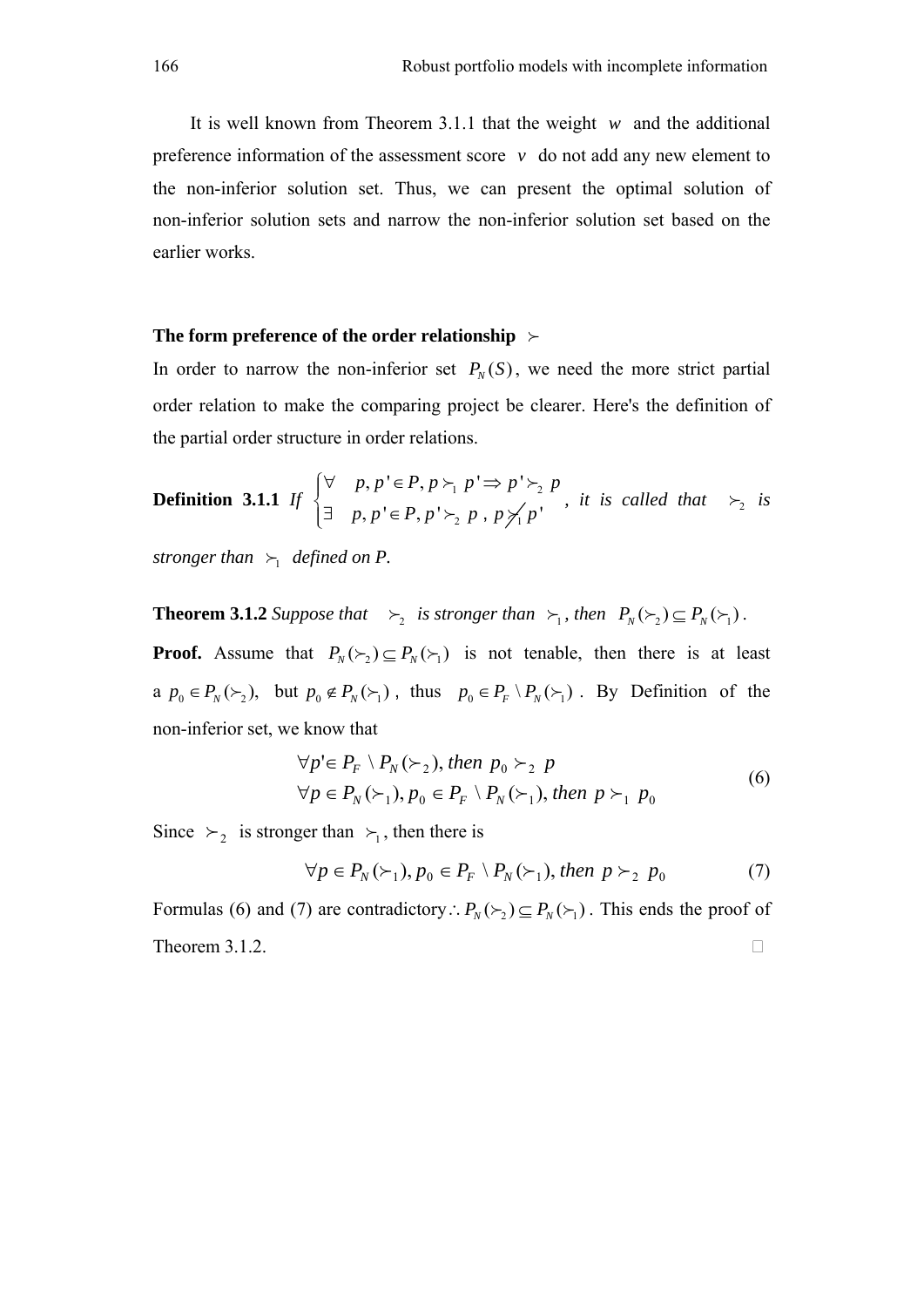# **3.2 The determination of objective weights**

**Definition 3.2.1** [35] *Define*  $\tilde{a}$  as  $\tilde{a} = [\tilde{a}, \tilde{a}] = \{a \mid a \le a \le a, a, a \in R\}$ .  $\tilde{a}$  is *called an interval number. If*  $\bar{a} = \underline{a}$ ,  $\tilde{a}$  degenerates into a real number. The *center and width of the interval number a are defined as* 

$$
m(a) = \frac{1}{2} [\underline{a} + \overline{a}], \quad w(a) = \frac{1}{2} [\overline{a} - \underline{a}],
$$

*respectively.*

**Definition 3.2.2** [1] *Let*  $\circ \in \{+, -, \times, \div\}$  *be a binary operation on a real space, we call*  $\tilde{a} \circ \tilde{b} = \{x \circ y : x \in \tilde{a}, y \in \tilde{b}\}$  a binary operation of all closed interval sets. In the setting of division operation,  $\tilde{b}$  can not be equal to 0. The other operations *can be stated as* 

$$
\tilde{a} + \tilde{b} = [\underline{a} + \underline{b}, \overline{a} + \overline{b}], \quad \tilde{a} - \tilde{b} = [\underline{a} - \overline{b}, \overline{a} - \underline{b}]
$$
  

$$
k\tilde{a} = k[\underline{a}, \overline{a}] = \begin{cases} [k\underline{a}, k\overline{a}], & k \ge 0 \\ [\overline{k}a, k\underline{a}], & k < 0 \end{cases}
$$

### **Definition 3.2.3** *Define*

$$
P(\tilde{a} \ge \tilde{b}) = \frac{(\overline{a} - \underline{a}) + (\overline{b} - \underline{b}) - \min\{\overline{b} - \underline{a}, 0\}}{(\overline{a} - \underline{a}) + (\overline{b} - \underline{b})} = 1 - \frac{\min\{\overline{b} - \underline{a}, 0\}}{(\overline{a} - \underline{a}) + (\overline{b} - \underline{b})}
$$

*as an approximate estimated value*  $P(\tilde{a} \ge \tilde{b})$  *of interval numbers.* 

It is easy to see that  $\text{Pr} ob(\tilde{a} \ge \tilde{b}) + \text{Pr} ob(\tilde{b} \ge \tilde{a}) = 1$ .

Suppose  $\sum w_i^2$ 1 1 *n i i w*  $\sum_{i=1} w_i^2 = 1$  and  $w = (w_1, w_2, \dots, w_n)$ . The decision-making matrix is

$$
\widetilde{\nu} = [\widetilde{\nu}^1, \cdots, \widetilde{\nu}^m] = \begin{bmatrix} \widetilde{\nu}_1^1 & \widetilde{\nu}_1^2 & \cdots & \widetilde{\nu}_1^m \\ \widetilde{\nu}_2^1 & \widetilde{\nu}_2^2 & \cdots & \widetilde{\nu}_2^m \\ \vdots & \vdots & \cdots & \vdots \\ \widetilde{\nu}_n^1 & \widetilde{\nu}_n^2 & \cdots & \widetilde{\nu}_n^m \end{bmatrix}.
$$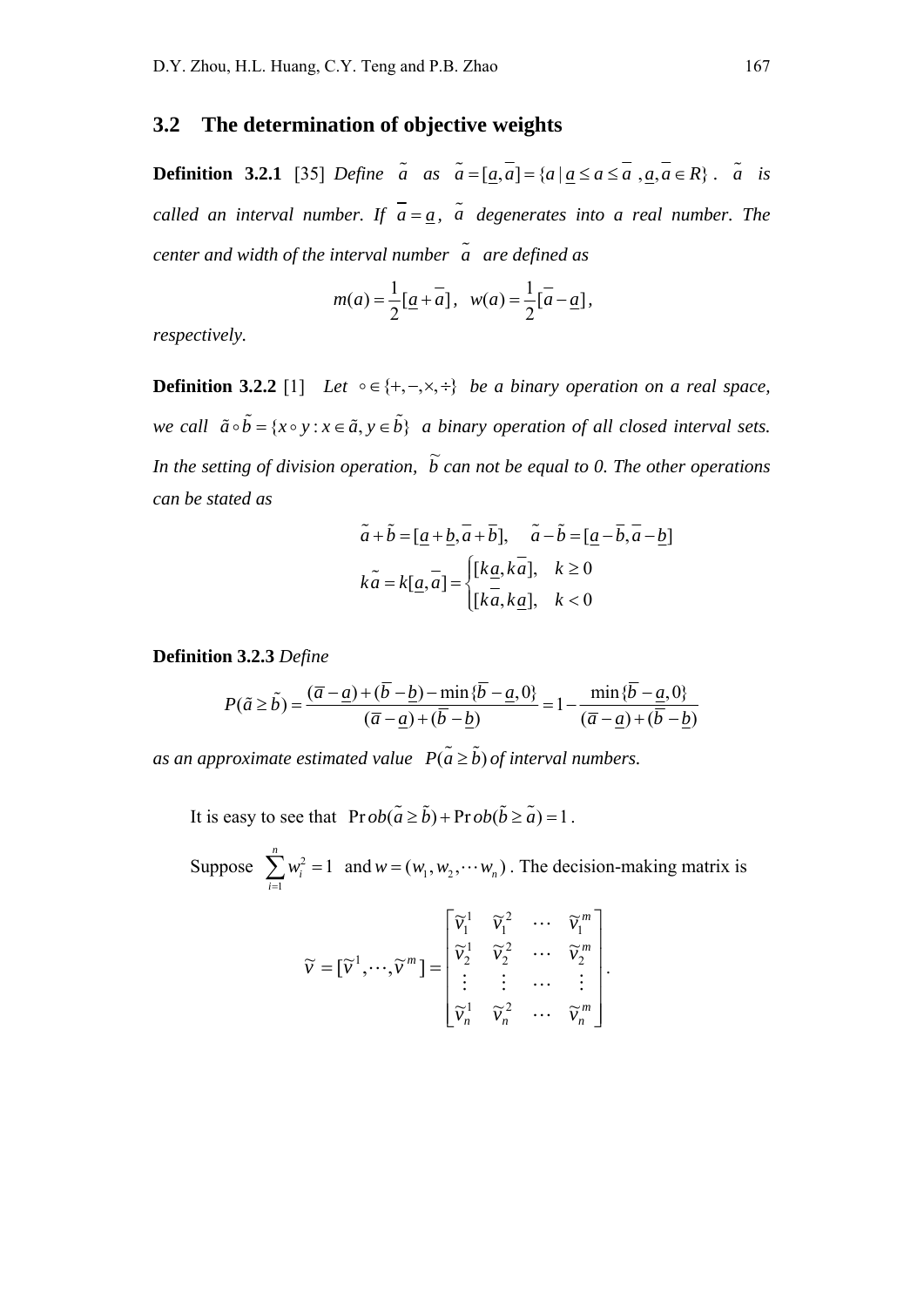Making a standardized treatment on  $\tilde{v}$ , then one arrives at a standardized matrix  $m \times n$  $\widetilde{R} = (\widetilde{r}_i^j)_{m \times n}$ .

The normalization formula is

$$
\widetilde{r}_i^j = \frac{\widetilde{v}_i^j}{\max_{i \in \{1, 2, \cdots, n\}} \overline{v}_i^j}
$$
(8)

From the algorithm of interval numbers, it is easy to know that  $r_i^j$  is an interval number, and denoted by  $\tilde{r}_i^j = [\underline{r}_i^j, \overline{r}_i^j]$ *j i*  $\widetilde{r}_i^j = [\underline{r}_i^j, \overline{r}_i^j]$ . It is obvious that the consolidated revenue is

$$
V(p, w, v) = \sum_{i=1}^{n} w_i \sum_{x^i \in p} v_i^j.
$$

Xu [34] thinks that the departure  $d(\tilde{a}, \tilde{b}) = ||\tilde{a} - \tilde{b}|| = |\overline{b} - \overline{a}| + |\underline{b} - \underline{a}|$  between interval numbers  $\tilde{a}$  and  $\tilde{b}$  reflects the ease-level of comparing programs of each other. In this article, a different view is presented. The departure-degree is an absolute quantity, but the ease-level to compare two intervals should be reflected by the possibility of comparing their sizes, and should be a relative number.



Figure 1: The simple case: a, b, c are of comparable

As shown in Figure 1, it is easy to see that  $d(\tilde{a}, \tilde{b}) > d(\tilde{c}, \tilde{b})$  and  $\tilde{c} > \tilde{b}$ . The relationship between interval numbers  $\tilde{a}$  and  $\tilde{b}$  is not very clear, but it is very easy by Definition 3.2.3 to reflect it.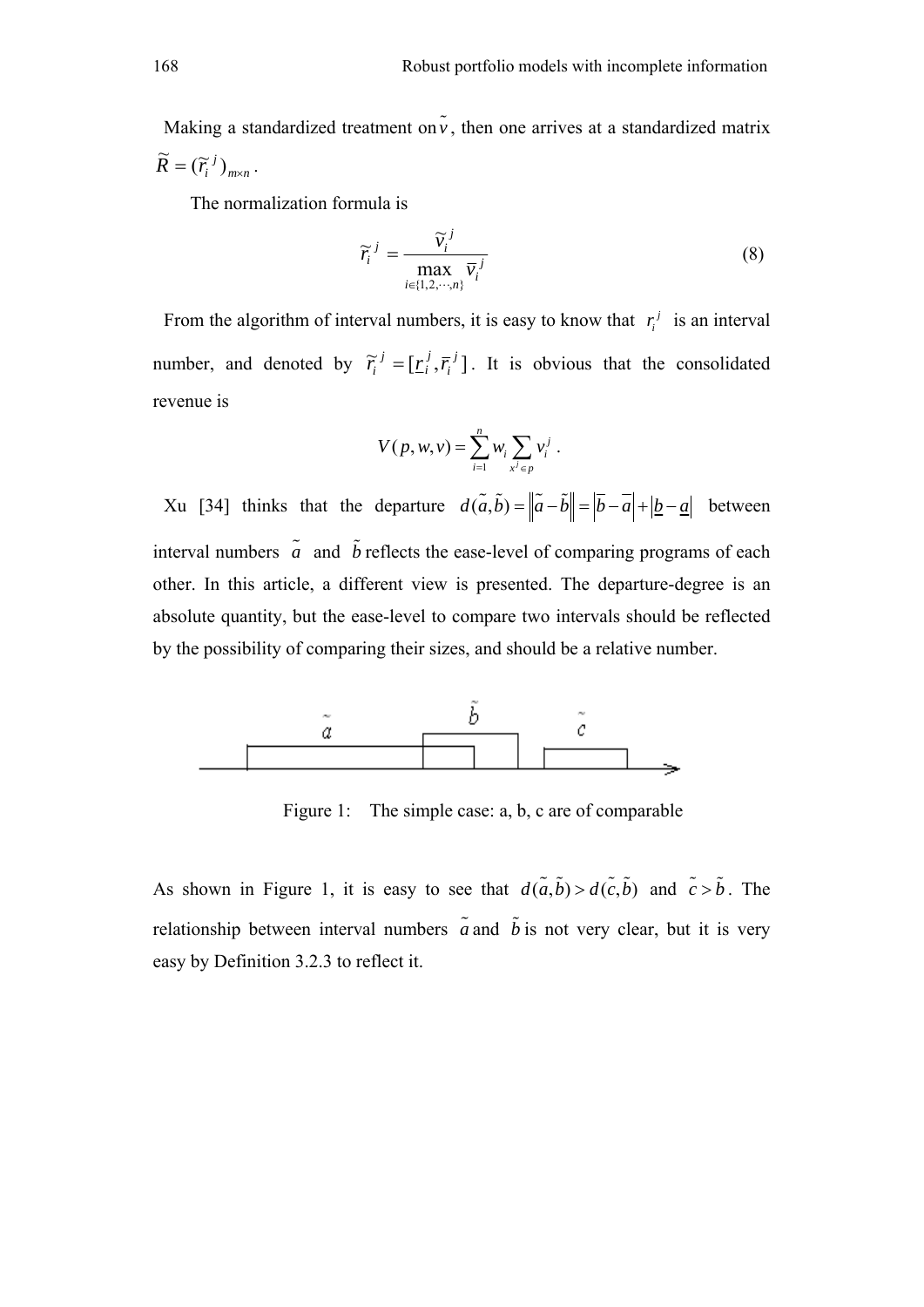### **Determination of weights with subjective preferences on projects**

**Definition 3.2.4** 
$$
\alpha(\tilde{a}, \tilde{b}) = \frac{\max(a, b) - \min(\overline{a}, \overline{b})}{(\overline{a} - \underline{a}) + (\overline{b} - \underline{b})}
$$
 is called the coincidence degree  
of the interval numbers  $\tilde{a}$  and  $\tilde{b}$ , where  $\tilde{a} = [\underline{a}, \overline{a}], \tilde{b} = [\underline{b}, \overline{b}].$ 

Assume the preference of normalized alternative projects  $x^i$  is  $\widetilde{\theta}_i = [\underline{\theta}_i, \overline{\theta}_i] \subseteq [0,1]$ , and the attribute weight satisfying the unit constraint 2 1 1 *n i i w*  $\sum_{i=1} w_i^2 = 1$  is  $w = (w_1, w_2, \cdots w_n)$ .

The objective function is as follows:

$$
\max \alpha_V(w) = \sum_{i=1}^n \sum_{j=1}^m \alpha(\tilde{r}_i^j, \tilde{\theta}_i) \cdot w_j = \sum_{i=1}^n \sum_{j=1}^m \frac{\max\{r_i^j, \theta_i\} - \min\{\overline{r}_i^j, \overline{\theta}_i\}}{(\overline{r}_i^j - \underline{r}_i^j) - (\overline{\theta}_i - \underline{\theta}_i)} \cdot w_j
$$

Then we can translate it into the following optimization problem:

$$
\begin{cases}\n\max \alpha_V(w) = \sum_{i=1}^n \sum_{j=1}^m \alpha(\widetilde{r}_i^j, \widetilde{\theta}_i) \cdot w_j = \sum_{i=1}^n \sum_{j=1}^m \frac{\max \{ \underline{r}_i^j, \underline{\theta}_i \} - \min \{ \overline{r}_i^j, \overline{\theta}_i \}}{(\overline{r}_i^j - \underline{r}_i^j) - (\overline{\theta}_i - \underline{\theta}_i)} \cdot w_j \\
s.t. \quad w_j \ge 0, j = 1, 2, \cdots, n, \sum_{j=1}^n w_j^2 = 1\n\end{cases}
$$

Considering a Lagrange function below

$$
L(w,\zeta) = \sum_{i=1}^n \sum_{j=1}^m \frac{\max(r_i^j,\mathcal{G}_i) - \min(r_i^j,\overline{\mathcal{G}_i})}{(\overline{r_i^j} - \underline{r_i^j}) + (\overline{\mathcal{G}_i} - \underline{\mathcal{G}_i})} \cdot w_j + \frac{1}{2} \zeta \left( \sum_{j=1}^n w_j^2 - 1 \right).
$$

Take the partial derivative to this Lagrange function, and make it be equal to 0, then we have

$$
\begin{cases}\n\frac{\partial L}{\partial w_j} = \sum_{i=1}^n \frac{\max(r_i^j, \mathcal{G}_i) - \min(r_i^j, \overline{\mathcal{G}}_i)}{(\overline{r_i^j} - \underline{r_i^j}) + (\overline{\mathcal{G}}_i - \underline{\mathcal{G}}_i)} + \zeta w_j = 0. \\
\frac{\partial L}{\partial \zeta} = \sum_{j=1}^m w_j^2 - 1 = 0\n\end{cases}
$$

The optimal solution is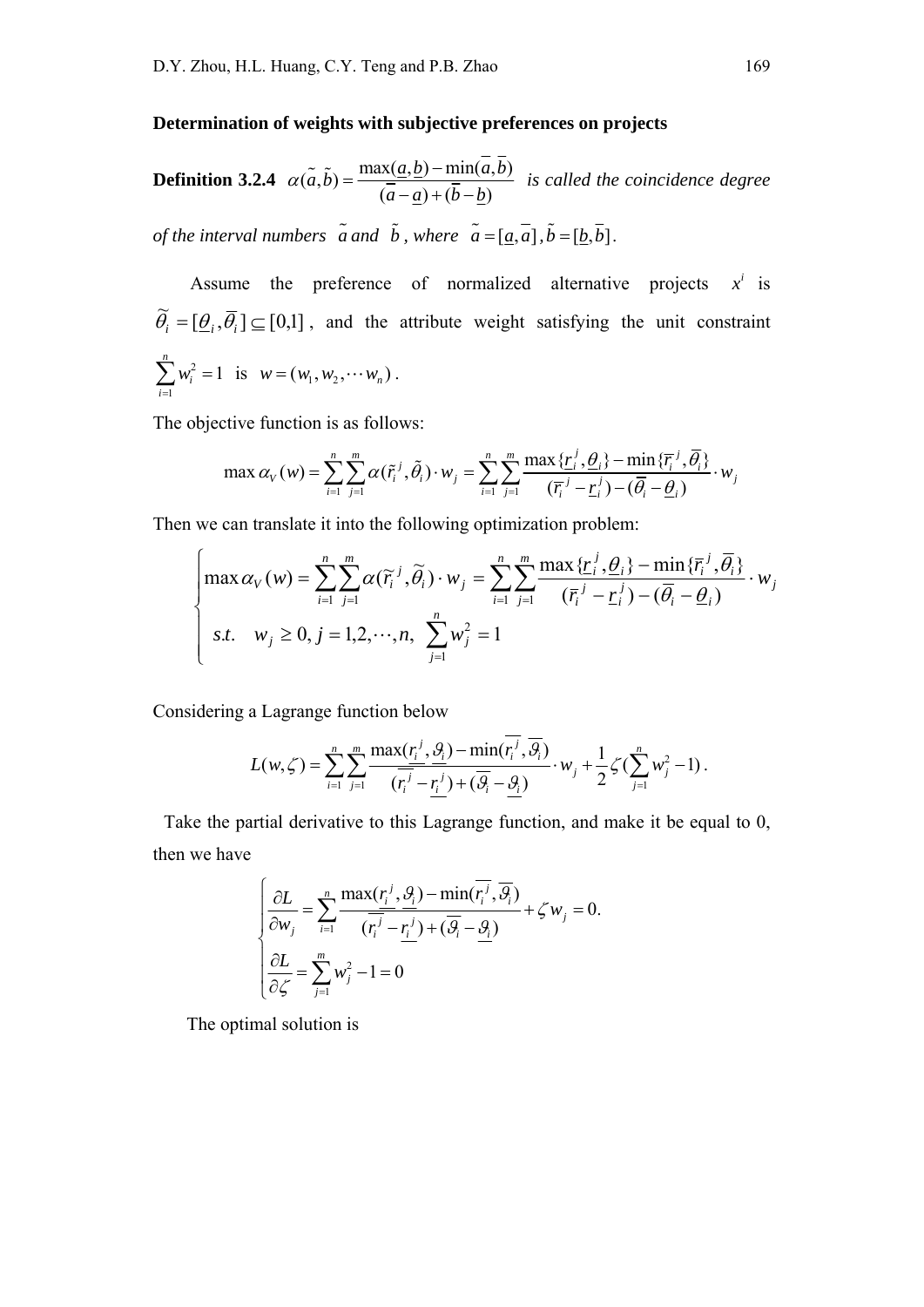170 Robust portfolio models with incomplete information

$$
w_j^0 = \frac{\sum_{i=1}^n \frac{\max(r_i^j, \mathcal{G}_i) - \min(r_i^j, \mathcal{G}_i)}{(\overline{r_i^j} - \overline{r_i^j}) + (\overline{\mathcal{G}_i} - \mathcal{G}_i)}}{\sqrt{\sum_{j=1}^m \left(\sum_{i=1}^n \frac{\max(r_i^j, \mathcal{G}_i) - \min(r_i^j, \mathcal{G}_i)}{(\overline{r_i^j} - \overline{r_i^j}) + (\overline{\mathcal{G}_i} - \mathcal{G}_i)}\right)^2}}
$$
\nNormalize  $w^*$  by  $w_j^* = \frac{w_j^0}{\sum_{j=1}^m w_j^0}$ , we arrive at

\n
$$
w_j^* = \frac{\sum_{i=1}^n \frac{\max(r_i^j, \mathcal{G}_i) - \min(r_i^j, \mathcal{G}_i)}{(\overline{r_i^j} - \overline{r_i^j}) + (\overline{\mathcal{G}_i} - \mathcal{G}_i)}}{\sum_{j=1}^m \frac{\max(r_i^j, \mathcal{G}_i) - \min(r_i^j, \mathcal{G}_i)}{(\overline{r_i^j} - \overline{r_i^j}) + (\overline{\mathcal{G}_i} - \mathcal{G}_i)}} \tag{9}
$$

That's the objective weight required to determine.

# **3.3 The optimal solution and the algorithm**

 $\epsilon$ 

**Definition 3.3.1** *Let*  $\tilde{a}$  *and*  $\tilde{b}$  *be two interval numbers or one of them be an interval number, where*  $\tilde{a} = [\underline{a}, \overline{a}], \tilde{b} = [\underline{b}, \overline{b}],$  we call

$$
p(\tilde{a} \ge \tilde{b}) = \begin{vmatrix} 1, & \bar{a} \ge \bar{b} \\ \frac{1}{2} \cdot \frac{\bar{b} - \underline{b}}{\bar{a} - \underline{a}} + \frac{\bar{a} - \bar{b}}{\bar{a} - \underline{a}} \\ \frac{\underline{a} - \underline{b}}{\bar{b} - \underline{b}} + \frac{\bar{b} - \underline{a}}{\bar{a} - \underline{a}} \cdot \frac{\bar{a} - \bar{b}}{\bar{a} - \underline{a}} + \frac{1}{2} \cdot \frac{\bar{b} - \underline{a}}{\bar{a} - \underline{a}} \cdot \frac{\bar{b} - \underline{a}}{\bar{b} - \underline{b}} & \underline{a} \le \underline{b} \le \bar{b} \le \bar{a} \end{vmatrix}
$$
(10)

*the possibility of*  $\tilde{a} \geq \tilde{b}$ , and denote by the order relationship of  $\tilde{a}$  and  $\tilde{b}$  as  $\tilde{a} \geq p \tilde{b}$ .

The calculation of the possibility of  $\tilde{a} \ge \tilde{b}$  is divided into three cases as the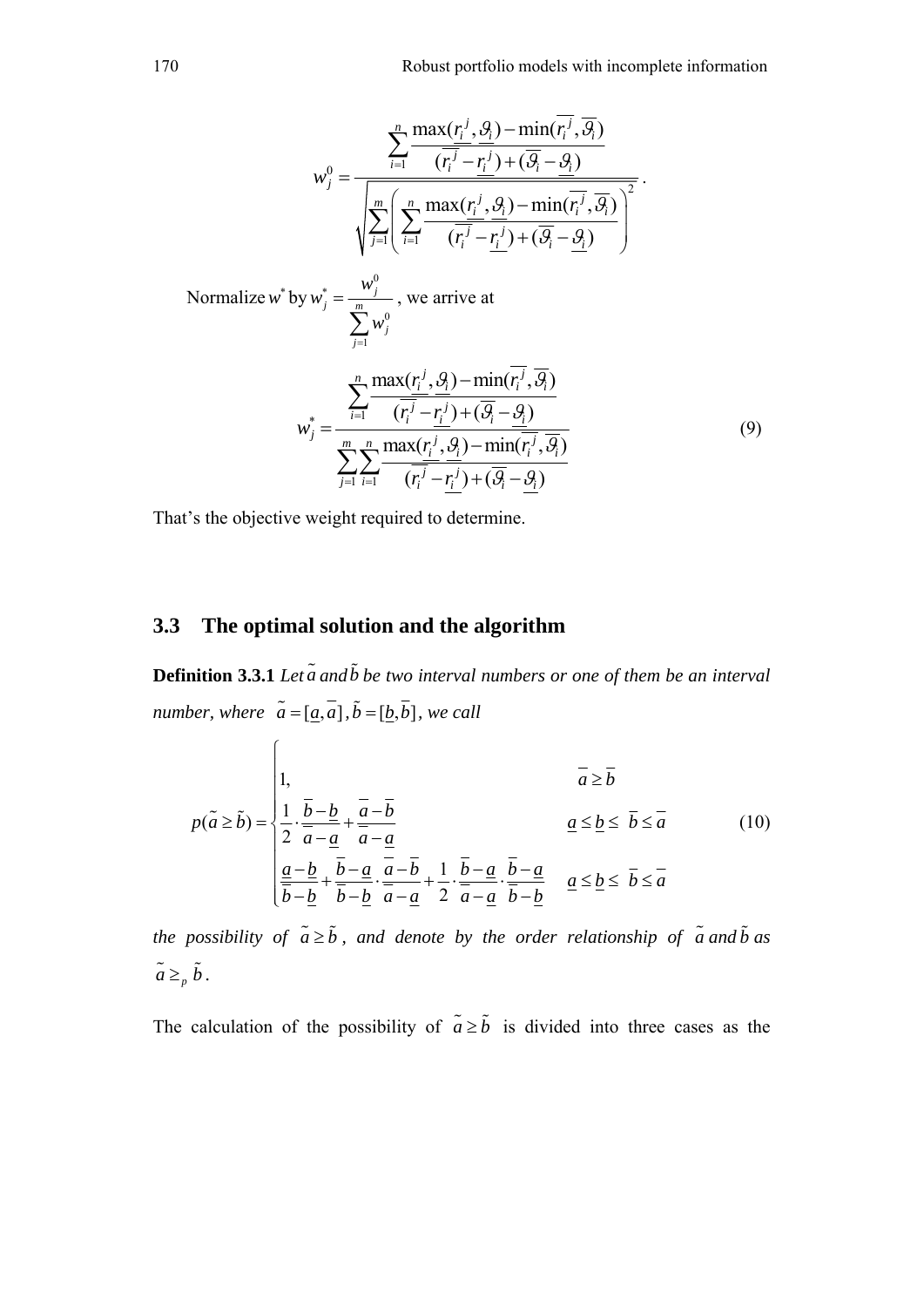following figures:





Figure 4: a and b have part overlapped

From Figures 2,3,4, it is easy to see that the possibility of  $\tilde{a} \ge \tilde{b}$  is

$$
\begin{cases}\n1, & \bar{a} \geq \bar{b} \\
\frac{1}{2} \cdot \frac{\bar{b} - \underline{b}}{\bar{a} - \underline{a}} + \frac{\bar{a} - \bar{b}}{\bar{a} - \underline{a}} \\
\frac{\underline{a} - \underline{b}}{\bar{b} - \underline{b}} + \frac{\bar{b} - \underline{a}}{\bar{b} - \underline{b}} \cdot \frac{\bar{a} - \bar{b}}{\bar{a} - \underline{a}} + \frac{1}{2} \cdot \frac{\bar{b} - \underline{a}}{\bar{a} - \underline{a}} \cdot \frac{\bar{b} - \underline{a}}{\bar{b} - \underline{b}} \\
\frac{\underline{a} - \underline{b}}{\bar{b} - \underline{b}} + \frac{\bar{b} - \underline{a}}{\bar{b} - \underline{b}} \cdot \frac{\bar{a} - \underline{a}}{\bar{a} - \underline{a}} \cdot \frac{\bar{b} - \underline{a}}{\bar{b} - \underline{b}} \\
\frac{\underline{b}}{\bar{b}} & \leq \underline{a} \leq \bar{b} \leq \bar{a}\n\end{cases}
$$

Based on the regret criteria (min-max criteria), one can define the concept of the maximum loss miscarriage of justices as follows.

**Definition 3.3.2** *Suppose that the correct order of portfolio investments is " p is superior than p* ' *", and the maximum loss miscarriage of justices for investing*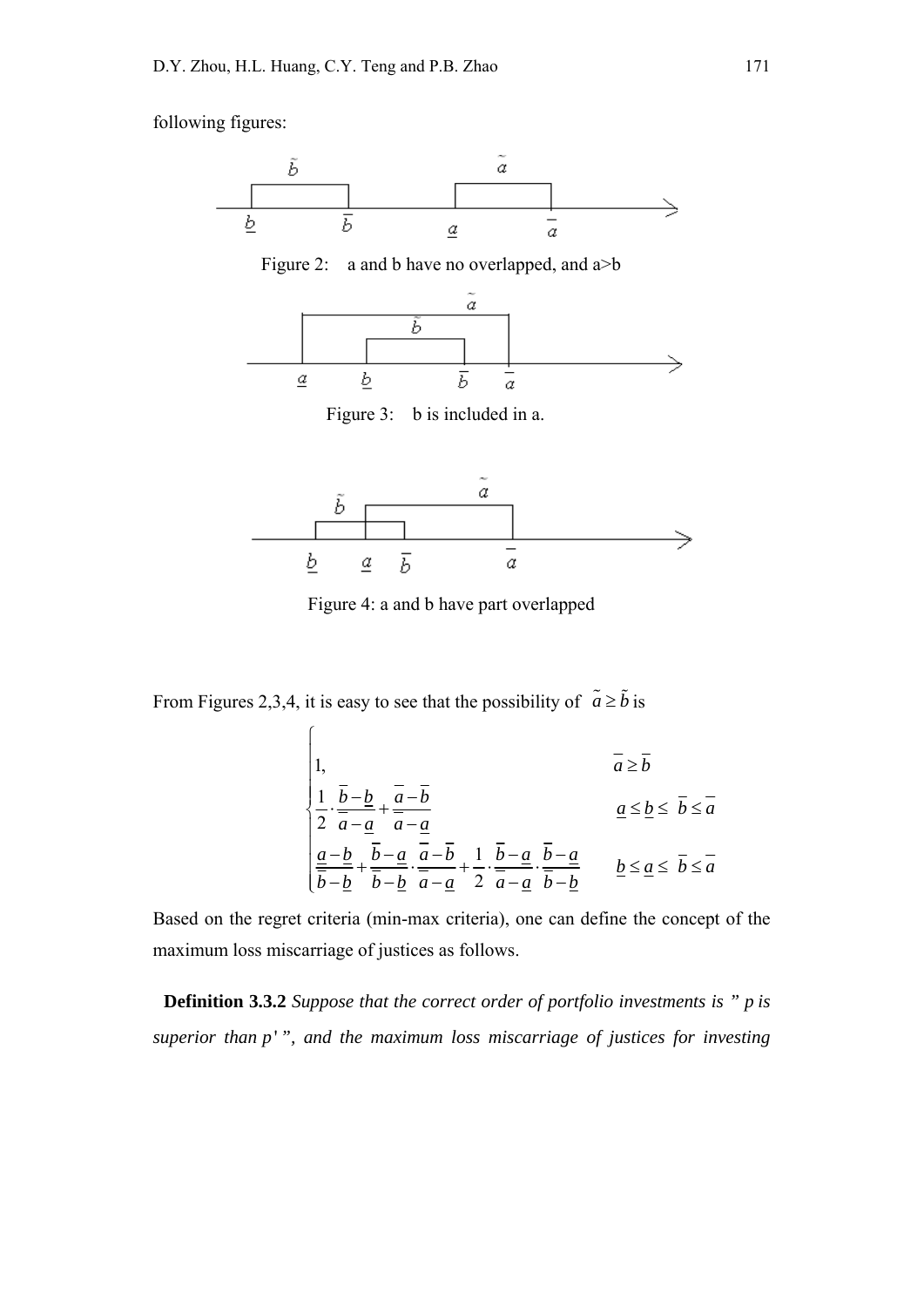*portfolios p and p*<sup>*'*</sup> *in the order-relationship is*  $\overline{V}(p, w, v) - \underline{V}(p', w, v)$ , *and denote it by*  $l_{p \setminus p'}$ .

1. The definition of the order relationship based on a median

**Definition 3.3.3** *Define a relationship*  $\succ_1$  *on P as follows:* 

If 
$$
\begin{cases} m(V(p, w, v)) \ge m(V(p', w, v)), & \forall (w, v) \in S \\ m(V(p, w, v)) > m(V(p', w, v)), & \exists (w, v) \in S \end{cases}
$$
, then we say  $p \succ_1 p'$ .

The expression of  $p \succ_1 p'$  can be obtained by Definition 3.2.1, and the calculation is as follows:

$$
p \succ_1 p'
$$
  
\n
$$
\Leftrightarrow \begin{cases} m(V(p, w, v)) \ge m(V(p', w, v)), & \forall (w, v) \in S \\ m(V(p, w, v)) > m(V(p', w, v)), & \exists (w, v) \in S \end{cases} (11)
$$
  
\n
$$
\Leftrightarrow \frac{1}{2} (\overline{V}(p, w) + \underline{V}(p, w)) > \frac{1}{2} (\overline{V}(p', w) + \underline{V}(p', w)), \forall (w, v) \in S
$$
  
\n
$$
\Leftrightarrow \frac{1}{2} (\sum_{x^j \in p} \sum_{i=1}^n w_i \overline{v_i}^j + \sum_{x^j \in p} \sum_{i=1}^n w_i \underline{v_i}^j) > \frac{1}{2} (\sum_{x^j \in p'} \sum_{i=1}^n w_i \overline{v_i}^j + \sum_{x^j \in p'} \sum_{i=1}^n w_i \underline{v_i}^j), \forall (w, v) \in S
$$

2. Construction of the order relationship based on the pessimistic criteria

**Definition 3.3.4** *Construct the relationship*  $\succ_2$  *on P as follows:* 

*If*  $\underline{V}(p, w) > \underline{V}(p', w), \exists (w, v) \in S$   $p, p' \in P$ , then we say  $p \succ_2 p'$ .

The expression of  $p \succ_2 p'$  can be obtained by Definition 3.2.1, and the description is as follows:

$$
p \succ_2 p'
$$
  
\n
$$
\Leftrightarrow \underline{V}(p, w) > \underline{V}(p', w), \quad (w, v) \in S \qquad p, p' \in P
$$
  
\n
$$
\Leftrightarrow \sum_{\substack{x^i \in p \\ y^i \in P}} \sum_{i=1}^n w_i \underline{v}_i^j > \sum_{\substack{x^i \in p' \\ y^i \in P}} \sum_{i=1}^n w_i \underline{v}_i^j \qquad p, p' \in P
$$
\n(12)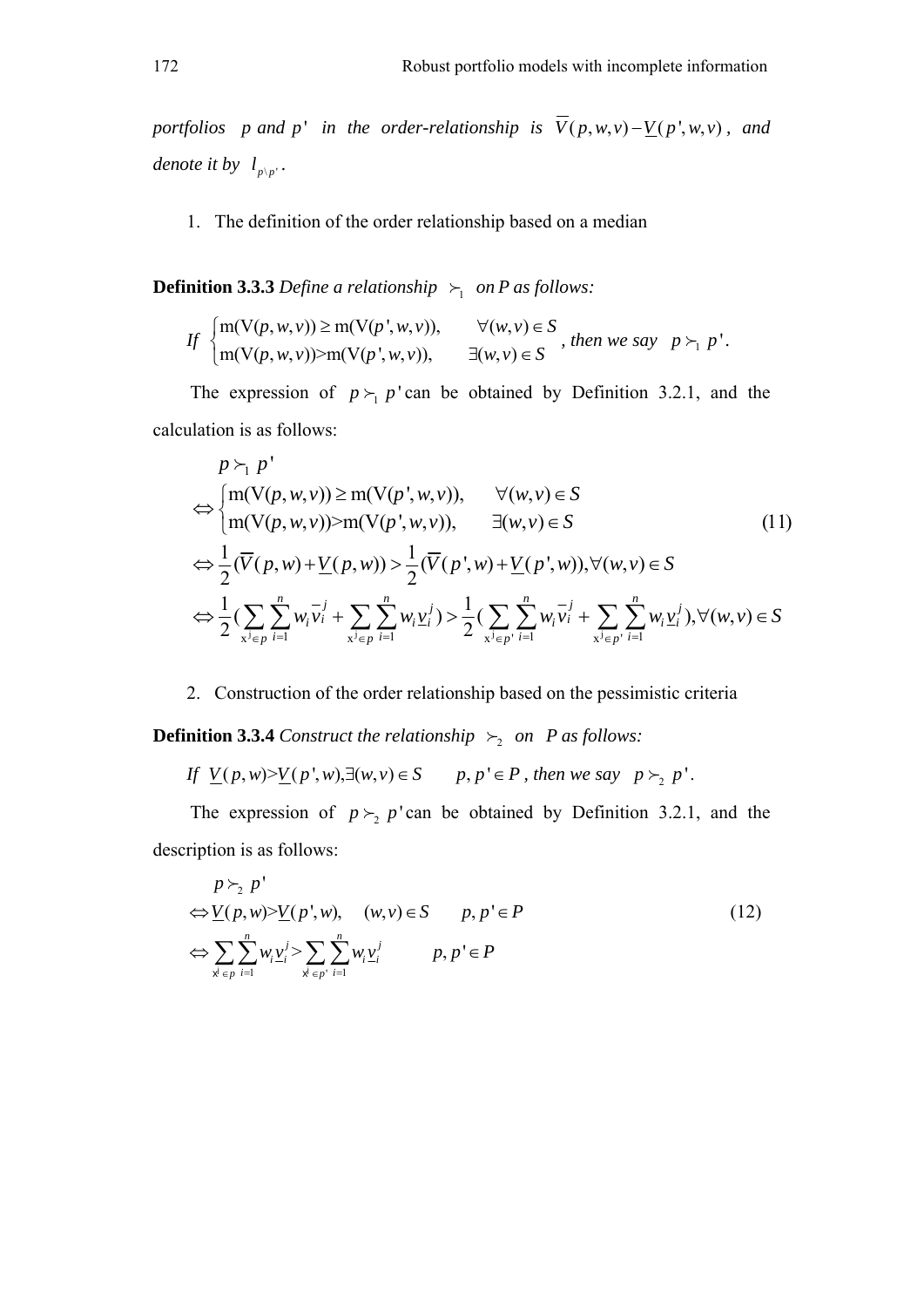3. Construction of the order relationship based on the probability of misjudgments

We now consider the acceptance of decision makers on the investment of misjudgment as a parameter of a decision rule. Because the probability of  $\tilde{a} \ge \tilde{b}$ is  $p(\tilde{a} \ge \tilde{b})$ , then the probability of misjudgments on the investment is  $1-p(\tilde{a} \geq \tilde{b})$ .

Suppose that the highest probability of the miscarriage of justices that can be accepted by decision makers is  $p_{false} \in [0,0.5]$ . Define the order relationship  $\succ_p$ as below.

**Definition 3.3.5.** *Define the order relationship* $\succ_p$  *on P as follows: for the given*  $p_{\text{false}} \in [0, 0.5]$  *: there is*  $V(p', w, v) \geq_{p} V(p', w, v), \forall (w, v) \in S, p, p' \in P, \text{ if }$  $p \geq 1 - p_{false}$ , then we say that  $p \succ_p p'$ .

The expression of  $p \succ_p p'$  can be obtained by Definition 3.2.1, the calculation is as follows:

$$
p \succ_{p} p'
$$
  
\n
$$
\Leftrightarrow V(p, w, v) \geq_{p} V(p', w, v)
$$
  
\n
$$
\Leftrightarrow P(V(p, w, v) \geq V(p', w, v)) \geq 1 - p_{false}
$$
  
\n
$$
\Leftrightarrow \begin{cases} A \geq 1 - p_{false}, & \text{if } \underline{V}(p, w) \leq \underline{V}(p', w) \leq \overline{V}(p', w) \leq \overline{V}(p, w), \\ B + C \geq 1 - p_{false}, & \text{if } \underline{V}(p', w) \leq \underline{V}(p, w) \leq \overline{V}(p', w) \leq \overline{V}(p, w). \end{cases}
$$
  
\n
$$
\Leftrightarrow \begin{cases} \overline{A} \geq 1 - p_{false}, & \text{if } \underline{V}(p) \leq \underline{V}(p') \leq \overline{V}(p') \leq \overline{V}(p), \\ \overline{B} + \overline{C} \geq 1 - p_{false}, & \text{if } \underline{V}(p') \leq \underline{V}(p) \leq \overline{V}(p') \leq \overline{V}(p). \end{cases}
$$
\n(13)

where

$$
A := \frac{1}{2} \cdot \frac{\overline{V}(p', w) - \underline{V}(p', w)}{\overline{V}(p, w) - \underline{V}(p, w)} + \frac{\overline{V}(p, w) - \overline{V}(p', w)}{\overline{V}(p, w) - \underline{V}(p, w)},
$$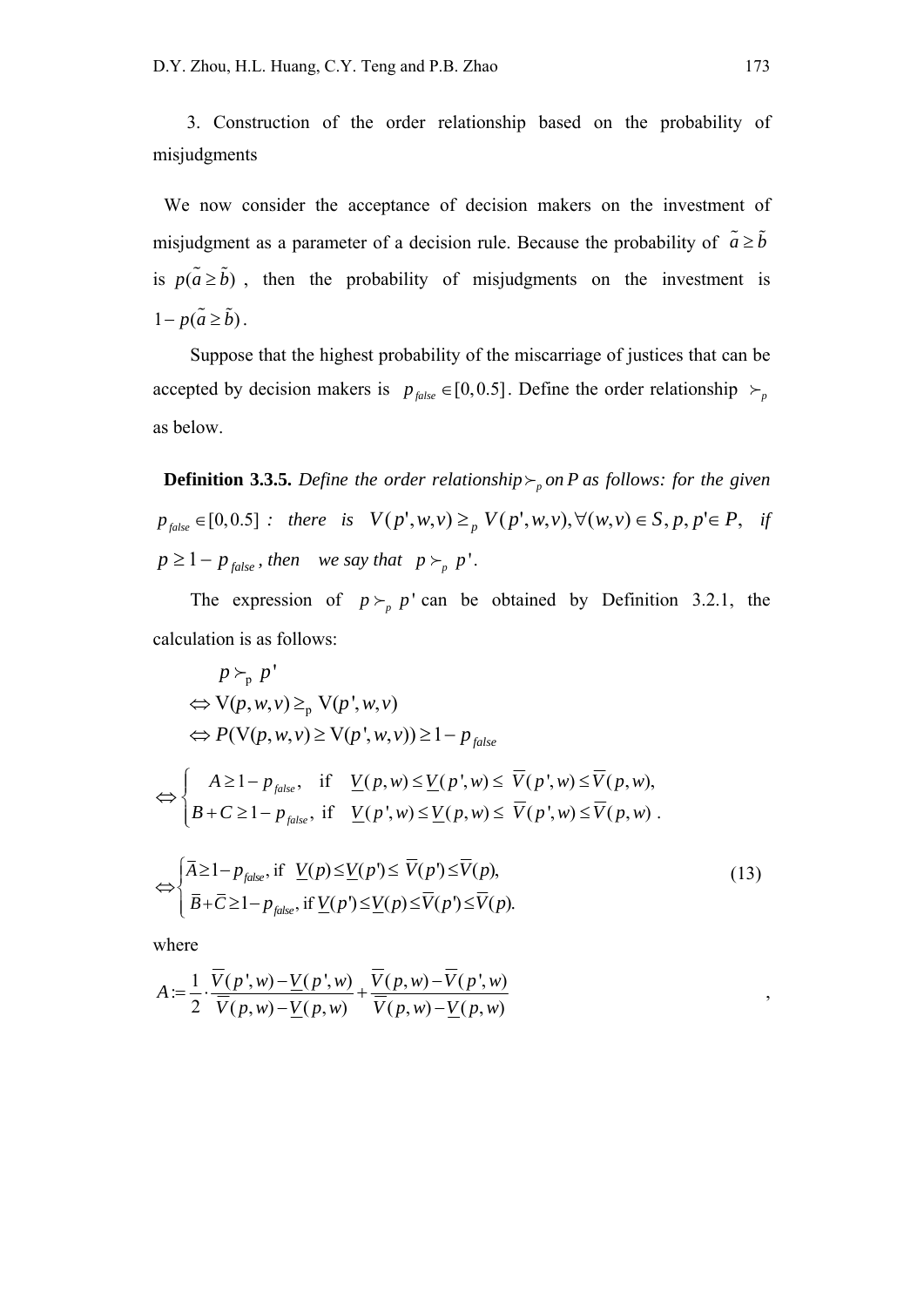$$
B := \frac{\underline{V}(p, w) - \underline{V}(p', w)}{\overline{V}(p', w) - \underline{V}(p, w)} + \frac{\overline{V}(p', w) - \underline{V}(p, w)}{\overline{V}(p', w) - \underline{V}(p, w)} \cdot \frac{\overline{V}(p, w) - \overline{V}(p', w)}{\overline{V}(p, w) - \underline{V}(p, w)},
$$
\n
$$
C := \frac{1}{2} \cdot \frac{\overline{V}(p', w) - \underline{V}(p, w)}{\overline{V}(p, w) - \underline{V}(p, w)} \cdot \frac{\overline{V}(p', w) - \underline{V}(p, w)}{\overline{V}(p', w) - \underline{V}(p, w)}
$$
\n
$$
\overline{A} := \frac{1}{2} \cdot \frac{\sum_{\forall e} \sum_{i=1}^{n} w_i \overline{v_i} - \sum_{\forall e} \sum_{i=1}^{n} w_i \underline{v_i}'}{\sum_{\forall e} \sum_{i=1}^{n} w_i \overline{v_i} - \sum_{\forall e} \sum_{i=1}^{n} w_i \underline{v_i}'} + \frac{\sum_{\forall e} \sum_{i=1}^{n} w_i \overline{v_i}'}{\sum_{\forall e} \sum_{i=1}^{n} w_i \overline{v_i} - \sum_{\forall e} \sum_{i=1}^{n} w_i \overline{v_i}}.
$$
\n
$$
\overline{B} := \frac{\sum_{\forall e} \sum_{i=1}^{n} w_i \underline{v_i}'}{\sum_{\forall e} \sum_{i=1}^{n} w_i \underline{v_i}'} - \sum_{\forall e} \sum_{i=1}^{n} w_i \underline{v_i}'}{\sum_{\forall e} \sum_{i=1}^{n} w_i \overline{V}(p, v, v) - \sum_{\forall e} \sum_{i=1}^{n} w_i \overline{V}(p, v, v)}.
$$
\n
$$
\overline{B} := \frac{\sum_{\forall e} \sum_{i=1}^{n} w_i \underline{v_i}'}{\sum_{\forall e} \sum_{i=1}^{n} w_i \underline{v_i}'} - \sum_{\forall e} \sum_{i=1}^{n} w_i \underline{v_i}'}{\sum_{\forall e} \sum_{i=1}^{n} w_i \overline{V}(p, v, v)} - \sum_{\forall e} \sum_{i=1}^{n}
$$

where  $\mu_p$  only describes the probability of losses, but it does not describe the value of losses, so it is still not reasonable. Thus we should further consider the losses value of misjudgments.

4. Construction of the order relationship based on the given order relationship Suppose the biggest misjudgment losses is  $l_0$ , and define the order relationship as follows.

**Definition 3.3.6** *For a given order relationship*  $\succ_0$  *and the biggest misjudgment loss*  $l_0$ *, we define the order relationship*  $\succ_{0,l}$  *on P as follows:* 

If 
$$
\begin{cases} p \succ_0 p' \\ l_{p \setminus p'} \le l_0 \end{cases}
$$
  $p, p' \in P$ , then we say that  $p \succ_{0,l} p'$ .

*where*  $\succ_{0,l}$  *can be regarded as the value of losses based on*  $\succ_{0}$ *, it indicates that the order relationship can be established only when the order relationship*  $\succ_0$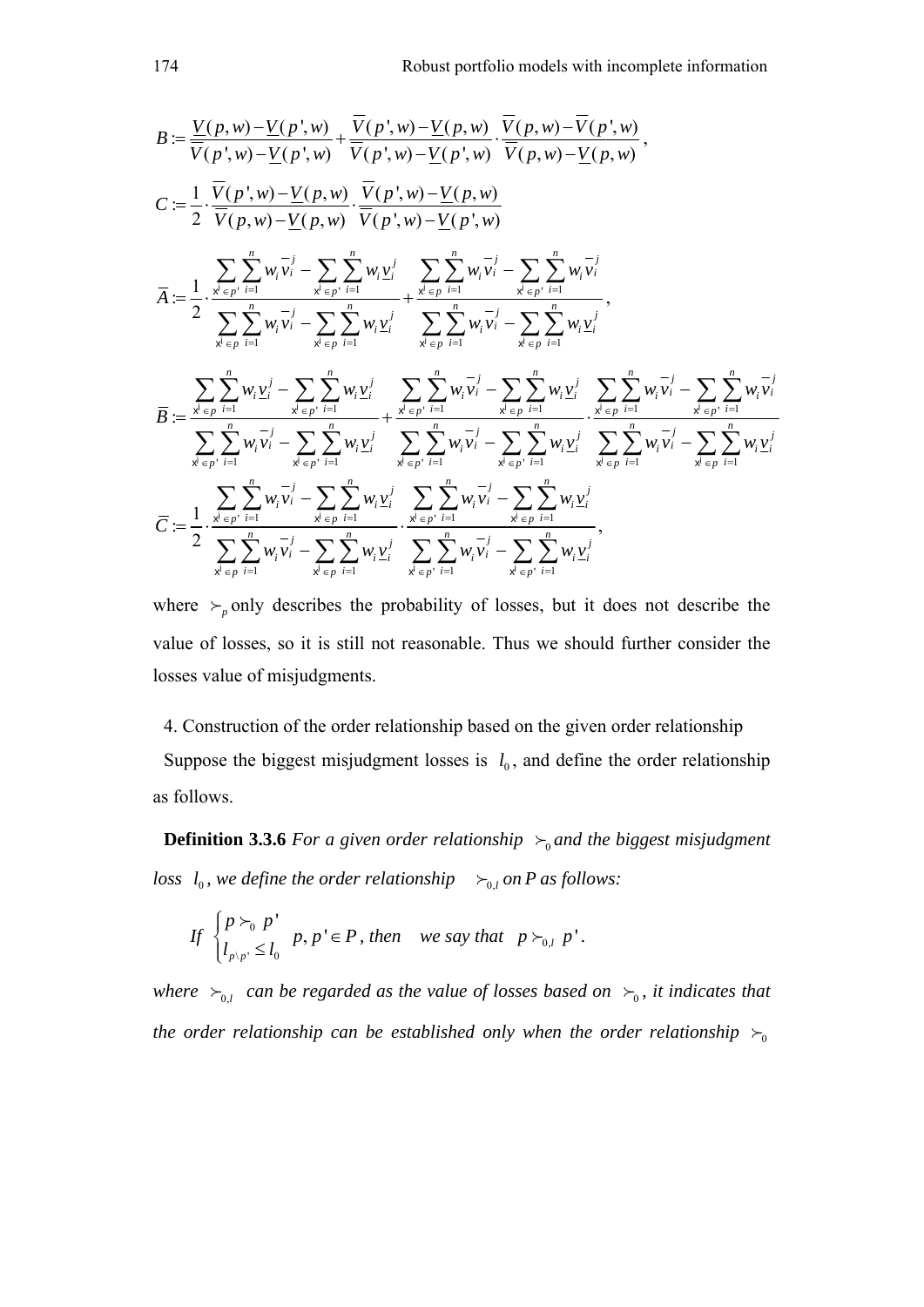*can be established and the misjudgment loss value is less than*  $l_0$ .

A specific expression of Definition 3.3.6 can be obtained from the expression related to the portfolio in Definition 3.3.2, and this description is just as follows:

$$
\begin{cases}\np \succ_0 p' \\
l_{p \backslash p'} \le l_0\n\end{cases}, p, p' \in P
$$
\n
$$
\Leftrightarrow \begin{cases}\np \succ_0 p' \\
\overline{V}(p, w) - \underline{V}(p, w) \le l_0\n\end{cases}, p, p' \in P
$$
\n
$$
\Leftrightarrow \begin{cases}\np \succ_0 p' \\
\overline{V}(p, w) - \underline{V}(p', w) \le l_0\n\end{cases}, p, p' \in P
$$
\n
$$
\Leftrightarrow \begin{cases}\np \succ_0 p' & p, p' \in P \\
\sum_{\substack{x \neq p \\ y \neq i}} \sum_{i=1}^n w_i \overline{v_i} - \sum_{\substack{x \neq p' \\ y \neq i}} \sum_{i=1}^n w_i \underline{v_i}^j \le l_0,\n\end{cases} (14)
$$

**Definition 3.3.7** *For the biggest misjudgment loss*  $l_0$ *, we can define the order relationship*  $\succ_{0,l}$  *on P as follows:* 

If 
$$
\begin{cases} V(p, w, v) \geq_{p} V(p', w, v), & \forall (w, v) \in S \\ l_{p \setminus p'} \leq l_{0} \end{cases}
$$
  $p, p' \in P$ , then we say  $p \succ_{0, l} p'$ 

**Property 3.3.1** *The order relationship*  $\succ$ <sub>1</sub> *reflects the expected benefits of decision makers with the principle of the same possibility by the expectations of programs. The author thinks the solution is worse, in fact, it's a special case of*   $\epsilon_{p_{false}}$  *when*  $p_{false} = 0.5$ .

**Property 3.3.2** *The order relationship*  $\succ$ , *reflects the expected preferences of decision makers with the principle of the same possibility by the worst condition. From a certain point of view, this order relationship is stable.*

**Property 3.3.3** *The order relationship*  $\rightarrow$  *p reflects the relationship between the sizes of two portfolios when the highest probability of miscarriage of justices is*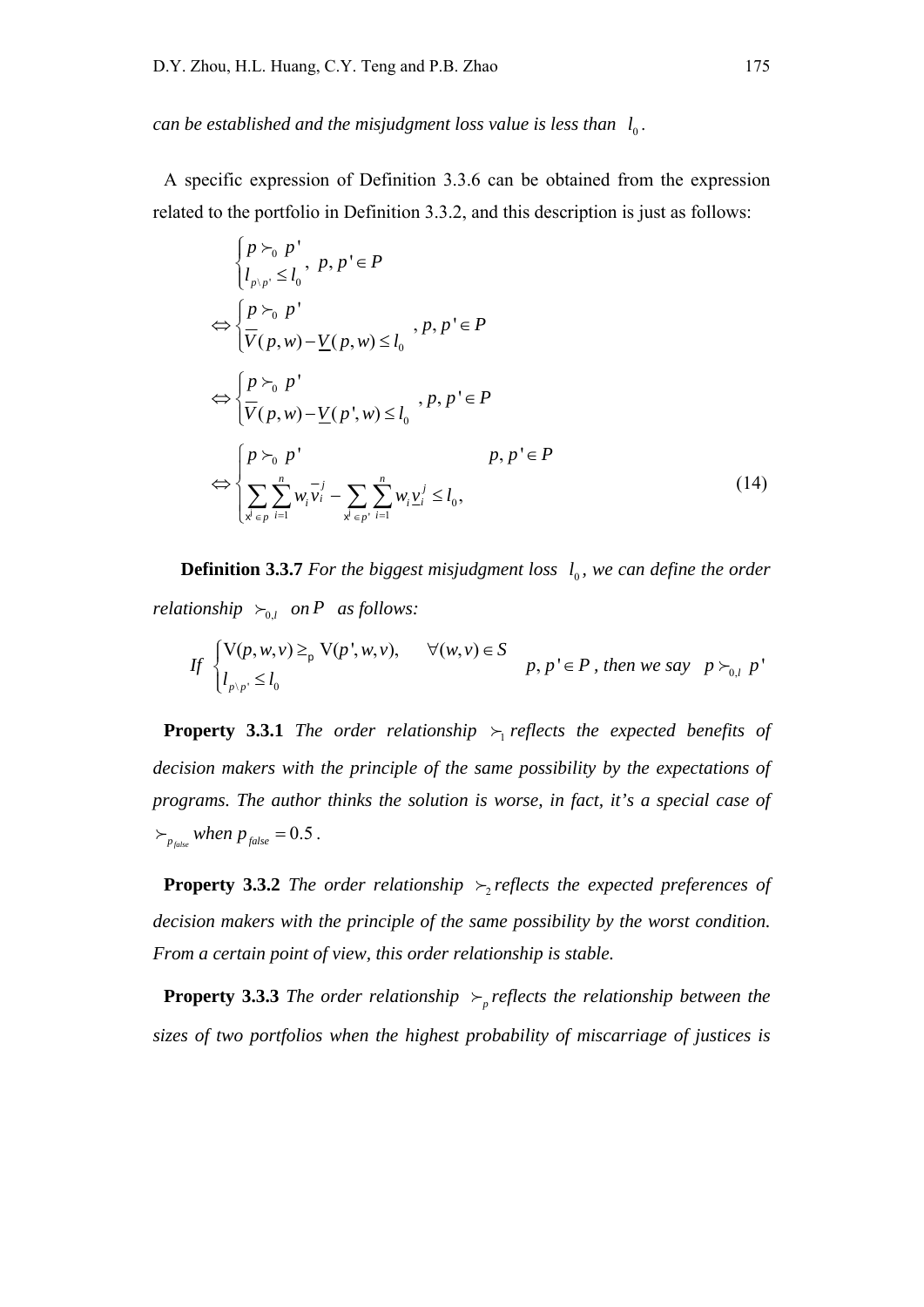$p_{\text{false}}$ , it also reflects the control of the possibility of losses. When the interval *number p is bigger than*  $p'$ , *the probability is bigger than*  $1 - p_{\text{false}}$ *, and the sizes of two programs can be compared. The order relationship*  $\succ_p$  *is a relaxation on the order relationship that only depends on the median to judge the size, where*  $\succ_{p}$ *presents only the condition that the misjudgment probability is less than*  $p_{\text{false}}$  *when there are enough advantages to satisfy the order relation, so*  $p_{\text{false}}$  *can be used as a criteria to measure the stable solution*.

**Property 3.3.4.** Given an order relationship  $\succ_{0}$ , it reflects the relationship between the sizes of two portfolios when the highest losses of miscarriage of *justice is*  $l_0$ *, it also reflects the control of the loss value. The order relationship*  $\succ_{0,l}$  *implies a relaxation on the order relationship*  $l_0$  *(it's easy to prove, the order relationship*  $\succ_0$  *is a special case when the order relationship*  $\succ_{0,l}$  *achieves*  $l_0 = +\infty$ ). The order relationship  $\succ_{0,l}$  is tenable only when the condition that the *loss of miscarriage of justices is less than*  $l_0$  *holds. Thus this order relationship can be used as an criteria to measure the stability of solutions*.

 The order relationships defined above can be combined according to the actual situation, it is comprehensive to be considered that, they are strict or relaxed on the original order relationship according to the relationship of "and" and "or" of the multiply constrained order relationship. Then it presents the process of constructing a stable optimal solution  $A^*$  based on the given order relationship. Note the number of elements in the non-inferior set  $P_N$  as N, and all the elements are denoted by  $\{p_1, p_2, \dots, p_N\}$ . Let the highest probability of misjudgments be  $p_{\text{false}} = P_{\text{worst}}$  ( $P_{\text{worst}} \ge 0.5$ ), and the highest loss of misjudgments be  $l_0 = L_{\text{worst}}$ , and  $N(S)$  be the number of elements in the set *S*. Then, one can give a special algorithm as follows: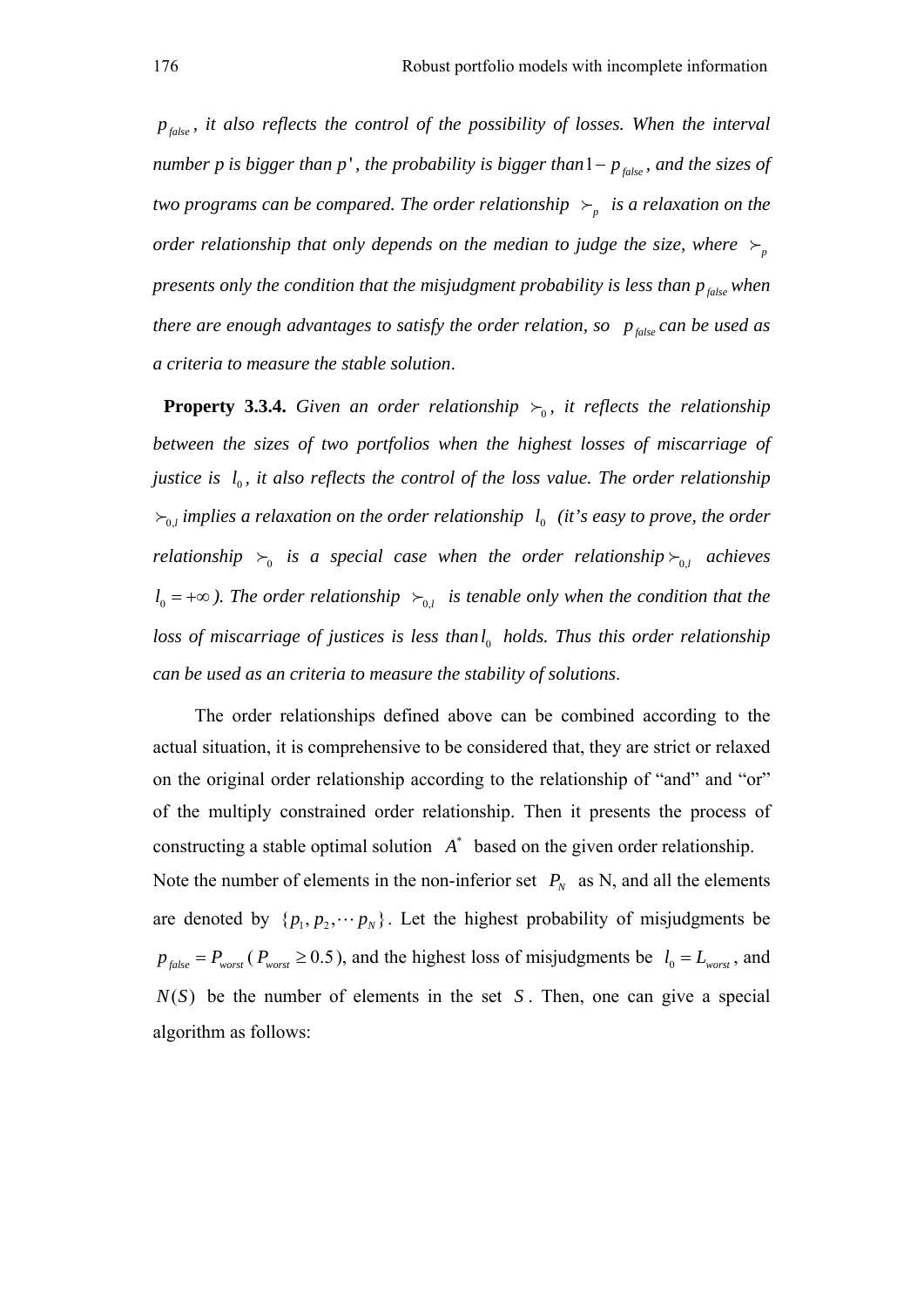#### **Algorithm 3.3.1**

|       | Step1 a) $A^* \leftarrow p_1$ , $T = 1$                                                                |
|-------|--------------------------------------------------------------------------------------------------------|
|       | b) for i=2, $\cdots$ , N, if $p_i \succ_i A^*$ , $A^* \leftarrow p_i$ , $T = i$                        |
|       | c) Note, $A_{worst} = p_T A_{worst} = V(p_T)$ , $A_{worst} = V(p_T)$                                   |
| Step2 | for i=1, $\cdots$ , N, if $p_i \succ_{p,l} A^*$ , $P_N(S_1) \leftarrow p_i$ ,                          |
| Step3 | if $P_N(S_1) \neq \emptyset$ , the elements in its are $\{p_1, p_2, \dots, p_N\}$ $A^* \leftarrow p_1$ |

for i=1, ..., N(
$$
P_N(S_1)
$$
) , if  $p_i' \succ_1 A^*$ ,  $A^* \leftarrow p_i'$ 

The optimal solution  $A^*$  satisfies the following conditions:

- 1) The proceed obtained within the probability which is not less than  $1 - P_{worst}$  is bigger than that of the optimal solution  $A_{worst}$  under the pessimistic criterion.
- 2) Even the proceed given within the less probability  $P_{worst}$  is smaller than  $A_{worst}$ , corresponding to the proceed of  $A_{worst}$ , its gap would not be larger than  $L_{\text{worst}}$ , and the proceed under the worst condition would not be less than  $V(A_{worst}) - L_{worst}$ .

 In fact, by step 2, the relationship between the elements in alternative set and the optimal solution  $A_{worst}$  with the pessimistic criterion can only be shown as in Figure 5;



 Figure 5: The relationship of the relative position between the interval of elements in the alternative set and PT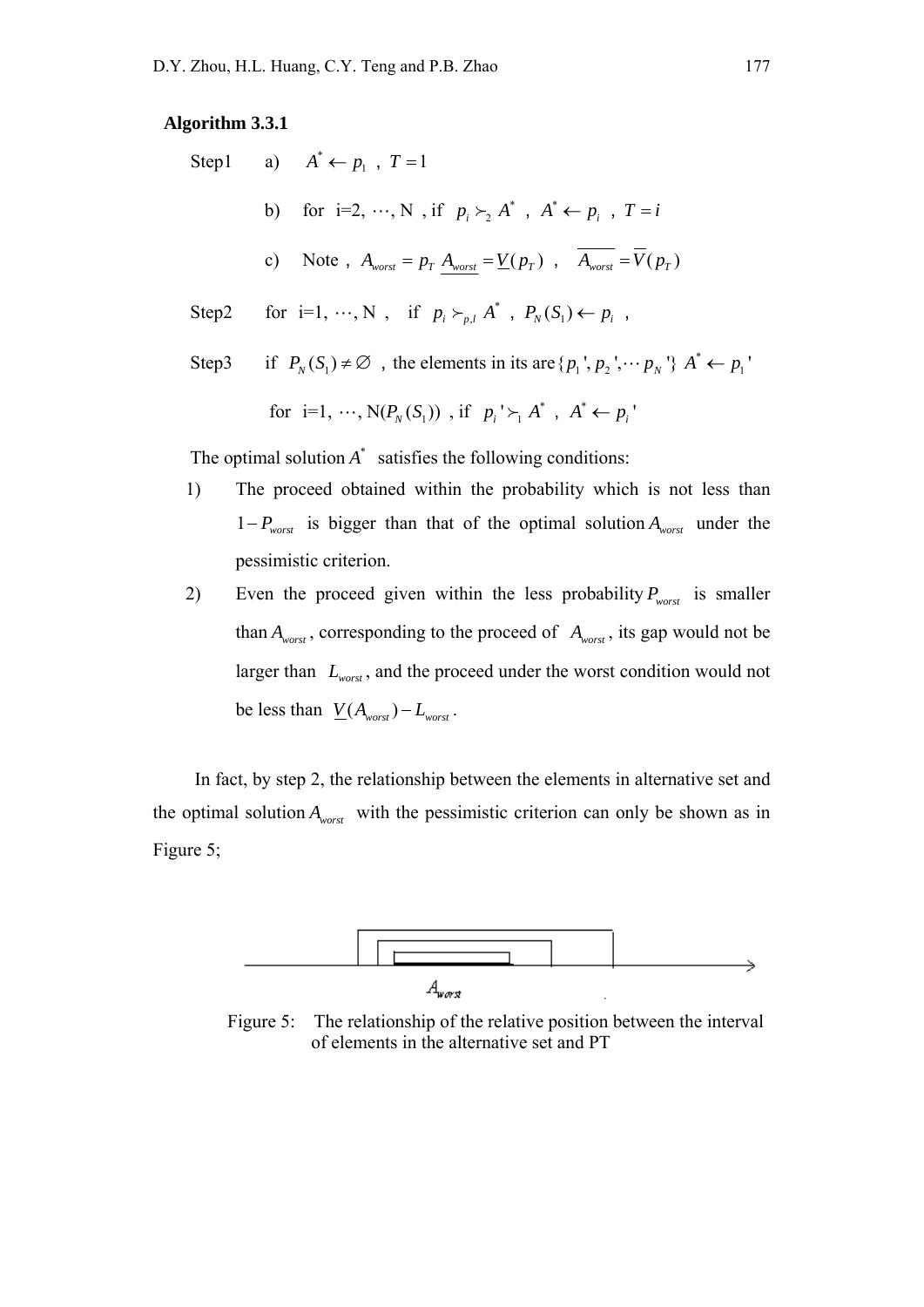The lower bound of  $p_i$  is lower than that of  $A_{worst}$  which meets step1; its upper bound is higher than the upper bound of  $A_{\text{worst}}$ , the distance between the upper bound of  $p_i$  and the upper bound of  $A_{worst}$  is larger than the distance between the lower bound of  $p_i$  and the lower bound of  $A_{worst}$ .

**Theorem 3.3.1** *Let*  $\tilde{a} = [\underline{a}, \overline{a}]$ ,  $\tilde{b} = [\underline{b}, \overline{b}]$  *satisfy*  $\underline{a} \le \underline{b} \le \overline{b} \le \overline{a}$ *, then there holds*  $p(\tilde{a} \ge \tilde{b}) = p(\tilde{a} \ge m(b)).$ 

**Proof.** As shown in Figure 6, and from Definition 3.3.1 it is not hard to show that

$$
p(\tilde{a} \ge \tilde{b}) = \frac{1}{2} \cdot \frac{\overline{b} - \underline{b}}{\overline{a} - \underline{a}} + \frac{\overline{a} - \overline{b}}{\overline{a} - \underline{a}} = \frac{\overline{a} - \frac{1}{2}\overline{b} - \frac{1}{2}\underline{b}}{\overline{a} - \underline{a}} = \frac{\overline{a} - \frac{1}{2}(\overline{b} + \underline{b})}{\overline{a} - \underline{a}} \tag{15}
$$

But 
$$
\frac{\overline{a} - m(b)}{\overline{a} - \underline{a}} = \frac{\overline{a} - \frac{1}{2} (\overline{b} + \underline{b})}{\overline{a} - \underline{a}}
$$
 (Definition 3.3.1) (16)

Integrate the formula (15) and (16), it follows immediately that there holds  $p(\tilde{a} \ge \tilde{b}) = p(\tilde{a} \ge m(b)).$ 



 Figure 6: The research on the relationship between the probability of  $a$ >b and the probability of  $a$ >m(b).

**Conclusion 3.3.1** *The optimal solution* \* *A implies that one can get the return*   $\frac{1}{2}(\overline{V}(A_{worst}) + \underline{V}(A_{worst})\right)$  with the probability being at least  $1-P_{worst}$ , and the *minimum return being not less than*  $\overline{V}(A_{\text{worst}}) - L_{\text{worst}}$ *. Its expected profit is equal to*  $m(V(A^*))$ .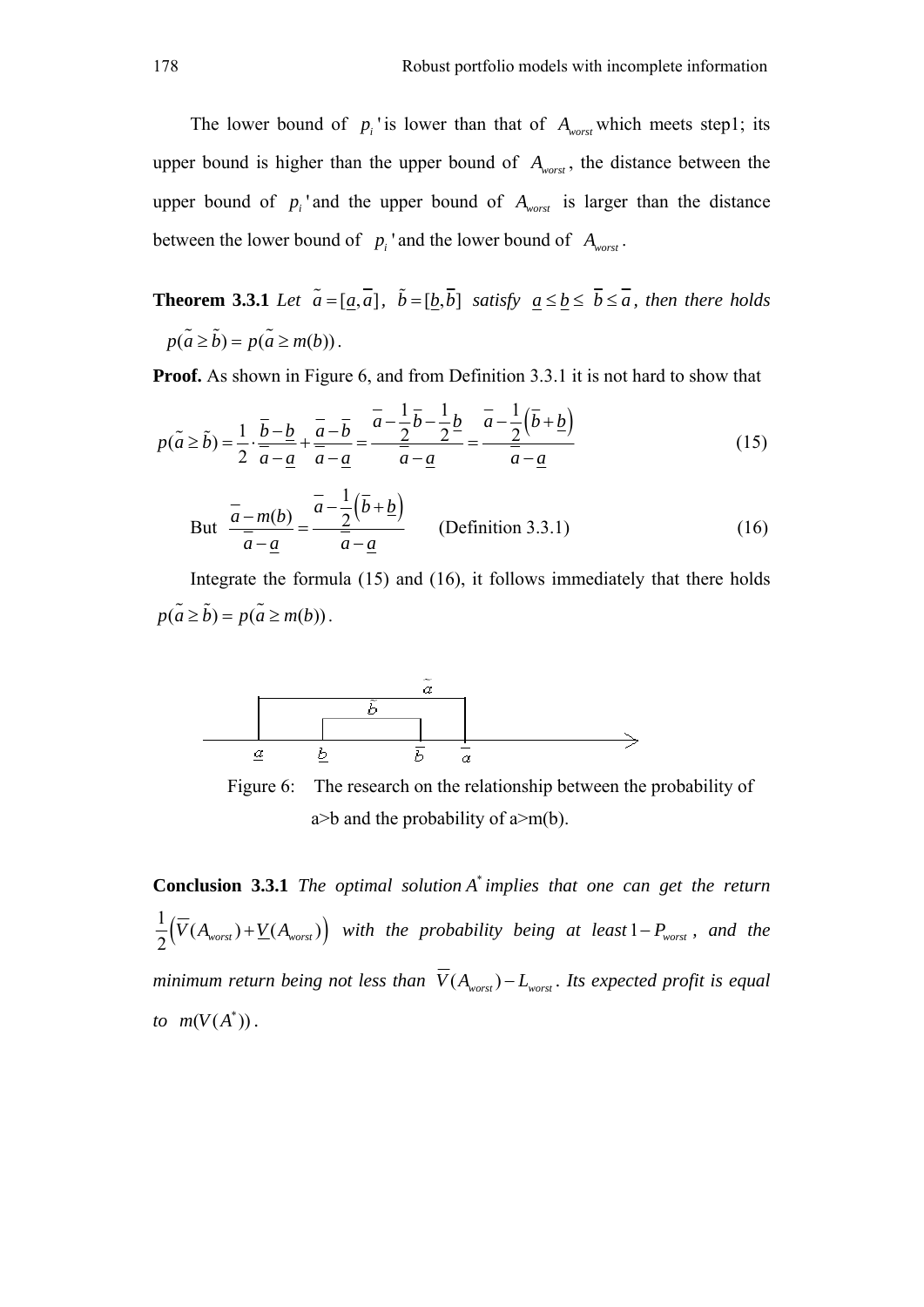The values of  $P_{worst}$  and  $L_{worst}$  depend on the risk acceptance of decision makers. Especially when  $P_{worst} = 0$  and  $L_{worst} = [\underline{V}(A_{worst}), \overline{V}(A_{worst})]$ , the optimal solution is exactly *Aworst* under the pessimistic criteria.

At this point, the optimal solution  $A^*$  has been constructed.

#### **Construction of a stable solution with the priori probability**

Suppose the probability density in the interval [ $\underline{a}$ , *a*] is  $f_a(x)$ , the probability density in the interval  $[\underline{b}, \overline{b}]$  is  $f_{\overline{b}}(x)$ . If  $\overline{a}$  and  $\overline{b}$  do not overlap, their sizes can be compared easily and the probability is 1. Now should be 1. Now we discuss the condition when  $\tilde{a}$  and  $\tilde{b}$  have the part overlapped, as shown in the following Figure 7:



Figure 7: The coincidence of  $\tilde{a}$  and  $\tilde{b}$  with a prior probability

Suppose the overlapped part of  $\tilde{a}$  and  $\tilde{b}$  is  $[c, \overline{c}]$ , and  $[c, \overline{c}]$  is divided into n equal portions. If the true values of  $\tilde{a}$  and  $\tilde{b}$  are in the same range, and the true value of  $\tilde{a}$  is equal to that of  $\tilde{b}$ . Then the probability  $P(\tilde{b} < \tilde{a})$  can be expressed as (17) below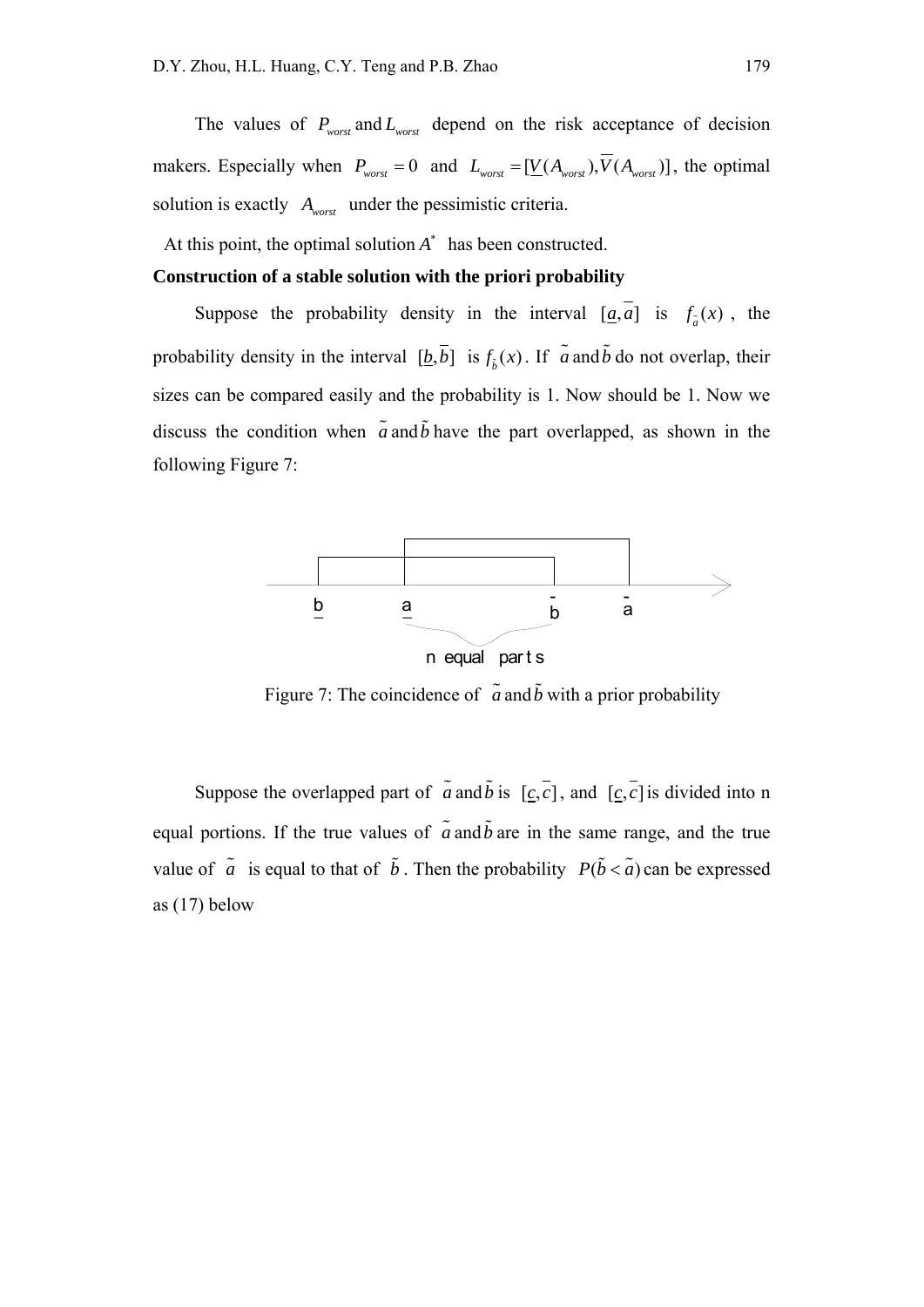$$
P(\tilde{b} < \tilde{a}) = \int_{\frac{b}{c}}^{c} f_{\tilde{b}}(x) dx + \int_{c}^{\overline{c}} f_{\tilde{a}}(x) dx
$$
  
\n
$$
+ \frac{\overline{c} - \underline{c}}{\overline{b} - \underline{b}} \cdot \frac{\overline{c} - \underline{c}}{\overline{a} - \underline{a}} \cdot \frac{1}{n} \cdot f_{\tilde{b}}(\underline{c} + \frac{\overline{c} - \underline{c}}{n}) \left(\frac{1}{2} \cdot \frac{1}{n} \cdot f_{\tilde{a}}(\underline{c} + \frac{\overline{c} - \underline{c}}{n}) + \frac{1}{n} (f_{\tilde{a}}(\underline{c} + 2\frac{\overline{c} - \underline{c}}{n}) + \cdots + f_{\tilde{a}}(\overline{c}))\right)
$$
  
\n
$$
+ \frac{\overline{c} - \underline{c}}{\overline{b} - \underline{b}} \cdot \frac{\overline{c} - \underline{c}}{\overline{a} - \underline{a}} \cdot \frac{1}{n} \cdot f_{\tilde{b}}(\underline{c} + 2\frac{\overline{c} - \underline{c}}{n}) \left(\frac{1}{2} \cdot \frac{1}{n} \cdot f_{\tilde{a}}(\underline{c} + 2\frac{\overline{c} - \underline{c}}{n}) + \frac{1}{n} (f_{\tilde{a}}(\underline{c} + 3\frac{\overline{c} - \underline{c}}{n}) + \cdots + f_{\tilde{a}}(\overline{c}))\right)
$$
  
\n
$$
+ \cdots + \frac{\overline{c} - \underline{c}}{\overline{b} - \underline{b}} \cdot \frac{\overline{c}}{\overline{a} - \underline{a}} \cdot \frac{1}{n} \cdot f_{\tilde{b}}(\overline{c} - \frac{\overline{c} - \underline{c}}{n}) \left(\frac{1}{2} \cdot \frac{1}{n} \cdot f_{\tilde{a}}(\overline{c} - \frac{\overline{c} - \underline{c}}{n}) + \frac{1}{n} f_{\tilde{a}}(\overline{c})\right)
$$
  
\n
$$
= \int_{\frac{b}{c}}^{c} f_{\tilde{b}}(x) dx + \int_{\frac{c}{c}}^{c} f_{\tilde{b}}
$$

When n is large enough, then the formula (16) can be simplified as

$$
P(\tilde{b} < \tilde{a}) = \int_{\underline{b}}^{\underline{c}} f_{\tilde{b}}(x) dx + \int_{\underline{c}}^{\overline{c}} f_{\tilde{b}}(x) dx \cdot \int_{\underline{c}}^{\overline{a}} f_{\tilde{a}}(x) dx + \int_{\underline{c}}^{\overline{a}} f_{\tilde{b}}(x) dx + \frac{\overline{c} - \underline{c}}{\overline{b} - \underline{b}} \cdot \frac{\overline{c} - \underline{c}}{\overline{a} - \underline{a}} \frac{1}{n^2} \sum_{i=1}^{n} (f_{\tilde{b}}(\underline{c} + \frac{i(\overline{c} - \underline{c})}{n}) \cdot \sum_{j=i}^{n} f_{\tilde{a}}(\underline{c} + \frac{j(\overline{c} - \underline{c})}{n}))
$$
\n(18)

When n goes to infinity, and the limit of type (17) does exist, then one gets

$$
P(\tilde{b} < \tilde{a}) = \int_{\frac{b}{2}}^{c} f_{\tilde{b}}(x) dx + \int_{\frac{c}{2}}^{\frac{c}{2}} f_{\tilde{b}}(x) dx \cdot \int_{\frac{c}{2}}^{\frac{a}{2}} f_{\tilde{a}}(x) dx
$$
  

$$
- \lim_{n \to \infty} \frac{\overline{c} - \underline{c}}{\overline{b} - \underline{b}} \cdot \frac{\overline{c} - \underline{c}}{\overline{a} - \underline{a}} \frac{1}{n^2} \sum_{i=1}^{n} (f_{\tilde{b}}(\underline{c} + \frac{i(\overline{c} - \underline{c})}{n}) \cdot \sum_{j=i}^{n} f_{\tilde{a}}(\underline{c} + \frac{j(\overline{c} - \underline{c})}{n}))
$$
(19)

Therefore, one can define the possibility of  $\tilde{a} \ge \tilde{b}$ .

**Definition 3.3.8** For the intervals  $\tilde{a} = [\underline{a}, \overline{a}]$  and  $\tilde{b} = [\underline{b}, \overline{b}]$ , the overlapped part of  $\tilde{a}$  *and*  $\tilde{b}$  *is*  $[c, c]$ *, hence we call*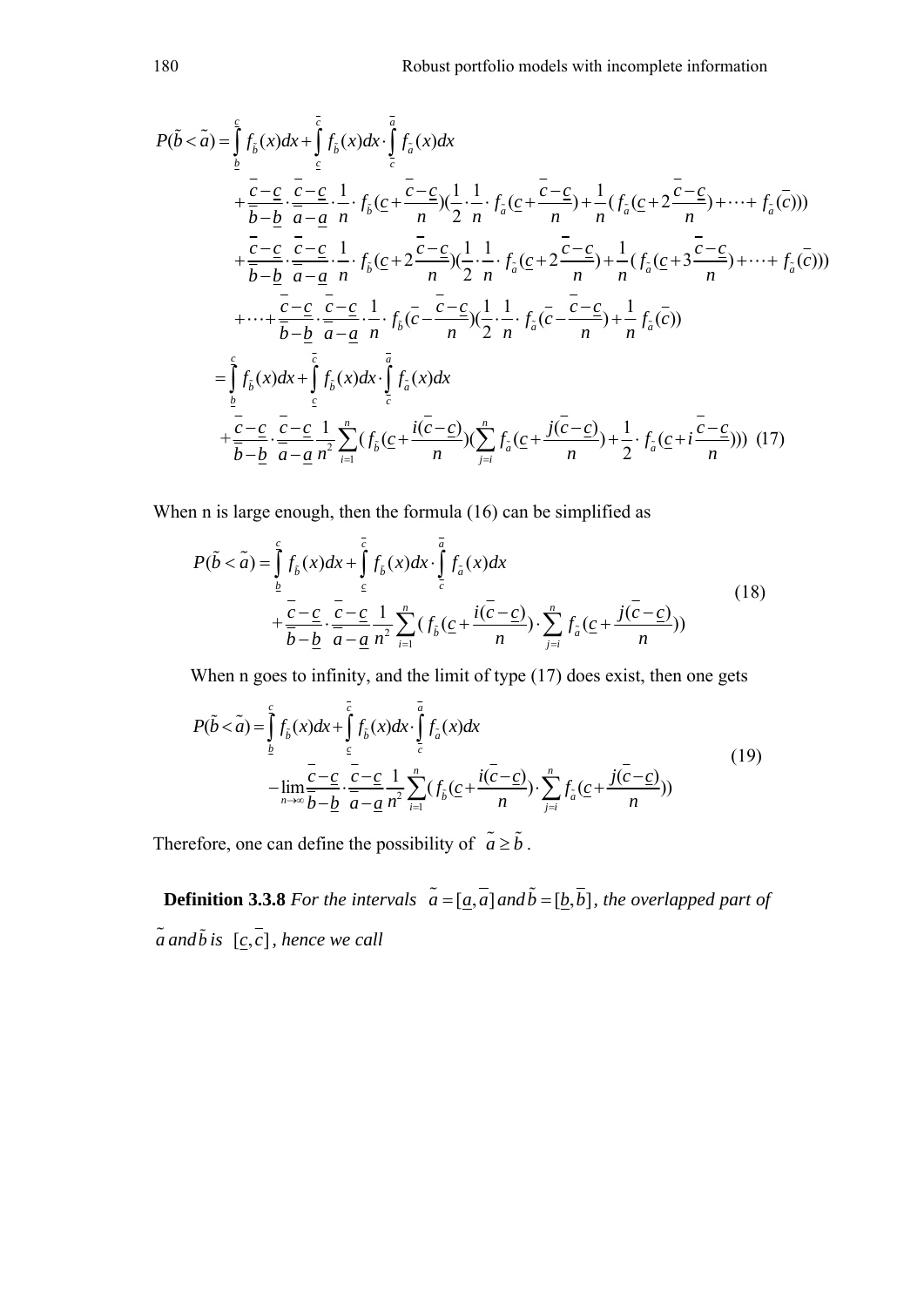$$
P(\tilde{b} < \tilde{a}) = \int_{\underline{b}}^{\underline{c}} f_{\tilde{b}}(x) dx + \int_{\underline{c}}^{\overline{c}} f_{\tilde{b}}(x) dx \cdot \int_{\underline{c}}^{\overline{a}} f_{\tilde{a}}(x) dx
$$
\n
$$
-\lim_{n \to \infty} \frac{\overline{c} - \underline{c}}{\overline{b} - \underline{b}} \cdot \frac{\overline{c} - \underline{c}}{\overline{a} - \underline{a}} \cdot \frac{1}{n^2} \sum_{i=1}^{n} (f_{\tilde{b}}(\underline{c} + \frac{i(\overline{c} - \underline{c})}{n}) \cdot \sum_{j=i}^{n} f_{\tilde{a}}(\underline{c} + \frac{j(\overline{c} - \underline{c})}{n}))
$$

*the possibility of*  $\tilde{a} \geq \tilde{b}$ , and denote the order relationship of  $\tilde{a}$  and  $\tilde{b}$  by  $\tilde{a} \geq b$ .

**Definition 3.3.9** *Suppose the distribution function of the interval number*   $\tilde{a}$  *is*  $F_{\tilde{a}}(x)$ , and its density function is  $f_{\tilde{a}}(x)$ , we define the expectation of the *interval number*  $\tilde{a}$  *as*  $E(\tilde{a}) = \int_a^a x f_{\tilde{a}}(x) dx$ .

When the random variable *p* moves in the range  $V(p, w, v)$ , we can calculate the loss value of each point and get the result by integration. If the order of integrals may change, then one can give the expression of the expected losses of misjudgments as  $E(V(p, w, v)) - E(V(p', w, v))$ .

**Definition 3.3.10** *Suppose the correct order is the portfolio p being superior than*  $p'$ , we define the expected losses of misjudgments on portfolios p, p'as  $E(V(p, w, v)) - E(V(p', w, v))$ , and denote by  $E_i(p \nmid p')$ .

Specifically it can be expressed as:

$$
E(V(p, w, v)) - E(V(p', w, v))
$$
  
=  $E(\sum_{i=1}^{n} w_i \sum_{x^j \in p} v_i^j) - E(\sum_{i=1}^{n} w_i \sum_{x^j \in p} v_i^j)$   
=  $E(\sum_{i=1}^{n} w_i \sum_{x^j \in p} \int_{\frac{v^j}{2}}^{\frac{v^j}{2}} xf_{v^j}(x) dx) - E(\sum_{i=1}^{n} w_i \sum_{x^j \in p^i} \int_{\frac{v^j}{2}}^{\frac{v^j}{2}} xf_{v^j}(x) dx)$  (20)

**Definition 3.3.11** *Define VaR of misjudgments on portfolios p, p' as the maximum loss of misjudgments within the total probability of occurrences being less than*  $\alpha$ *, and denote it by*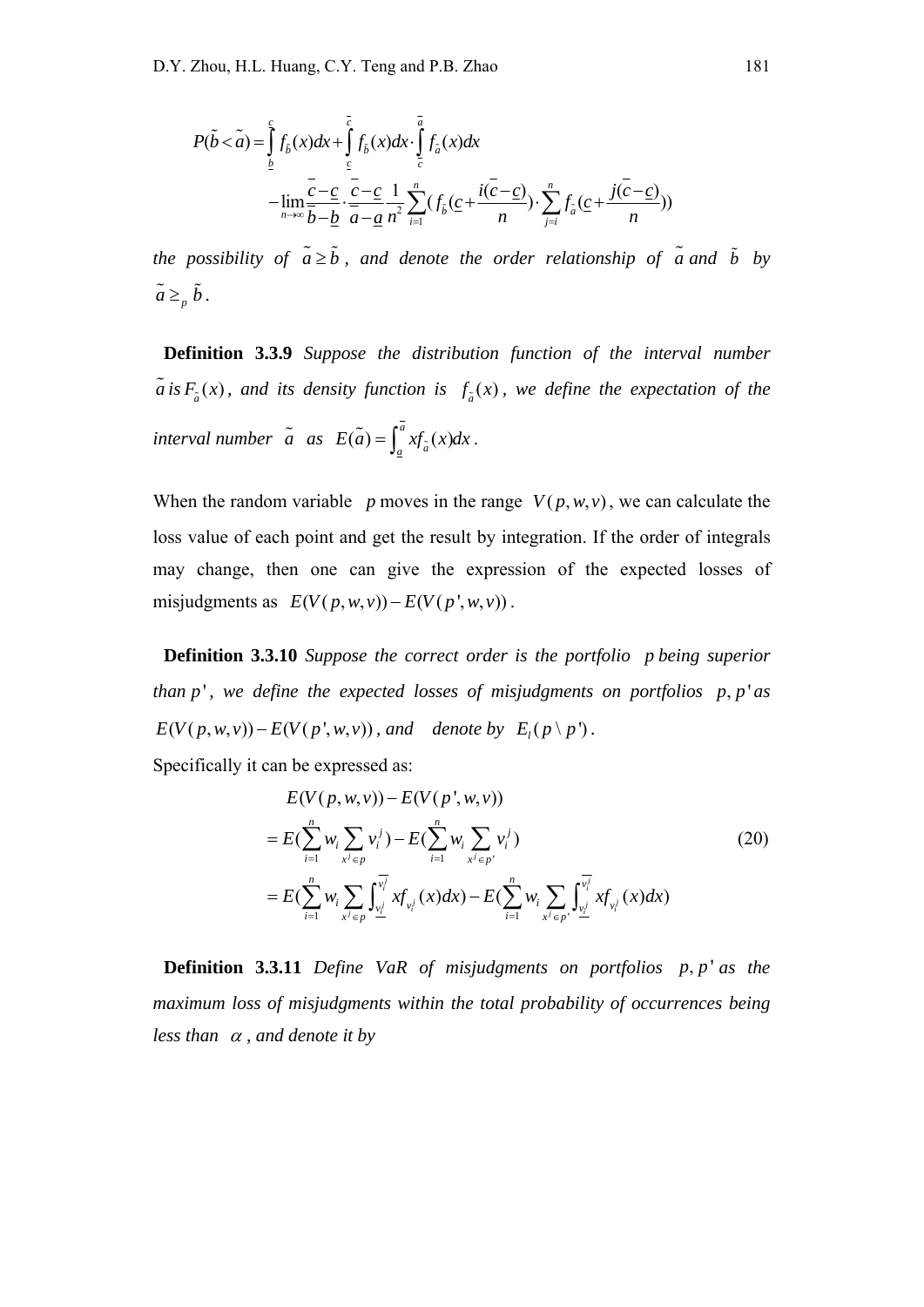$$
Prob{V(p, w, v) - V(p', w, v)} > VaR = \alpha
$$
\n(21)

*Typically, for a given confidence level*  $\alpha \in (0,1)$ *, and the decision variable x, we call* 

$$
y_{\alpha}(x) = \min\{y \in R : \Psi(x, y) \ge \alpha\}
$$

*a loss of*  $\alpha$  *-VaR of the decision variable x with the confidence level*  $\alpha$ *.* 

Introduce the following function:

$$
\phi_{\alpha}(x) = (1 - \alpha)^{-1} \int\limits_{f(x,z) \geq y_{\alpha}(x)} f(x,z) p(z) dz
$$

For a given confidence level  $\alpha \in (0,1)$  and the decision variable *x*, we call  $\phi_{\alpha}(x)$  as a loss of  $\alpha$ -VaR of the decision variable *x* with the confidence level  $\alpha$ .

### 1. Construction of the order relationship based on the expected return

**Definition 3.3.12** *Define the order relationship*  $\succ$ <sub>3</sub> *on P as follows:* 

If 
$$
E(V(p, w, v)) > E(V(p', w, v)), \quad \exists (w, v) \in S
$$
, then  $p \succ_3 p'.$ 

The expression of  $p \succ_1 p'$  can be given by Definition 3.3.9 as follows:

$$
p \succ_1 p'
$$
  
\n
$$
\Leftrightarrow E(V(p, w, v)) \succ E(V(p', w, v)), \qquad \exists (w, v) \in S
$$
  
\n
$$
\Leftrightarrow E(\sum_{i=1}^n w_i \sum_{x^j \in p} v_i^j) > E(\sum_{i=1}^n w_i \sum_{x^j \in p} v_i^j)
$$
  
\n
$$
\Leftrightarrow E(\sum_{i=1}^n w_i \sum_{x^j \in p} \int_{\frac{v_i^j}{2}}^{\frac{v_i^j}{2}} xf_{v_i^j}(x) dx) > E(\sum_{i=1}^n w_i \sum_{x^j \in p^i} \int_{\frac{v_i^j}{2}}^{\frac{v_i^j}{2}} xf_{v_i^j}(x) dx)
$$
\n(22)

Construction of the order relationship based on the probability of misjudgments

The expression of  $p \succ_p p$  'can be obtained by Definition 3.3.8 as follows: Suppose the overlapped part of  $V(p, w, v)$  and  $V(p', w, v)$  is  $[c, c]$ , then there holds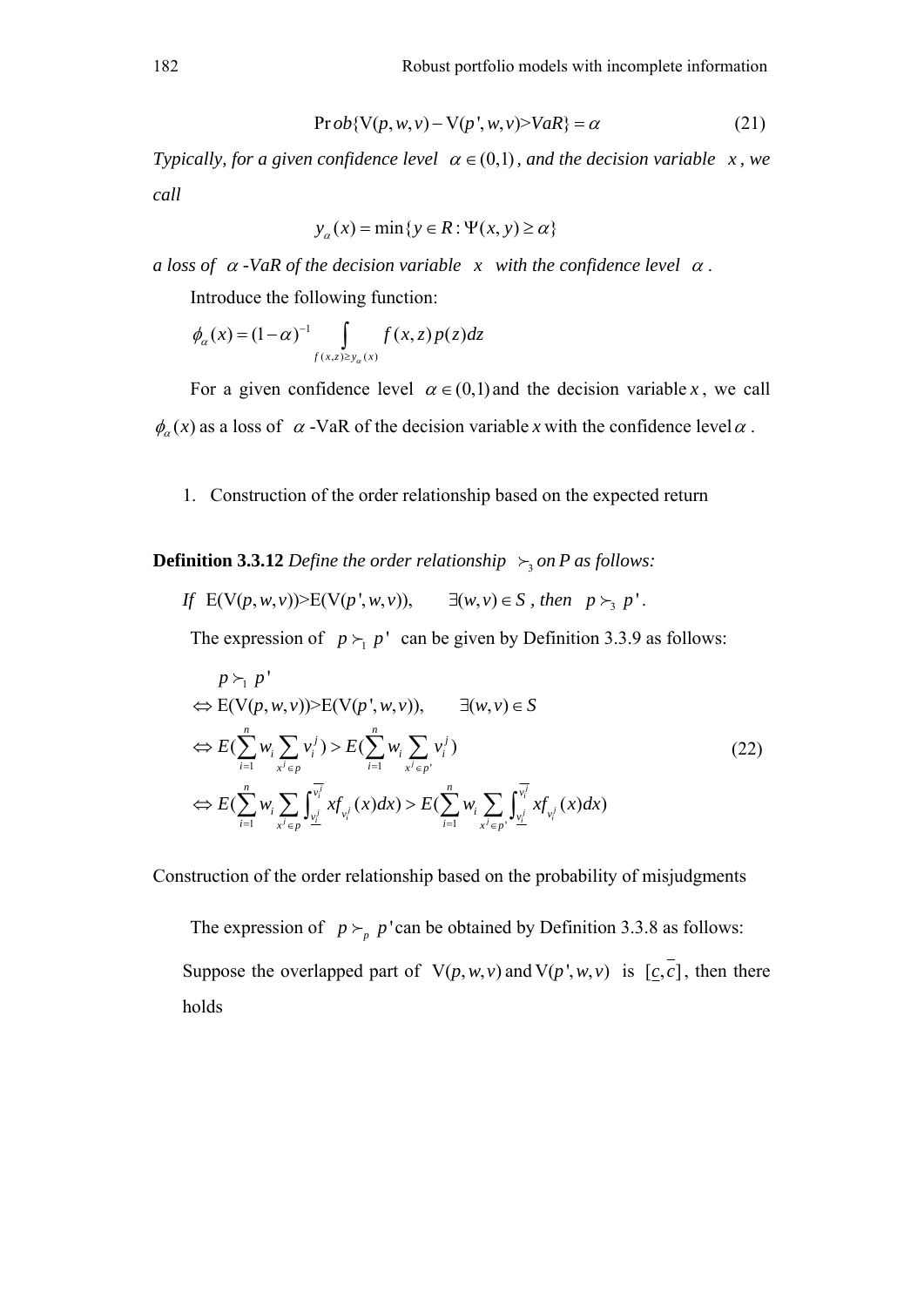$$
p \succ_{p} p'
$$
  
\n
$$
\Leftrightarrow V(p, w, v) \geq_{p} V(p', w, v)
$$
  
\n
$$
\Leftrightarrow P(V(p, w, v) \geq V(p', w, v)) \geq 1 - p_{\text{false}}
$$
  
\n
$$
\Leftrightarrow \begin{cases} 1, \text{ if } \overline{V}(p', w) \leq \underline{V}(p, w) \\ E - F \geq 1 - p_{\text{false}}, \text{ if } \underline{V}(p, w) \leq \overline{V}(p', w) \end{cases}
$$
\n(23)

where  $E := \int_{\frac{V(p',w)}{c}} f_{\tilde{b}}(x) dx + \int_{c} f_{\tilde{p}}(x) dx \cdot \int_{c} f_{\tilde{p}}$  $\dot{f}_\tau(x) = \int_{\tilde{h}} f(x) dx + \int_{\tilde{h}} f(x) dx \cdot \int_{\tilde{h}} f(x) dx$  $\overline{c}$  *c a*  $b^{(x)}$  *b*  $\int f_p(x) dx$  **j**  $\int f_p(x) dx$  $E := \int\limits_{V(p',w)} f_{\tilde{b}}(x) dx + \int\limits_{\varepsilon} f_{\tilde{p}'}(x) dx \cdot \int\limits_{c} f_{\tilde{p}}(x) dx,$ 

$$
F := \lim_{n \to \infty} \frac{\overline{c} - \underline{c}}{\overline{V}(p', w) - \underline{V}(p', w)} \cdot \frac{\overline{c} - \underline{c}}{\overline{V}(p, w) - \underline{V}(p, w)} \frac{1}{n^2} \sum_{i=1}^n (f_{\widetilde{p}'}(\underline{c} + \frac{i(\overline{c} - \underline{c})}{n})) \sum_{j=1}^i f_{\widetilde{p}}(\underline{c} + \frac{j(\overline{c} - \underline{c})}{n})
$$

where  $\mu_p$  only describes the probability of losses, but does not describe the loss value, so it is still not reasonable. Then we should consider the biggest misjudgment loss based on the order relationship  $\succ_{p}$  with the probability of misjudgments.

2. Construction of the order relationship with  $\alpha$ -CVaR based on the original order relationship

**Definition 3.3.13** For a given order relationship  $\succ_0$  and the maximum CVaR,  $CVaR<sub>0</sub>$  *of misjudgments with a confidence level*  $\alpha$  *on the set P, we define the order relationship*  $\succ_{0, \text{cvar}}$  *as follows:* 

If 
$$
\begin{cases} p \succ_0 p' \\ CVaR \le CVaR_0 \end{cases}
$$
  $p, p' \in P$ , then  $p \succ_{0, c \text{var}} p'.$ 

*where*  $\alpha$  -CvaR is the expectation value of the losse which is higher than  $\alpha$  -VaR *when the confidence level is*  $\alpha$ *. It also presents the acceptance of decision makers on the loss when the condition is worse.*

The expression of  $\succ_{0, \text{cvar}}$  can be obatined by Definition 3.3.11 as follows:

$$
\begin{cases}\n p \succ_0 p', p, p' \in P \\
 CVaR \le CVaR_0\n\end{cases}
$$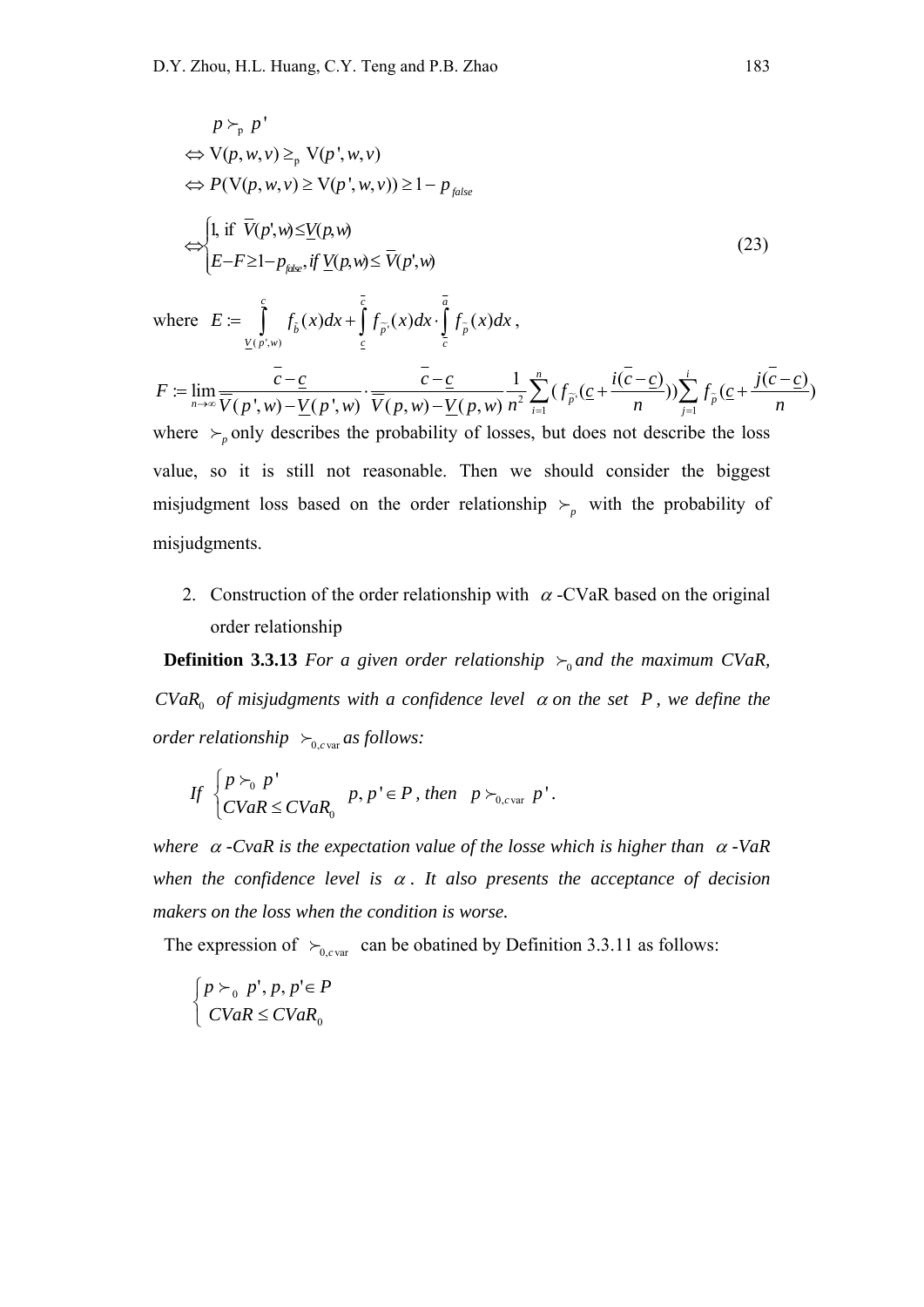$$
\Leftrightarrow \begin{cases} p \succ_0 p' \\ (1-\alpha)^{-1} \int f(x, z) p(z) dz, p \succ_0_p, \\ \Leftrightarrow \begin{cases} p \succ_0 p' \\ (1-\alpha)^{-1} \int f(x, z) p(z) dz, p \succ_0_p, \\ \int f(x, z) \ge \min\{y \in R, \Psi(x, y) \ge \alpha\} \end{cases} \\ \Leftrightarrow \begin{cases} p \succ_0 p' \\ (1-\alpha)^{-1} \int f(x, z) p(x) dx, p \succ_0_p, \\ \int f(x, z) \ge \min\{y \in R, F(V(p, w, y)) \ge \alpha\} \end{cases}
$$

**Definition 3.3.14** *For the maximum CVaR, CVaR<sub>0</sub> of misjudgment with a confidence level*  $\alpha$  *on the set P, we can define the order relationship*  $\succ_{0, \text{cvar}}$  *as follows:* 

If 
$$
\begin{cases} V(p, w, v) \geq_{p} V(p', w, v), \forall (w, v) \in S \\ l_{p \setminus p'} \leq l_{0}, p, p' \in P \end{cases}
$$
, then we say  $p \succ_{p, \text{cur}} p'$ .

**Property 3.3.6** *The order relationship*  $\succ$  *reflects the expected return of decision makers by the expected return of the program when the distribution of a priori probability is known.*

**Property 3.3.7** *The order relationship*  $\succ_{0, \text{cvar}}$  *reflects the sizes of two portfolios and the control of expected losses based on*  $\succ_0$  when the maximum CVaR of *misjudgments that can be accepted with a confidence level*  $\alpha$  *is CVaR<sub>0</sub>.* 

**Property 3.3.8** *The order relationship*  $\rightarrow$ <sub>*p,cvar</sub> reflects the sizes of two portfolios*</sub> *when the highest probability of misjudgments that can be accepted by decision makers is*  $p_{\text{false}}$  *and the maximum CVaR of misjudgments that can be accepted with a confidence level*  $\alpha$  *is CVaR*<sub>0</sub>. The order relationship  $\succ_{p,c \text{var}}$  presents only *the condition that the misjudgment probability is less than*  $p_{\text{false}}$  *and the maximum CVaR of misjudgments is*  $CVaR_0$ *, which has enough advantages to satisfy the*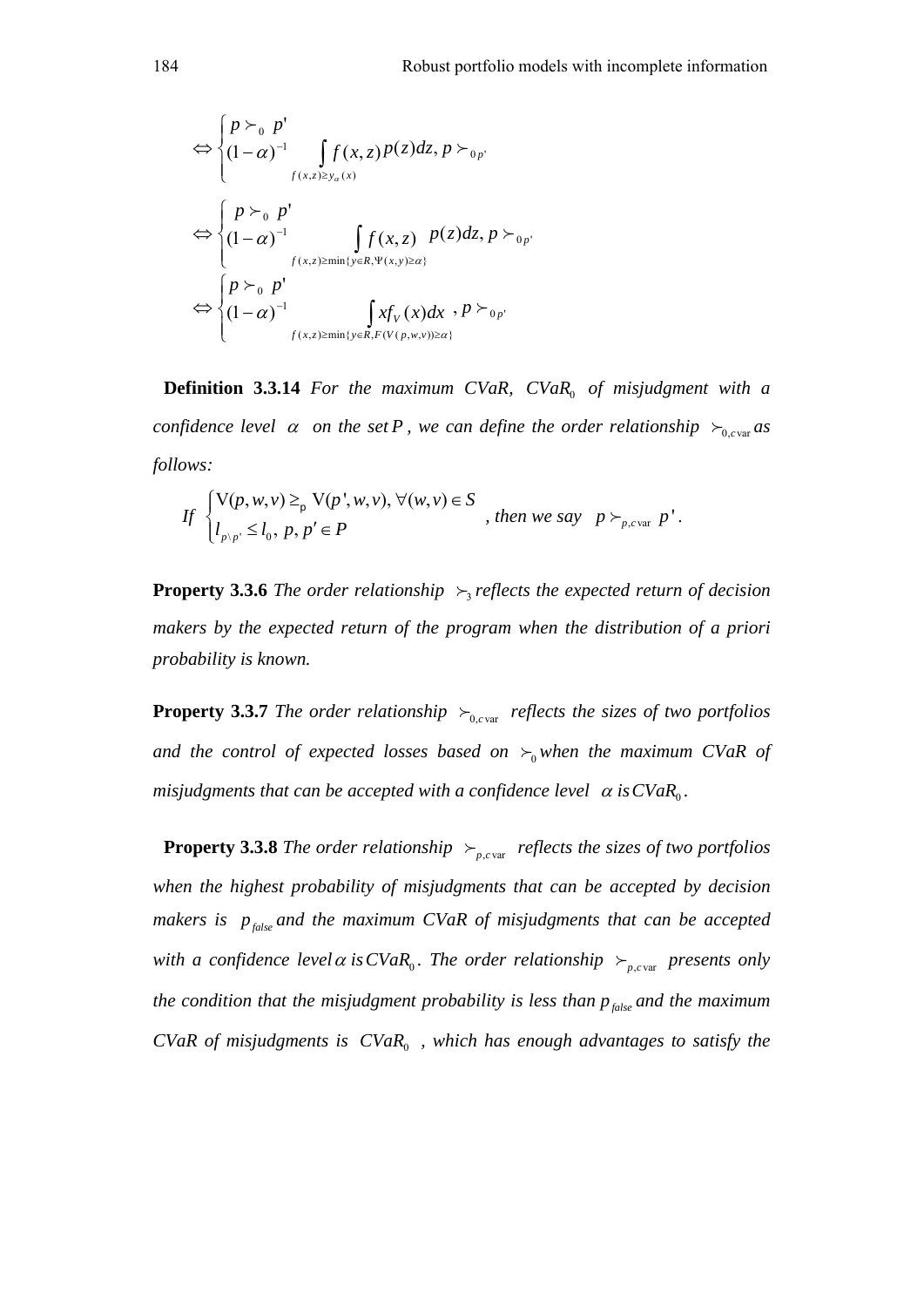*order relation, so it can be used as a criteria to measure the stability of solutions.*

#### **Example 3.3.1**

The indicators investigated by projects are: the cash flow  $u_1$ , the number  $u_2$  of new customers, the amount  $u_3$  of tax-free concessions, the long-term development  $u_4$ , the corporate image  $u_5$ , the good response  $u_6$  of employees. After the calculation of the non-inferior solution set, there are remained 5 portfolios to be studied. The comprehensive scores of each program are in the tables:

|                |            |          | $ U_1$ (ten thousand) U <sub>2</sub> (people) U <sub>3</sub> (ten thousand) | $U_4$ | $U_5$ | $U_6$                                 |
|----------------|------------|----------|-----------------------------------------------------------------------------|-------|-------|---------------------------------------|
| $\rm X_1$      | [8.5, 9.0] | [90, 92] | [0.91, 0.94]                                                                |       |       | [0.92, 0.95][0.89, 0.91][0.92, 0.97]  |
| $\rm X_2$      | [9.1, 9.4] | [81,96]  | [0.83, 0.99]                                                                |       |       | $[0.87, 0.96]$ [0.86,0.98][0.86,0.97] |
| $\mathrm{X}_3$ | [8.8, 9.1] | [82, 85] | [0.90, 0.93]                                                                |       |       | [0.90, 0.93][0.85, 0.89][0.90, 0.92]  |
| $\rm X_4$      | [9.2, 9.6] | [91, 94] | [0.85, 0.88]                                                                |       |       | [0.85, 0.89][0.84, 0.90][0.91, 0.94]  |
| $\mathrm{X}_5$ | [8.6, 8.9] | [89, 92] | [0.91, 0.95]                                                                |       |       | [0.92, 0.93][0.91, 0.93][0.85, 0.88]  |

Table 1: The comprehensive scores

Use the method in Section 3.2.1 to calculate*w* . Concrete steps are as follows: Step 1: First, use the formula (8) to normalize it and get

|       | $U_1$ | $U_2$ | $U_3$ | $\rm U_4$                                                                  | $U_5$                                                                                           | $U_6$          |
|-------|-------|-------|-------|----------------------------------------------------------------------------|-------------------------------------------------------------------------------------------------|----------------|
| $X_1$ |       |       |       | $[0.377, 0.401]$ $[0.344, 0.411]$ $[0.387, 0.423]$ $[0.402, 0.422]$        | [0.384, 0.410]                                                                                  | [0.415, 0.427] |
|       |       |       |       | $[X_2 \ [0.379, 0.416]\ [0.381, 0.423]\ [0.385, 0.425]\ [0.391, 0.429]\]$  | [0.416, 0.438]                                                                                  | [0.384, 0.439] |
|       |       |       |       | $[X_3 \; [[0.384, 0.408] [[0.367, 0.376] [[0.401, 0.433] [[0.397, 0.434]]$ | [0.386, 0.410]                                                                                  | [0.398, 0.434] |
|       |       |       |       | $[X_4 \ [0.381, 0.401] [0.412, 0.429] [0.377, 0.433] [0.407, 0.424]$       | [0.395, 0.425]                                                                                  | [0.407, 0.427] |
|       |       |       |       |                                                                            | $[X_5 \,[[0.382, 0.413] \,][0.412, 0.413] \,][0.397, 0.414] \,][0.401, 0.413] \,[0.412, 0.414]$ | [0.380, 0.397] |

Table 2: Normalized the decision matrix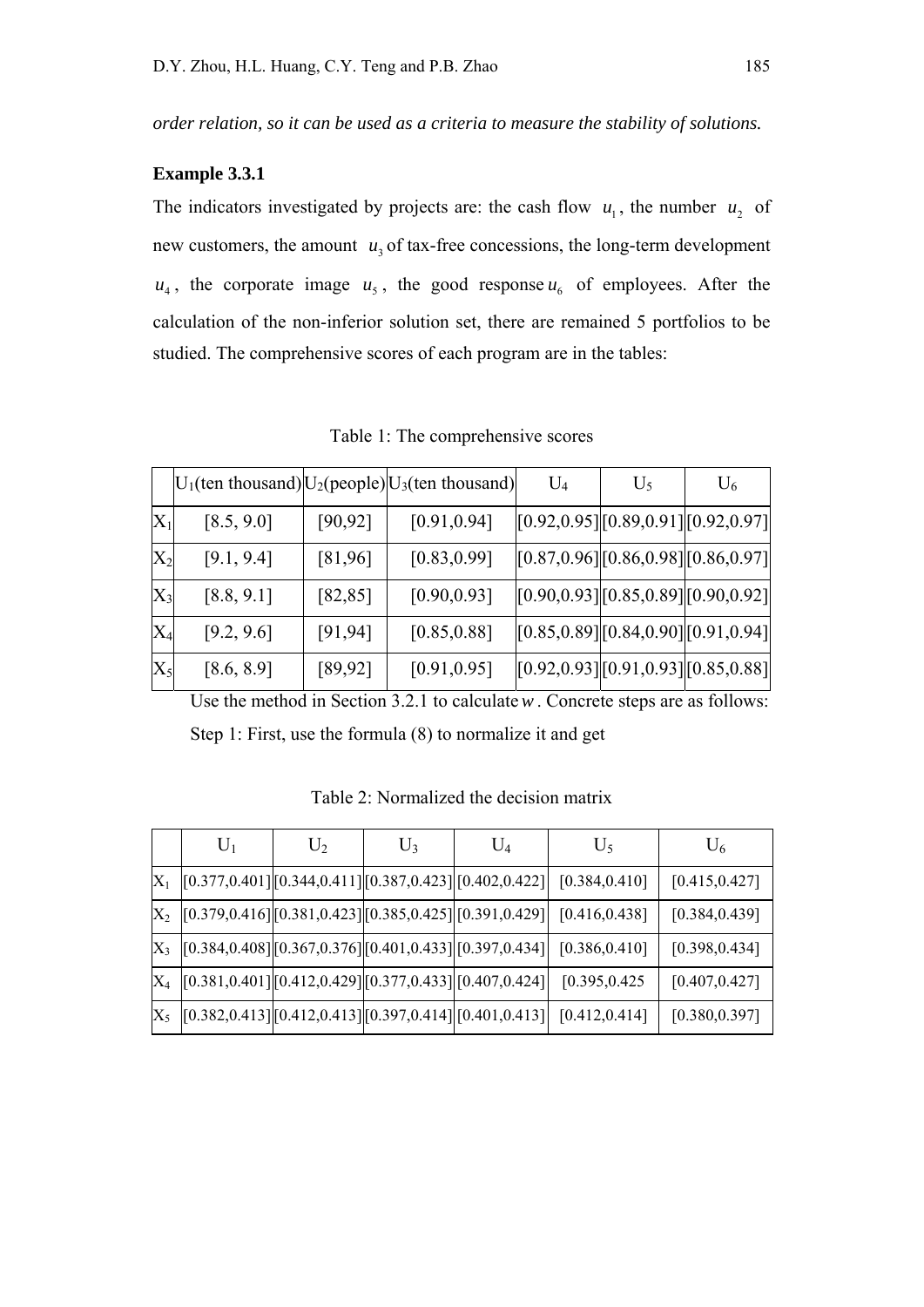Step 2: Use the formula (8) to calculate the weight

*w* = (0.1662, 0.1691, 0.1554, 0.1582, 0.1936, 0.1579).

Step 3: Use Algorithm 3.1.1 to solve.

Step 1 Using the formula (2) to calculate the lower bound of  $x_1$  to  $x_5$ , the comparison shows that  $x_5$  has the highest lower bound,  $x_5 = 0.393$ , set  $A_{worst} = x_5$ , calculate  $\overline{x_s} = 0.409$ .

Step 2 Take  $p_{false} = 0.4$  and the loss of misjudgment is less than  $l_0 = 0.03$ . Use type (13) and type (14) to calculate and compare the order relationship defined in Definition 3.3.7 with  $A_{worst}$ , it will be found that  $x_4$  is in the alternative set.

Step 3. Because there's only one element in the alternative set and its expectation must be higher than  $A_{\text{worst}}$ , so at the end, the optimal solution is x<sub>4</sub>.

The optimal solution  $A^* = x_4$  satisfies: the probability of getting a gain 0.399 is not less than 0.4; the minimum income would not be less than 0.379.Its expected income is 0.406.

Without the stability problems, only from the perspective of the possible relationship among the sizes, then the sort relationship is given as:  $x_2 \nightharpoonup x_4 \nightharpoonup x_5 \nightharpoonup x_3 \nightharpoonup x_1$ <br>0.6120  $x_1$ 

The optimal solution is  $x_2$ . Although, the average rate of the comprehensive return is higher, and its stability is less than x4, so it could not be selected.

# **4 Stable Solutions of Portfolios Containing Size-Variable Projects With Risk Preferences**

## **4.1 Modeling and Analysis**

 For convenience, we suppose that the alternative projects 1 to *l* have non-fixed sizes, the symbols are defined as follows: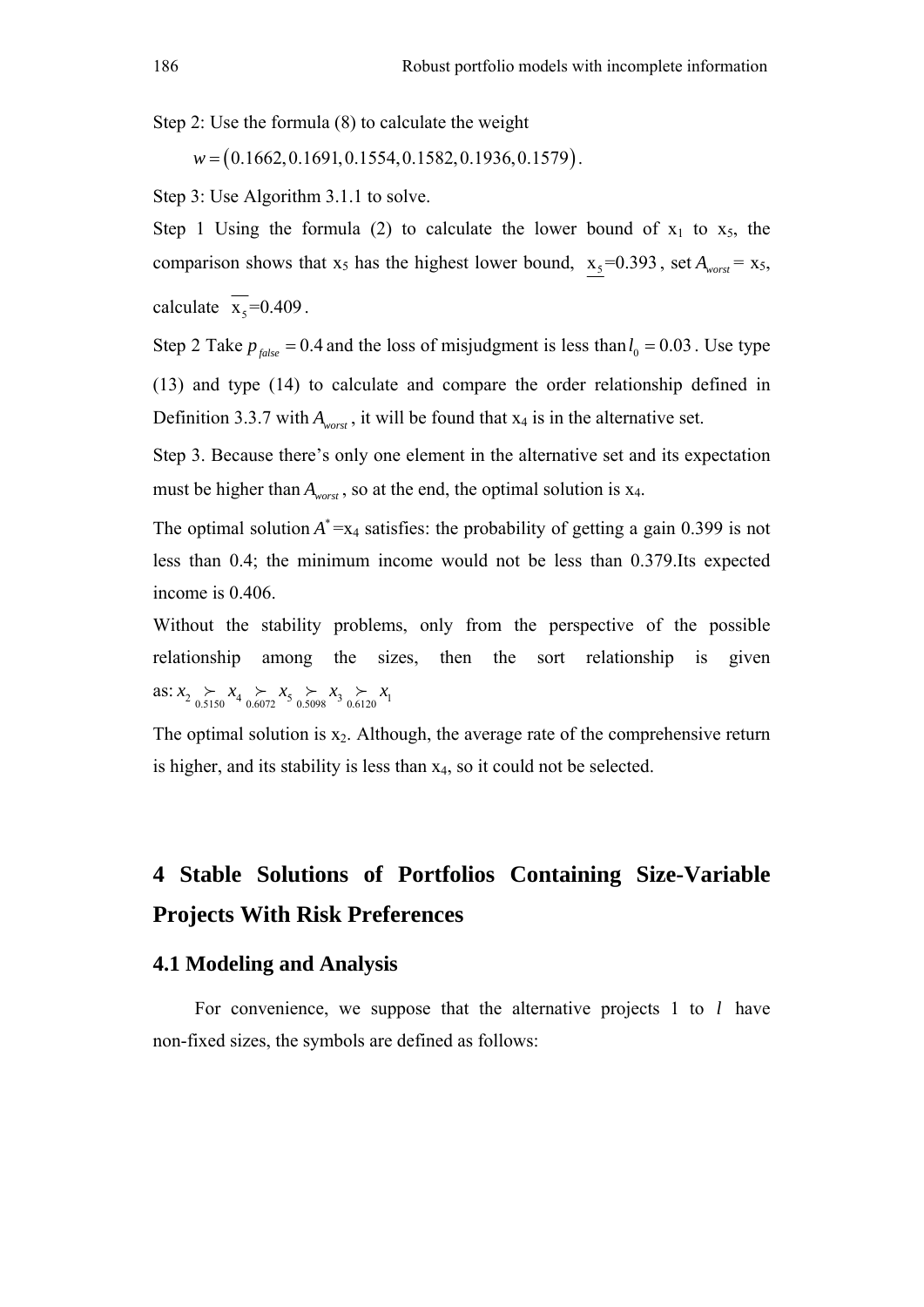$X = \{x^1, \dots, x^m\}$ : The vectors of m alternative projects that depend on the n parameter indexes;

 $X_D = \{x^1, \dots, x^{m-l}\}\$ : The  $m-l$  alternative projects with fixed sizes depended on the n parameter indexes;

 $X_B = \{x^1, \dots, x^l\}$ : The *l* alternative projects;  $v_i^j$ : The return score of alternative project  $x^j$  with the indicator i, satisfying  $v_i^j \in [0,1]$ ;  $w_i$ : the relative importance of evaluation parameter i;

 $w = (w_1, \dots, w_n)^T$ : Weight vector that satisfies  $w \in S_n^0$ 1  ${w \in R^n \mid w_i \ge 0, \sum_{i=1}^{n} w_i = 1}$  $w = \nu w \in \mathbb{R}$  |  $w_i \leq v_i \leq w_i$ *i*  $w \in S_w^0 = \{w \in R^n \mid w_i \ge 0, \sum w_i\}$  $\in S_w^0 = \{w \in R^n \mid w_i \ge 0, \sum_{i=1}^n w_i = 1\}$ ;

 $V(p, w, v)$ : The comprehensive income of portfolio *p*;

 $c_k^j$ : The number of the k kinds of resources consumed by alternative projects  $x^j, c_k^j \ge 0$ ;

 $C(x^{j}) = [c_1^{j}, \cdots, c_q^{j}]^{T}$ : The vector of resources consumed by alternative projects  $x^j$ ;

 $B_k$ : The limit of the first k kinds of resources ( $k = 1, \dots, q$ );

 $B = [B_1, \dots, B_a]^T$ : The vector of limited resources,  $B \in R_+^q$ ;

 $B<sub>D</sub>$ : The vector of resources consumed by all the alternative projects;

 $P_F$ : The portfolio set satisfies the constraint condition  $P_F = \{ p \in P \mid C(p) \leq B \}$ ;

 $\overline{v_i}^j$ : The upper bound of *v<sub>i</sub>*<sup>;</sup> *y*<sub>*i*</sub><sup>*i*</sup>: The lower bound of *v<sub>i</sub>*<sup>*i*</sup>;

 $S_{\omega}$ : The set of the weights of property indicators with incomplete information,  $S_w \in S_w^0;$ 

*S*<sub>*i*</sub>: The set of practical value:

Suppose the income is proportional to the size of projects, then the income of the j-th project with controllable-scale is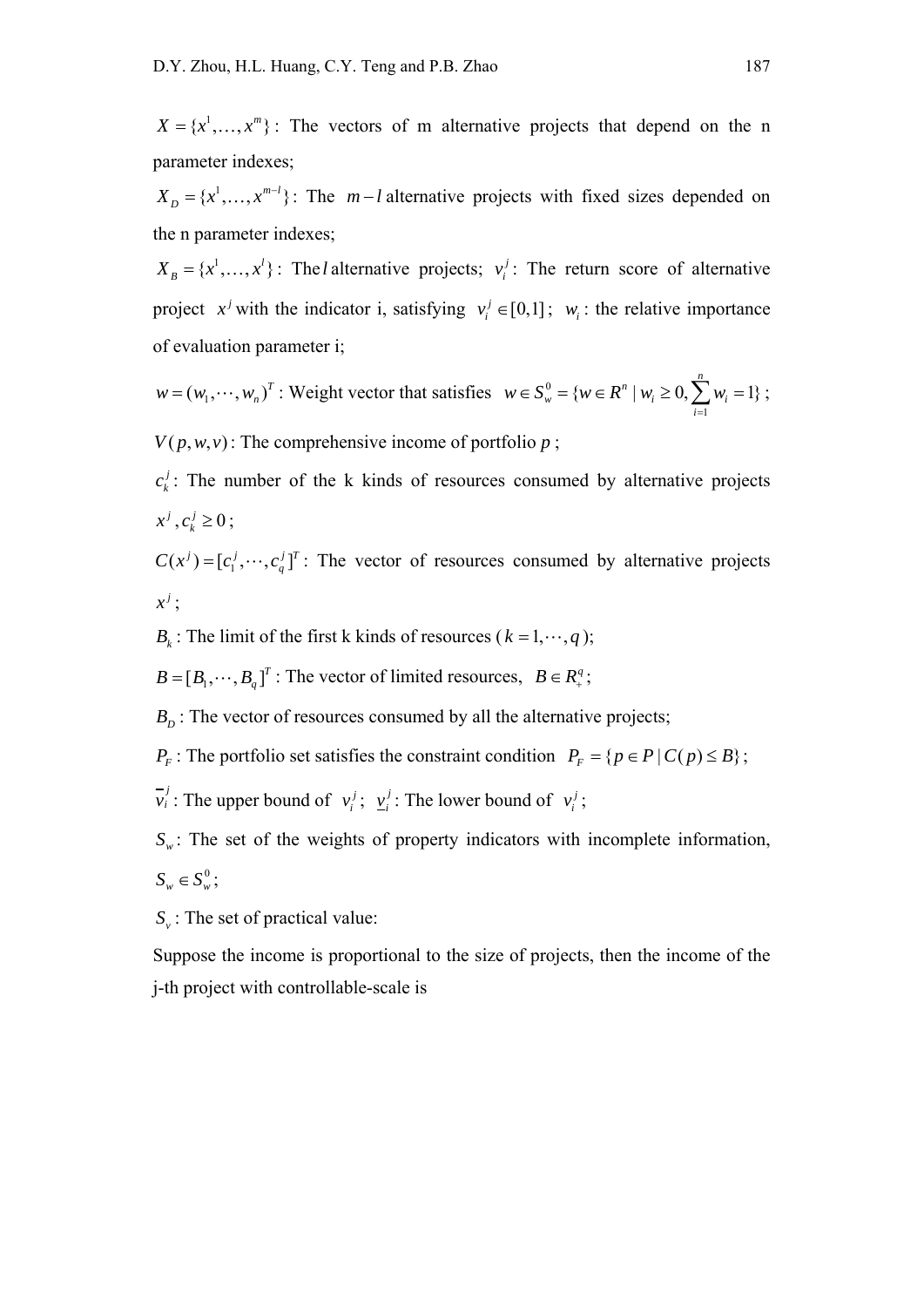$$
V(x^{j}) = x^{j} \sum_{i=1}^{n} w_{i} v_{i}^{j} = \sum_{i=1}^{n} x^{j} w_{i} v_{i}^{j}
$$

The income of the j-th project with the fixed size is: 1  $(p, w, v) = \sum_{i=1}^{n} w_i$  $\sum_{i=1}^n$   $\sum_{i=1}^n$ *i i*  $i=1$   $x^j \in p$  $V(p, w, v) = \sum w_i \sum v_i$  $= \sum_{i=1} w_i \sum_{x^j \in p} v_i^j .$ 

Then the comprehensive income of the portfolio with a controllable-scale is:

$$
V(p, w, v) = \sum_{x^{j} \in p} V(x^{j}) = \sum_{x^{j} \in p} \left( \sum_{t=1}^{n} w_{t} v_{t}^{j} + x^{j} \sum_{i=1}^{n} w_{i} v_{i}^{j} \right).
$$

The portfolio model including the projects which have controllable-scales is as the follows

$$
Max \quad V(p, w, v) = \sum_{x^{j} \in p} V(x^{j}) = \sum_{x^{j} \in p} (\sum_{t=1}^{n} w_{t}v_{t}^{j} + x^{j} \sum_{i=1}^{n} w_{i}v_{i}^{j})
$$
  
s.t.: 
$$
\begin{cases} C(p) \le B \\ x_{i} \in [0, 1] \cap N & i = 1, \dots m - l \\ x_{i} \ge 0 & i = 1, \dots l \end{cases}
$$

where  $v_i^j \in [\underline{v}_i^j, \overline{v}_i^j]$ ,  $w \in S_w \subseteq S_w^0$ 1  ${w \in R^n \mid w_i \ge 0, \sum_{i=1}^{n} w_i = 1}$  $w = v_w - \nu w = \nu$  |  $w_i = v, \nu_i$ *i*  $w \in S_w \subseteq S_w^0 = \{w \in R^n \mid w_i \ge 0, \sum w_i\}$  $\in S_w \subseteq S_w^0 = \{ w \in R^n \mid w_i \ge 0, \sum_{i=1} w_i = 1 \}$ .  $V(p, w, v) = \sum V(x^{j}) = \sum V(x^{j}) + \sum x^{j}V(x^{j})$ *D*  $X \in p \mid |A|_B$  $j = \nabla U(x) + \nabla xU(x)$  $p$   $\mathsf{x}^{\mathsf{J}} \in p \cap X_D$   $\mathsf{x}^{\mathsf{J}} \in p \cap X$ *Max*  $V(p, w, v) = \sum_{i} V(x^{i}) = \sum_{i} V(x^{i}) + \sum_{i} x^{i} V(x^{i})$  $=\sum_{x^j\in p}V(x^j)=\sum_{x^j\in p\cap X_p}V(x^j)+\sum_{x^j\in p\cap X}$ s.t.:  $(p) + B<sub>B</sub>(p) \leq B$  $[0,1] \cap N$   $i = 1,$ 0  $j = 1$ ,  $D(P)$   $\rightarrow$   $B_B$ *i j*  $B_p(p) + B_p(p) \leq B$  $x_i \in [0,1] \cap N$   $i = 1, \dots m - l$  $x_i \geq 0$   $j = 1, \dots l$  $\Big|B_{D}(p)+B_{B}(p)\leq$  $\left\{ x_i \in [0,1] \cap N \right.$   $i = 1, \cdots m$  $x_j \ge 0$  j=  $\cdots$  $\ldots$ (24)

The objective function consists of two parts; one is an 0-1 programming problem of interval parameters forms, the other is a linear programming problem of interval parameters forms. The two parts contact each other through the resource constraints in formula (24).

For the 0-1 programming problem, the most common approach is the brute-force. Section 3 has presented how to get the optimal solution with a given risk preference of decision makers. That is to say, the project selection with fixed scale has been made, and hence we have only to solve the linear programming problem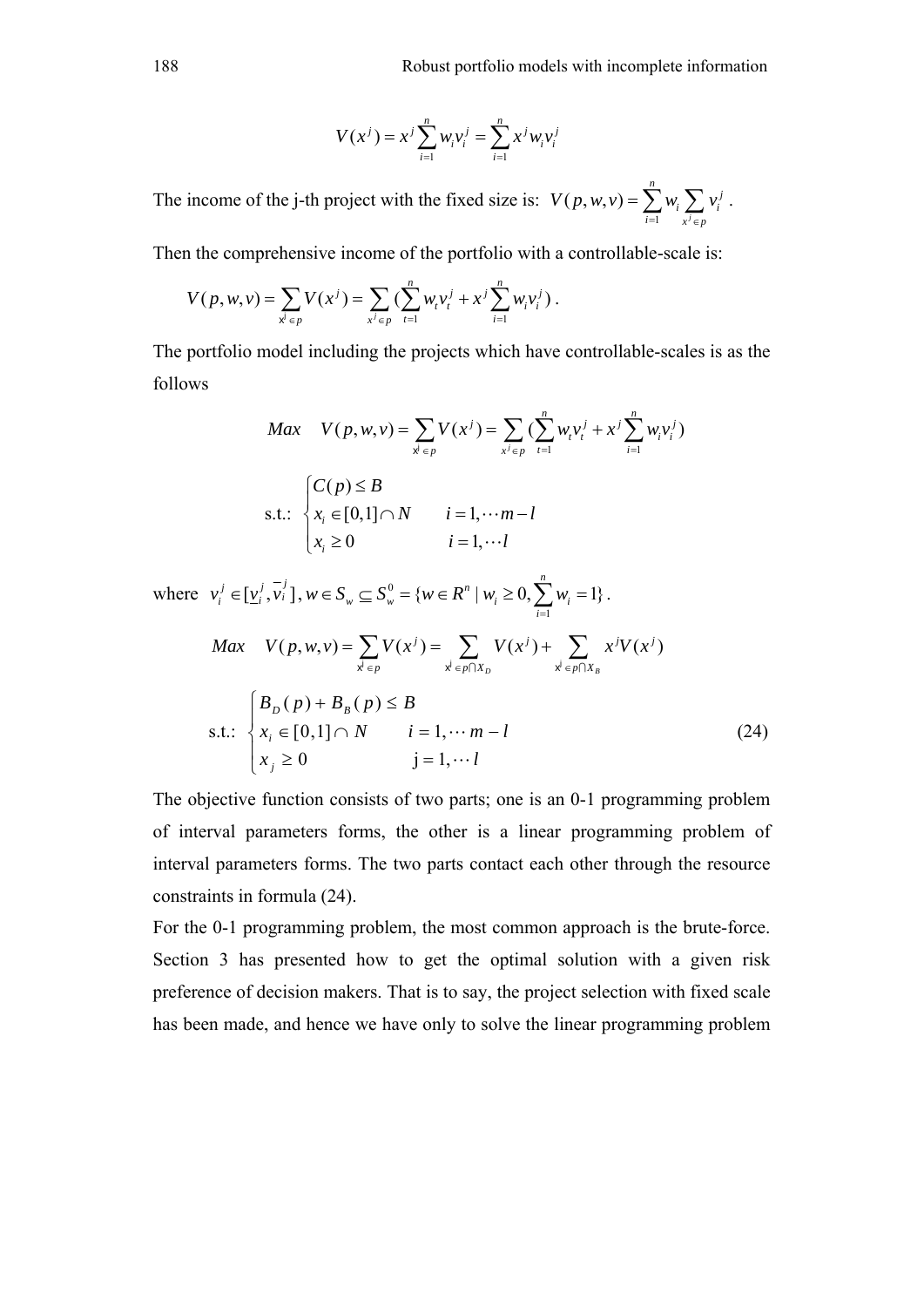of interval parameters forms.

If it has been solved, one can take the solution back to original problem, and set it as the element in alternative set.

Clearly, there is a solution as  $\{x^1, x^2, \dots, x^l, x^{l+1}, \dots, x^m | x^i \in \{0,1\}, i = l+1, \dotsm \}$ , then all the solutions are the elements in the set  $2^{|m|}$ . Then, the residue work is to find the maximum from these elements.

We now solve the following problems step by step:

- 1. For the portfolio with fixed scale, one can solve the linear programming problem, can we further narrow their scopes?
- 2. For a fixed asset project, how to solve the optimal solution of the linear programming problem?
- 3. After solving the project with variable scale, we can give the whole process of solving the optimal solution.

## **4.2 The determine of primary set of parts of the fixed size**

 Let now consider the ratio of the benefit on the cost, and define the original interest rate below.

**Definition 4.2.1.** Denote by  $\frac{i=1}{i}$  $\sum_{i=1}^n$ *i i i j i*  $w_i v$ *c*  $\sum_{i=1}$ *the original interest rate of*  $x<sup>j</sup>$  *with the* 

*resource*  $c_i$ .

**Definition 4.2.2.** We say that  $x^{i} \prec_{c} x^{j}$ , if  $\frac{k=1}{i} \prec \frac{k=1}{i}$  $\sum_{i=1}^n$   $\sum_{j=1}^n$   $\sum_{j=1}^n$  *n*  $k \kappa \sum_{k} w_k \kappa_k$  $k=1$   $\qquad \qquad \swarrow k$ *j i k k*  $w_{\nu}v_{\nu}^j=\sum_{\nu}\psi_{\nu}v_{\nu}$  $c_k^j$  *c*  $\frac{1}{i}$  <  $\frac{k}{i}$  $\sum w_k v_k^j - \sum$ *,*  $\forall c_i \in C$ ,  $x^j \in X_B = \{x^1, \ldots, x^l\}, x^i \in X_D = \{x^1, \ldots, x^{m-l}\}.$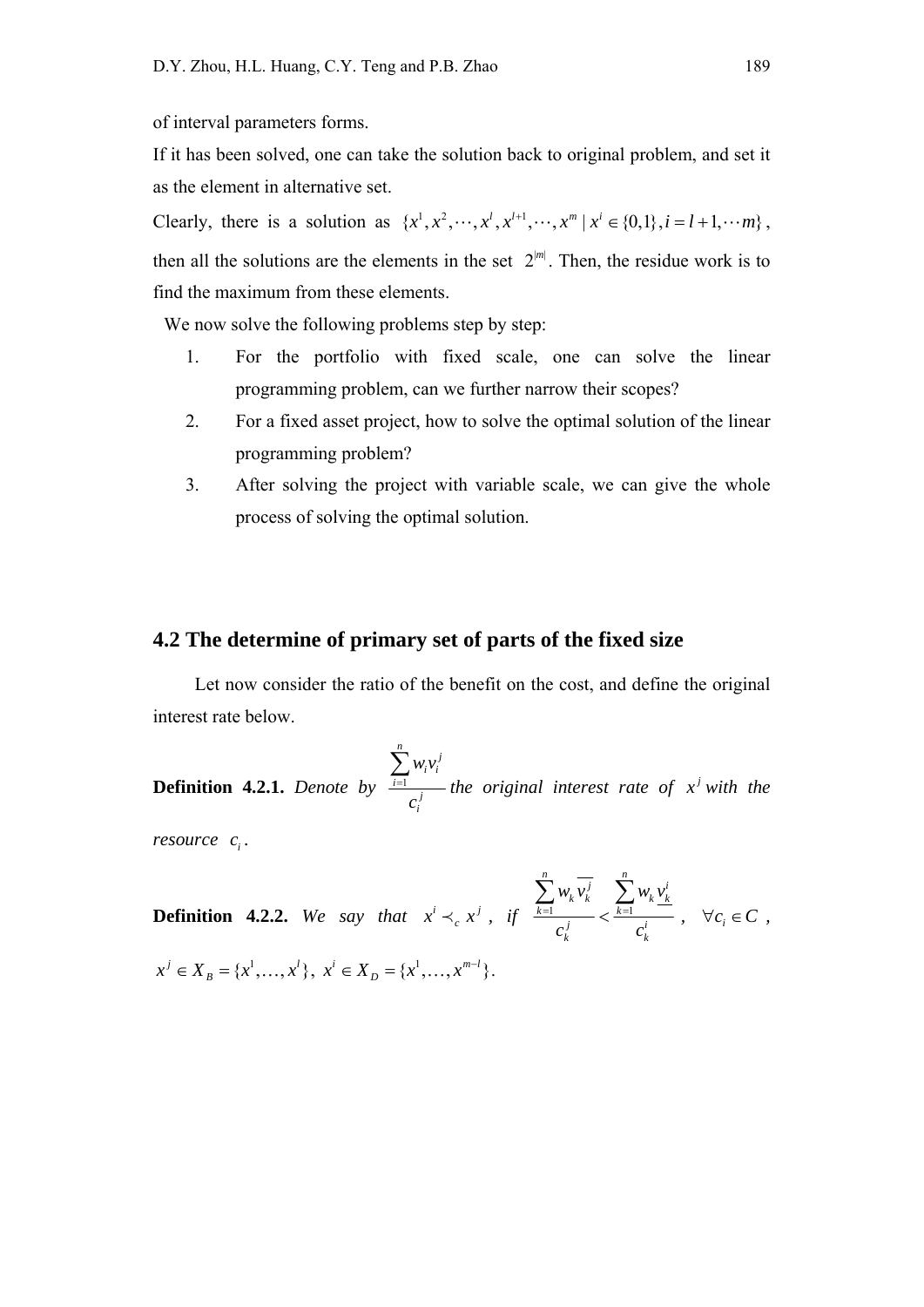It is easy to see that if  $x^{i} \prec_{c} x^{j}$ , the income with any resource  $x^{i}$  is less than  $x^{j}$ . Then the same resource  $x^j$  consumed implies the more benefits. The final set of the optimal solution must not contain  $x^i$ . So, the primary item set can be denoted by  $X_c = \{ x_i \mid x_i \nless x_i, \forall x_i \in X_n \, ; x_i \in X_n \}$ .

# **4.3 Stable solution of risk-free portfolio problem with interval form**

For a fixed portfolio  $p_{p0}$ , the objective function becomes:

$$
Max \quad V(p, w, v) = \sum_{\mathbf{x}^j \in p_{D0}} V(x^j) + \sum_{\mathbf{x}^j \in p \cap X_B} x^j V(x^j)
$$

The constraints become the following forms:  $B_B(p) \leq B - B_D(p)$ 

\n The objective function: \n 
$$
\text{Max } V(p, w, v) = \sum_{i=1}^{l} x^j V(x^j)
$$
\n

\n\n constraint conditions: \n  $\begin{cases} \n \sum_{j=1}^{l} x^j C(x^j) = B - B_D(p) \\
 x^j \geq 0\n \end{cases}$ \n

\n\n  $j = 1, \dots, l$ \n

 $V(x<sup>j</sup>)$  is actually an interval number. Considering the stability of solutions, the decision-makers will have their own risk preferences which are actually a kind of strong constrain condition.

Similar to Section 3.3, the optimal solution  $x_{worst}$  based on the pessimistic criteria is solved, then in this setting the probability of the misjudgment on comprehensive income  $V(x)$  is less than  $p_{false} = P_{worst}$  and the loss of the misjudgment is less than  $l_0 = L_{\text{worst}}$ . Then we keep these solutions in the alternative solution set.

1. The optimal solution based on the pessimistic criteria

When the decision makers think the result is not too bad with the worst case, it's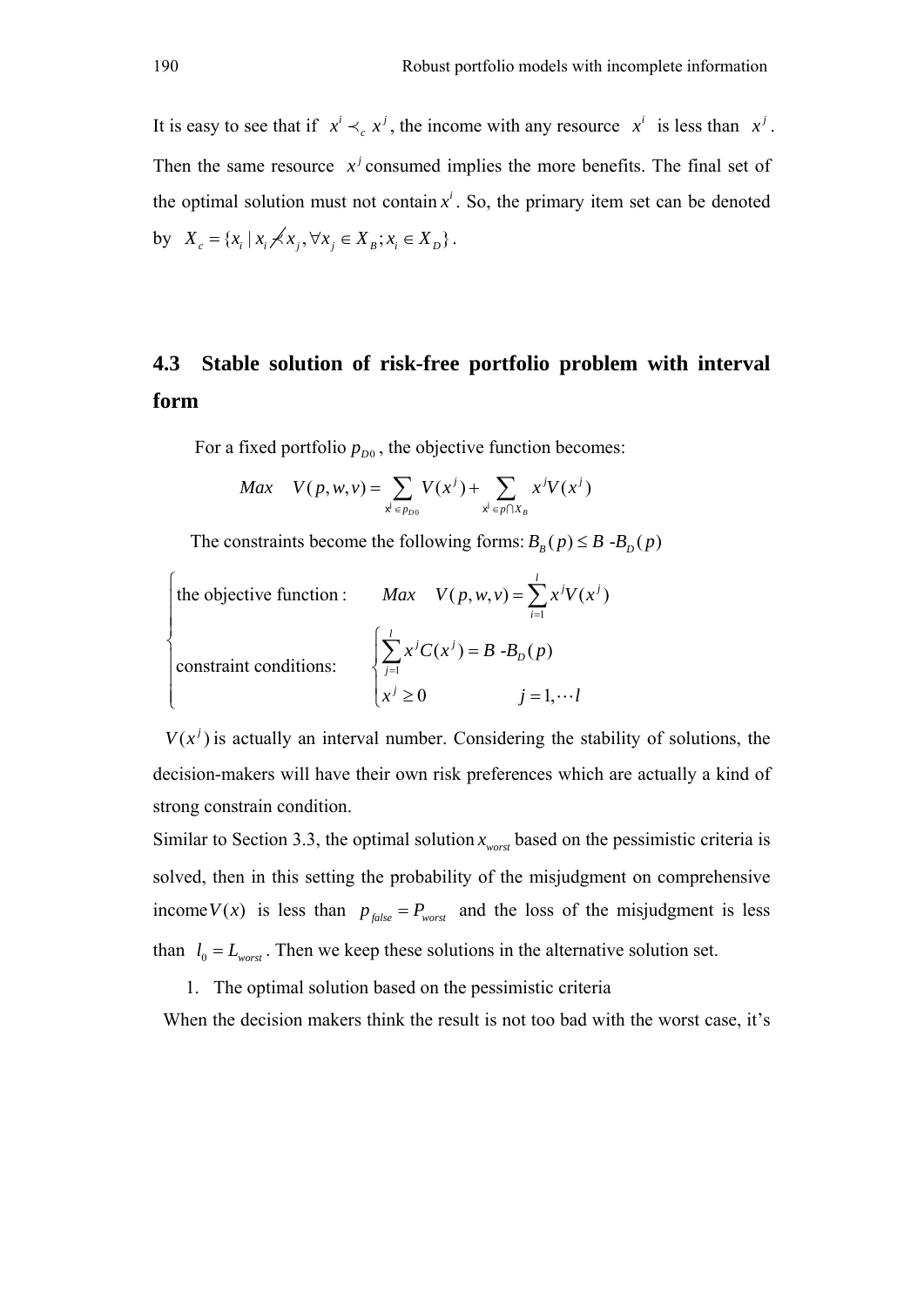clearly the pessimistic criteria (max-min criteria). The interval number linear programming problem mentioned above is transformed as follows:

\n The objective function: \n 
$$
\text{Max } V(x, v) = \sum_{i=1}^{l} x^j \underline{V}(x^i)
$$
\n

\n\n constraint conditions: \n  $\begin{cases} \n \sum_{x^i \in p} x^j C(x^i) \leq B - B_D(p_{D0}) \\ \n x_i \geq 0 \n \end{cases}$ \n \n  $i = 1, \dots, l$ \n

This problem can be solved with the ordinary linear programming simplex method.

Assume the solution is  $x_{worst} = (x_{w_1}, \dots, x_{w_l})^T$ , denote the comprehensive income corresponding to  $x_{worst}$  by  $V(x_{worst})$ .

2. The limit of the misjudgment probability

It is not hard to see that the probability of  $\tilde{a} \geq \tilde{b}$  is the centre  $m(b)$  of  $\tilde{b}$  on the interval  $\tilde{a}$ , when the interval is completely contained and the information is unknown.

**Theorem 4.3.1** If the two internal numbers  $\tilde{a} = [\underline{a}, \overline{a}]$  and  $\tilde{b} = [\underline{b}, \overline{b}]$  meet  $a \le b \le \overline{b} \le \overline{a}$ , then  $p(\tilde{a} \ge \tilde{b}) = p(\tilde{a} \ge m(b)) = \frac{a - m(b)}{a}$  $\geq \tilde{b}$ ) =  $p(\tilde{a} \geq m(b)) = \frac{a - m(b)}{\overline{a} - a}$ .

**Proof.** As shown in Figure 8,  $p(\tilde{a} \ge \tilde{b}) = \frac{\overline{a} - \frac{1}{2}(\overline{b} + \underline{b})}{\overline{a}} = \frac{\overline{a} - m(b)}{\overline{a}}$  $\geq \tilde{b}$ ) =  $\frac{a-\frac{1}{2}(b+b)}{a-a}$  =  $\frac{a-m}{a-a}$  $\tilde{k}$ 



Figure 8: The figure of Theorem 4.3.1

As the probability of misjudgment on comprehensive income  $V(x)$  relative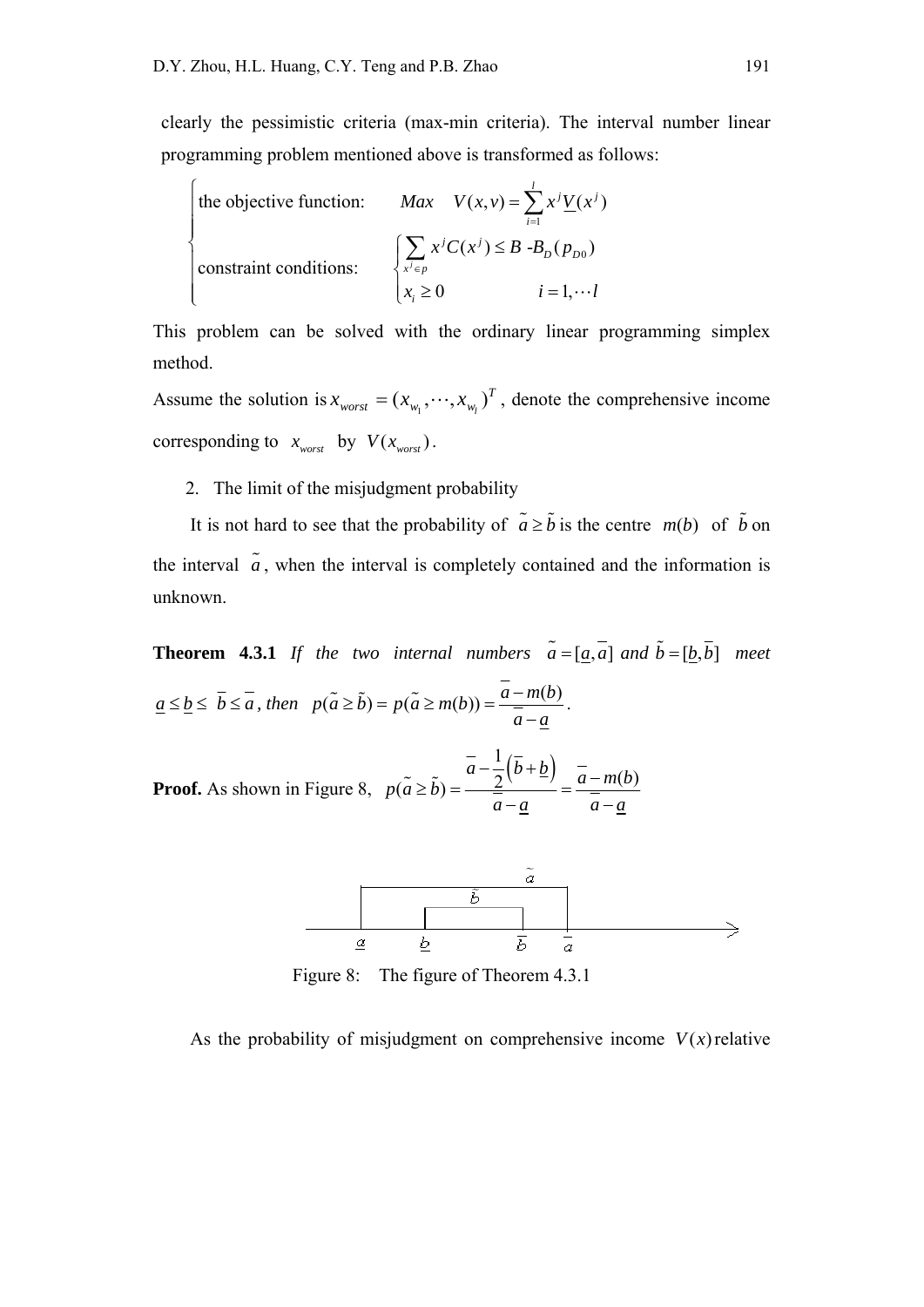to  $x_{worst}$  is less than  $p_{false} = P_{worst}$ , then

$$
\frac{\sum_{i=1}^{l} x^{j} \overline{V}(x^{j}) - \frac{1}{2} V(x_{worst})}{\sum_{i=1}^{l} x^{j} \overline{V}(x^{j}) - \sum_{i=1}^{l} x^{j} \underline{V}(x^{j})} \ge 1 - P_{worst}.
$$

Then, the following formulae are obtained:

$$
\sum_{i=1}^{l} x^{j} \overline{V}(x^{j}) - \frac{1}{2} V(x_{worst})
$$
\n
$$
\sum_{i=1}^{l} x^{j} \overline{V}(x^{j}) - \sum_{i=1}^{l} x^{j} \underline{V}(x^{j})
$$
\n
$$
\Leftrightarrow \sum_{i=1}^{l} x^{j} \overline{V}(x^{j}) - \frac{1}{2} V(x_{worst}) \ge (1 - P_{worst}) (\sum_{i=1}^{l} x^{j} \overline{V}(x^{j}) - \sum_{i=1}^{l} x^{j} \underline{V}(x^{i}))
$$
\n
$$
\Leftrightarrow P_{worst} \sum_{i=1}^{l} x^{j} \overline{V}(x^{j}) + (1 - P_{worst}) \sum_{i=1}^{l} x^{j} \underline{V}(x^{j}) \le \frac{1}{2} V(x_{worst})
$$
\n
$$
\Leftrightarrow \sum_{i=1}^{l} \Big( P_{worst} \cdot \overline{V}(x^{j}) \Big) \cdot x^{j} + \sum_{i=1}^{l} \Big( (1 - P_{worst}) \cdot \underline{V}(x^{j}) \Big) \cdot x^{j} \le \frac{1}{2} V(x_{worst})
$$
\n
$$
\Leftrightarrow \sum_{i=1}^{l} \Big( P_{worst} \cdot \overline{V}(x^{j}) + (1 - P_{worst}) \cdot \underline{V}(x^{j}) \Big) \cdot x^{j} \le \frac{1}{2} V(x_{worst})
$$

### 3. The loss of the misjudgment

When the loss of misjudgments is less than  $l_0 = L_{worst}$ , and one can add a constraint condition:

$$
\overline{V}(x_{\text{worst}}) - \sum_{i=1}^{l} x^{j} \underline{V}(x^{j}) \le L_{\text{worst}}
$$

By a direct computation, one arrives at:

$$
\overline{V}(x_{worst}) - \sum_{i=1}^{l} x^{j} \underline{V}(x^{i}) \le L_{worst} \Leftrightarrow \sum_{i=1}^{l} \underline{V}(x^{i}) x^{j} \ge \overline{V}(x_{worst}) - L_{worst}
$$
(25)

It is easy to see that the solutions meeting only the above conditions are stable. Now we select the one with the highest expectation among them. As the information in intervals is unknown, the expectation is exactly the median of interval numbers. Hence, the objective function is: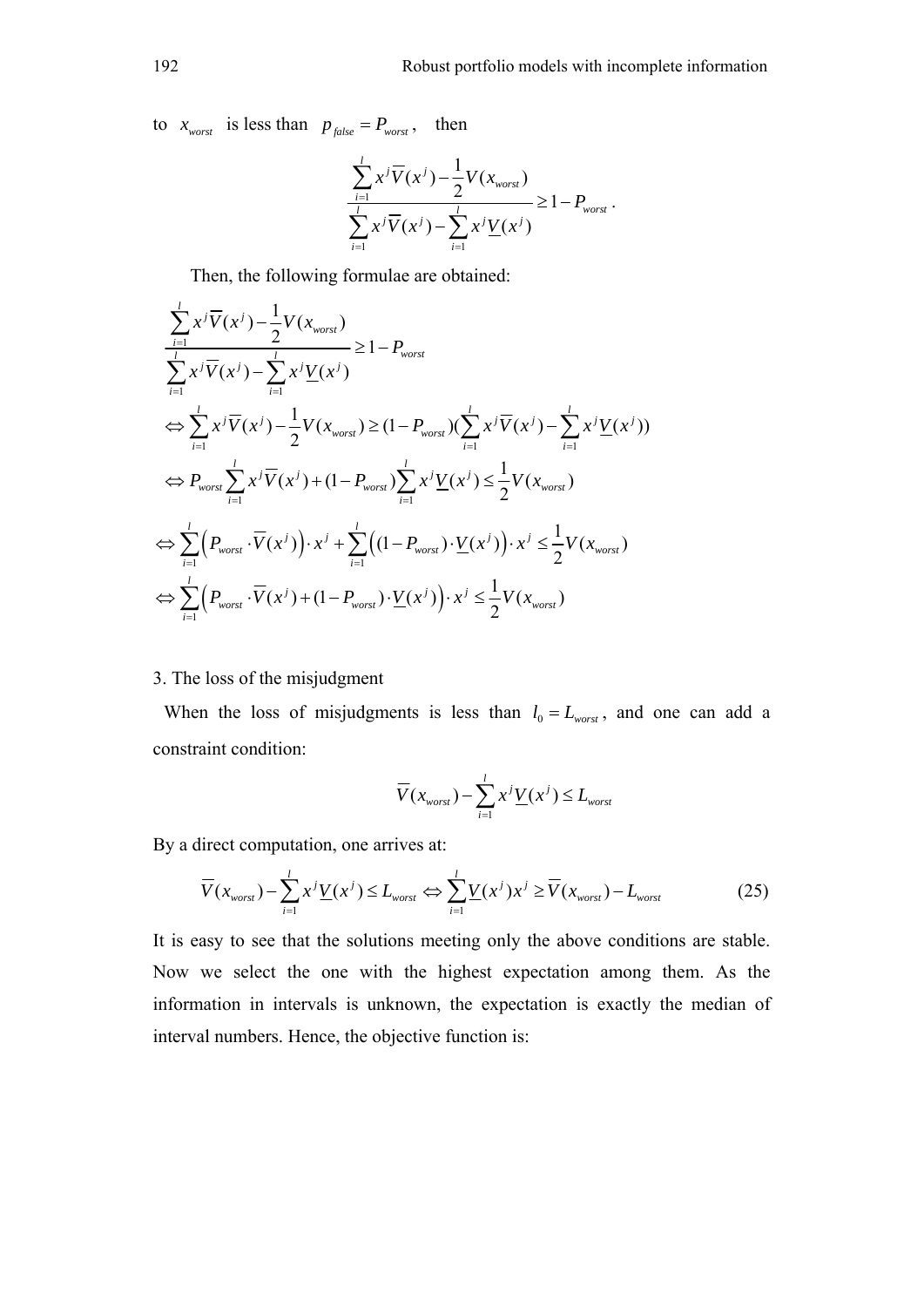$$
Max \quad V(x,v) = \frac{1}{2} \sum_{i=1}^{l} \left( \underline{V}(x^{i}) + \overline{V}(x^{i}) \right) x^{i}
$$

With the two constraint conditions above, the solution is actually the maximum expectation that meets the probability of misjudgments and the loss of misjudgments. The linear programming problem is transformed as follows:

$$
Max \quad V(x,v) = \frac{1}{2} \sum_{i=1}^{l} \Big( \underline{V}(x^{j}) + \overline{V}(x^{j}) \Big) x^{j}
$$
\n
$$
\Biggl\{ \sum_{x^{j} \in p} x^{j} C(x^{j}) \leq B - B_{D}(p_{D0})
$$
\n
$$
i = 1, \cdots l
$$
\n
$$
\Biggl\{ \sum_{i=1}^{l} \Bigl( P_{worst} \cdot \overline{V}(x^{j}) + (1 - P_{worst}) \cdot \underline{V}(x^{j}) \Bigr) \cdot x^{j} \leq \frac{1}{2} V(x_{worst})
$$
\n
$$
\Biggl\{ \sum_{i=1}^{l} \underline{V}(x^{j}) x^{j} \geq \overline{V}(x_{worst}) - L_{worst}
$$
\n
$$
(26)
$$

This is a simple linear programming problem and it can be easily solved.

## **4.4 Decision making process of portfolios with the variable scale**

 By integrating 0-1 interval parametric programming and the interval parameter linear programming, we can present the decision making processes in the following algorithm form.

## **Algorithm 4.4.1**

Step1 Use Formula (9) to calculate weight;

Step2 Solve the original interest rate according to Definition 4.2.1. Remove the inferior alternative projects according to Definition 4.2.2. Denote the residue set rejected the inferior alternative projects by  $X_c$ , and denote the set meeting resource constraints in  $X_c$  by  $P_c(S)$ .

Step3 Make Cycles. While  $P_C(S) \neq \emptyset$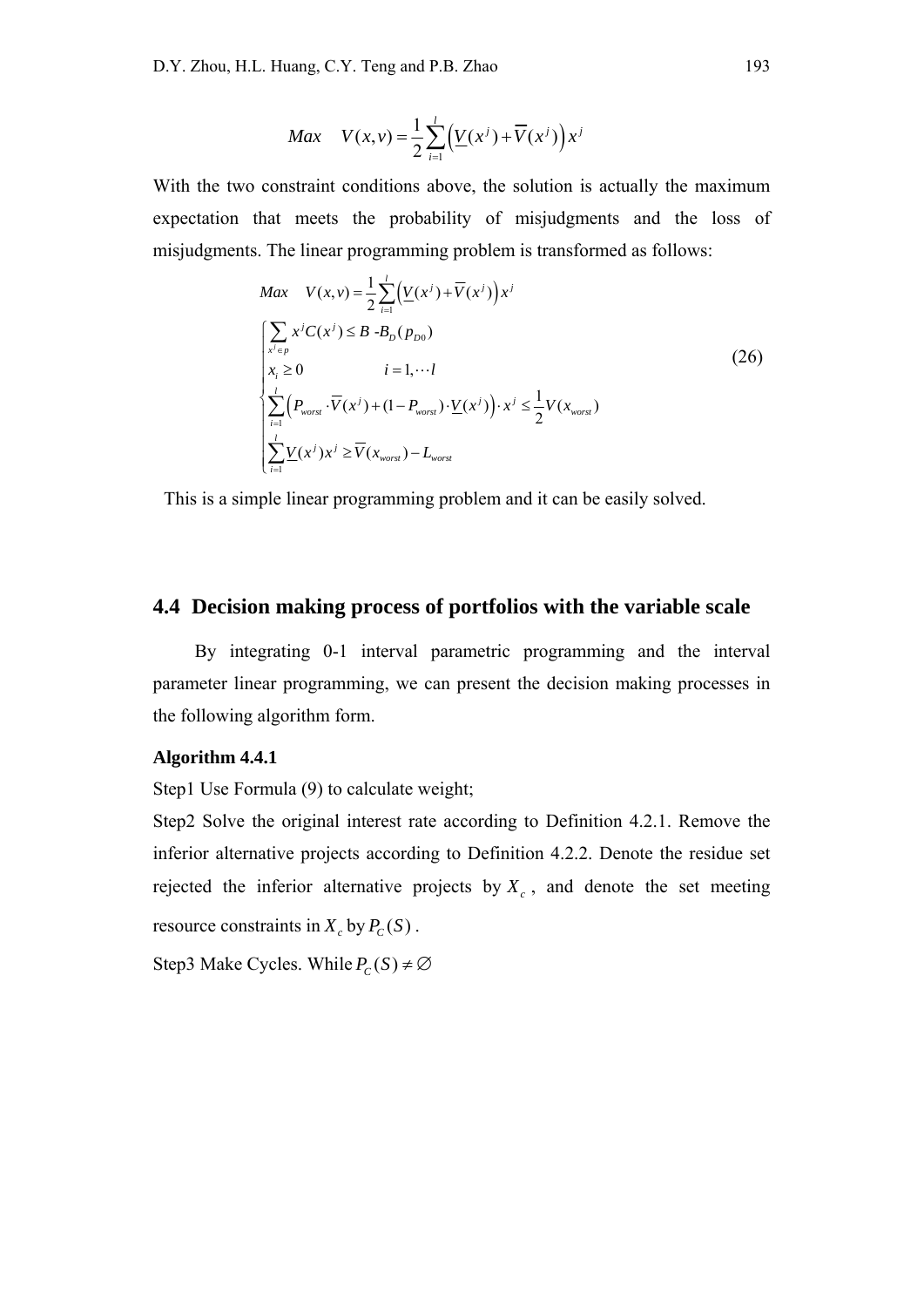- a) Take  $p \in P_C(S)$ , solve the linear programming problem (25), and denote the solution by  $x_n$ .
- b) Add  $x_p$  into the empty set  $P_0(S)$ .
- c)  $P_C(S) = P_C(S) \setminus p$

Step 4 Use Algorithm 3.3.1 to get the stable optimal solution of  $P_0(S)$ .

# **4.5 Application Analysis**

The indicators investigated by projects are: the cash flows  $u_1$ , the number  $u_2$  of new customers, the duty-free amount  $u_3$ , the long-term development  $u_4$ , the corporate image  $u_5$ , the good response  $u_6$  of employees. The fund used by the companies is limited to 500,000, HR is limited to 500,000.

A set of alternative projects is  $\{x_1, x_2, x_3, x_4, x_5, x_6, x_7\}$ , where  $x_1, x_2, x_3, x_4, x_6, x_7\}$  $x<sub>5</sub>$  are projects with the fixed scale,  $x<sub>6</sub>, x<sub>7</sub>$  are projects with the variable scale. The comprehensive scores of each project are shown in Table 3 ( $x_6$  and  $x_7$  indicate the values corresponding to the capital investment of 10000).

|    | $U_1(10000)$ | $U_2$    | $U_3(10000)$ | $U_4$        | $U_5$        | $U_6$        |
|----|--------------|----------|--------------|--------------|--------------|--------------|
| x1 | [85, 90]     | [90, 92] | [0.91, 0.94] | [0.92, 0.95] | [0.89, 0.91] | [0.92, 0.97] |
| x2 | [91, 94]     | [81,96]  | [0.83, 0.99] | [0.87, 0.96] | [0.86, 0.98] | [0.86, 0.97] |
| x3 | [88, 91]     | [82, 85] | [0.90, 0.93] | [0.90, 0.93] | [0.85, 0.89] | [0.90, 0.92] |
| x4 | [92, 96]     | [91, 94] | [0.85, 0.88] | [0.85, 0.89] | [0.84, 0.90] | [0.91, 0.94] |
| x5 | [86, 89]     | [89, 92] | [0.91, 0.95] | [0.92, 0.93] | [0.91, 0.93] | [0.85, 0.88] |
| x6 | [29, 33]     | [29, 34] | [0.24, 0.27] | [0.27, 0.28] | [0.27, 0.32] | [0.29, 0.33] |
| x7 | [29, 31]     | [27,31]  | [0.29, 0.32] | [0.31, 0.34] | [0.30, 0.33] | [0.27, 0.29] |

Table 3: The comprehensive scores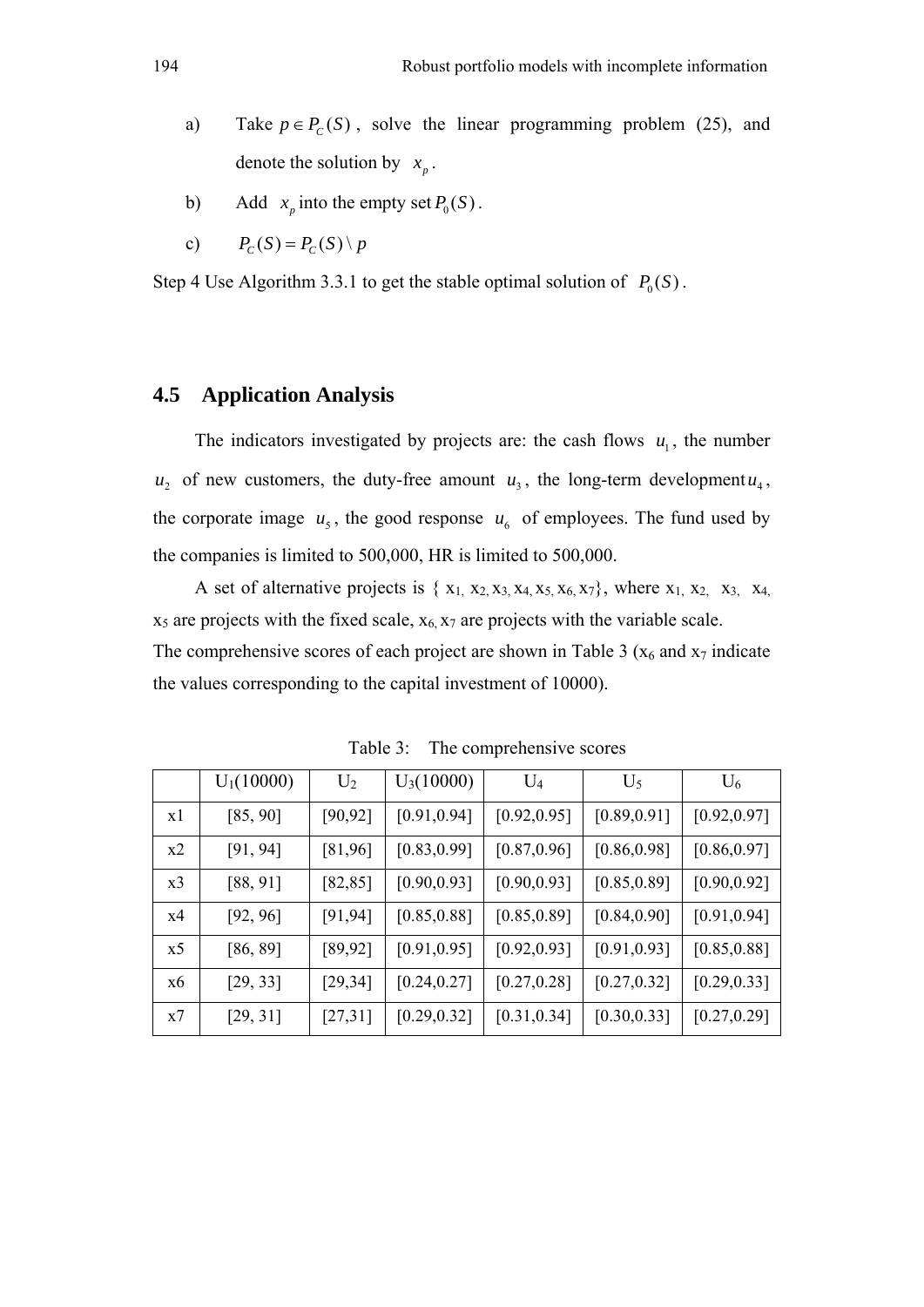The resource constraints of each project are shown in Table 4 ( $x_6$  and  $x_7$  indicate the values corresponding to the capital investment of 10000).

|                | $C_1$ (10000) | $C_2$ (number of people) |
|----------------|---------------|--------------------------|
| $\mathrm{X}_1$ | 35            | 30                       |
| $X_2$          | 27            | 26                       |
| $X_3$          | 32            | 32                       |
| $\rm X_4$      | 28            | 29                       |
| $X_5$          | 34            | 32                       |
| $X_6$          | 1.0           |                          |
|                |               | 19                       |

Table 4: The resource consumptions

Solve the optimal program according to Algorithm 4.4.1 described in Section 4.4. Step1: First normalize it:

Table 5: Normalized decision matrix

| $U_1$ | $U_2$ | $U_3$ | $U_4$ | $U_5$                                                                                      | $U_6$ |
|-------|-------|-------|-------|--------------------------------------------------------------------------------------------|-------|
|       |       |       |       | $[X_1$ [0.377,0.401][0.344,0.411][0.387,0.423][0.402,0.422]] [0.384,0.410][0.415,0.427]]   |       |
|       |       |       |       | $[X_2$ [0.379,0.416][0.381,0.423][0.385,0.425][0.391,0.429]] [0.416,0.438] [0.384,0.439]]  |       |
|       |       |       |       | $[X_3[0.384, 0.408][0.367, 0.376][0.401, 0.433][0.397, 0.434][0.386, 0.410][0.398, 0.434]$ |       |
|       |       |       |       | $[X_4[0.381, 0.401][0.412, 0.429][0.377, 0.433][0.407, 0.424][0.395, 0.425][0.407, 0.427]$ |       |
|       |       |       |       | $[X_5[0.382, 0.413][0.412, 0.413][0.397, 0.414][0.401, 0.413][0.412, 0.414][0.380, 0.397]$ |       |

Then by using formula (9), we can calculate the weight as follows:

*w* = (0.1662, 0.1691, 0.1554, 0.1582, 0.1936, 0.1579)

Step 2: According to Definition 4.2.1 and Definition 4.2.2, we calculate the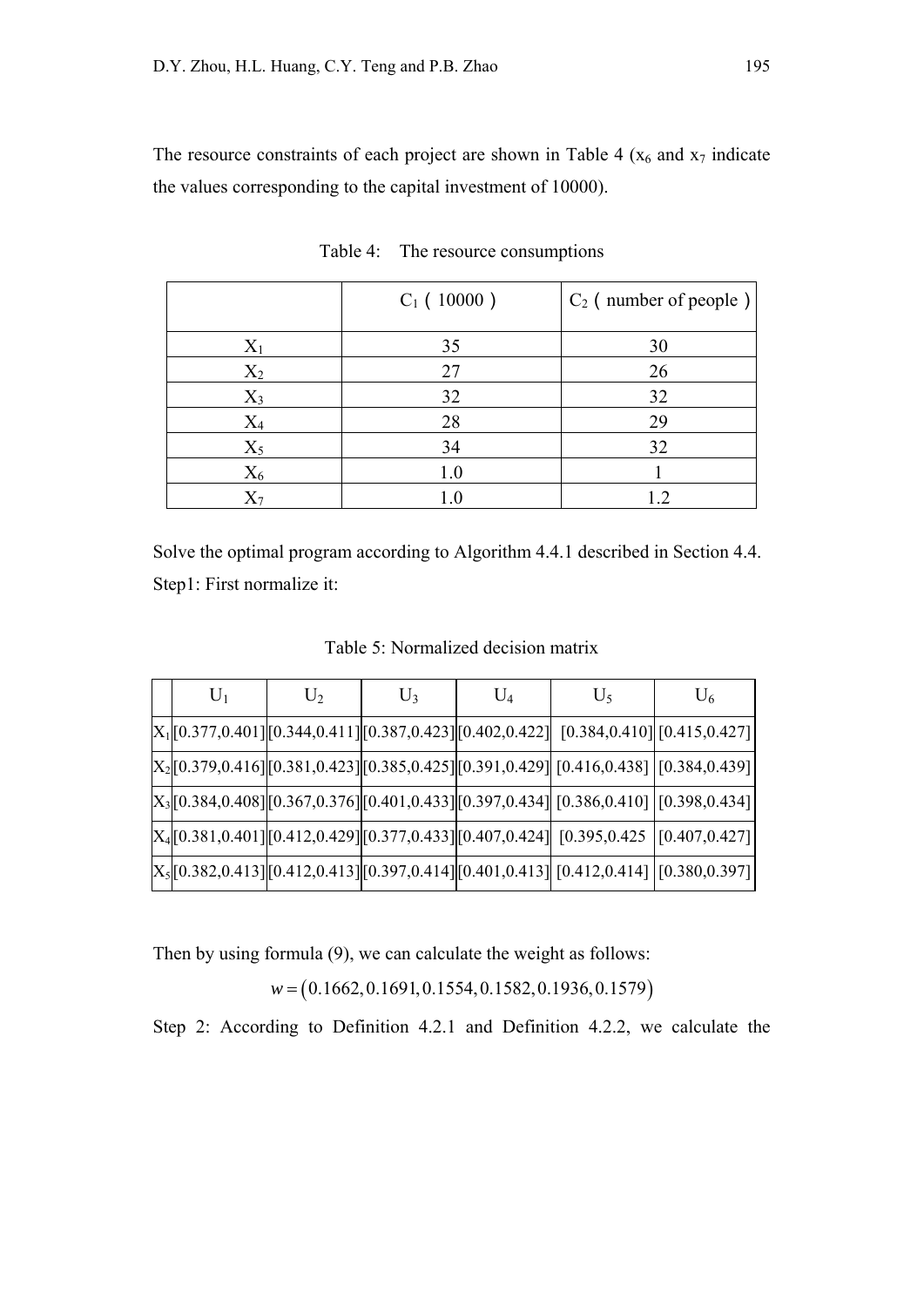original interest rate of each project and compare them, and obtain the results as follows:

After screening, the projects  $x_1, x_3, x_5$  with fixed scales are screened out,  $x_2, x_4$  are left. So the primary project set is  $X_c = \{x_2, x_4, x_6, x_7\}$ . Then we can consider the resource constraints and get  $P_C(S) = \{ \{x_6, x_7\}, \{x_2, x_6, x_7\}, \{x_4, x_6, x_7\} \}$ , which shows that each portfolio is contained, and the coefficients of  $x<sub>6</sub>$ ,  $x<sub>7</sub>$  can be adjusted.

Step 3: Use formula (26) to solve the three portfolios in the set one by one. The number is normalized and satisfies the additivity. Here, the authors only describe  ${x_4, x_6, x_7}$  and list the results of others.

Taking  $p_{false} = 0.4$ , the loss of misjudgments is less than  $l_0 = 0.03$ , by using formula (26) and the normalized matrix, we get the following problem:

$$
\begin{cases}\n\text{objective function}: & \text{Max} \quad V(x, v) = 0.386x_6 + 0.416x_7 + 0.410 \\
& \begin{cases}\n28 + x_6 + x_7 \le 50 \\
29 + x_6 + 1.2x_7 \le 50\n\end{cases} \\
\text{constraint conditions}: & \begin{cases}\n28 + x_6 + x_7 \le 50 \\
29 + x_6 + 1.2x_7 \le 50 \\
x_6 \ge 0 \\
0.092x_6 + 0.104x_7 \le 1.872 \\
0.112x_6 + 0.118x_7 \ge 0.422\n\end{cases}\n\end{cases}
$$

We can solve this problem and arrive at  $\begin{cases} \begin{array}{c} \begin{array}{c} \end{array} \\ \end{cases}$ 7 9.16 9.89 *x*  $\begin{cases} x_6 = \\ x_7 = \end{cases}$  $\begin{cases} x_6 & \text{if } 6 \leq x_1 \\ x_7 & = 9.89 \end{cases}$ , and for the project  $x_4$ ,

the whole solution set is given as  ${x_4 = 1, x_6 = 9.16, x_7 = 9.89}$ .

Similarly, the authors can arrive at

$$
\{x_2 = 1, x_6 = 9.74, x_7 = 10.50\}, \{x_6 = 21.81, x_7 = 23.50\}.
$$

Step 4: According to Algorithm 3.3.1, and comparing three portfolios, then we have the optimal solution as  ${x_4 = x_6 = 9.158, x_7 = 9.89}$ .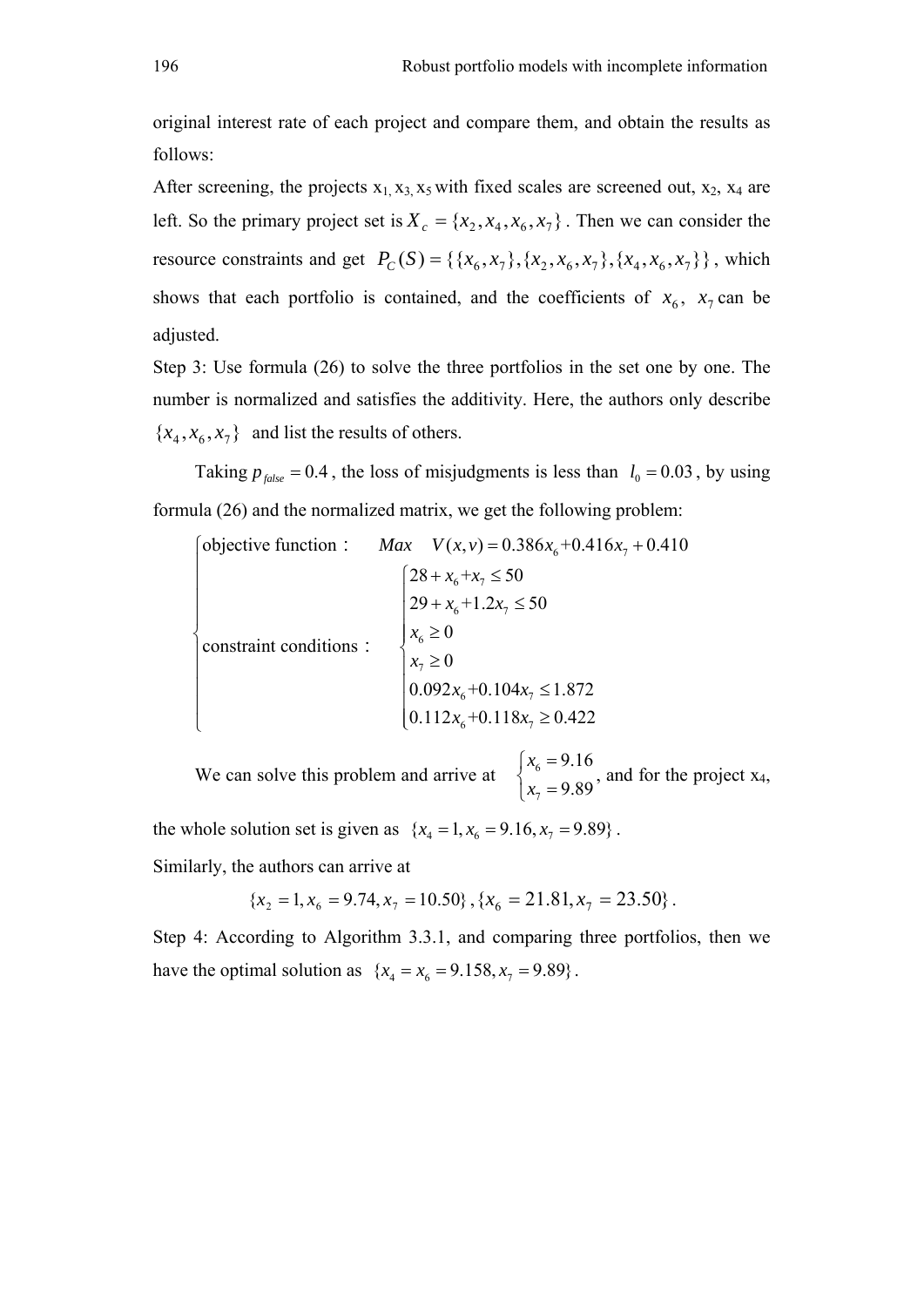# **References**

- [1] G. Almati and J. Herzberger, *Introduction to interval computations*, New York, Academic Press, 1983.
- [2] D. Asher, A linear programming model for the allocation of R&D efforts, *IEEE Transactions on Engineering Management*, **9**(4), (1962), 154-157.
- [3] J. F. Bard, R. Balachandra and P.E. Kaufmann, An interactive approach to R&D project selection and termination, *IEEE Transactions on Engineering Management*, **35**, (1988), 139-146.
- [4] G. Beaujon, S. Marin and G. McDonald, Balancing and optimizing portfolio of R&D projects, *Naval Research Logistics*, **48**(1), (2001), 18-40.
- [5] R.E. Bellman and L.A. Zadeh, Decision making in a fuzzy environment, *Management Science*, **17**, (1970), 141-164.
- [6] A. Charnes and W. Cooper, *Management models and industrial applications of linear programming*, New York, John Wiley & Sons, 1961.
- [7] G.B. Dantzig, *Reminiscenes about the origins of linear programming*, Berlin, Springer, 1983.
- [8] M. Diekinson, A. Thornton and S. Graves, Technology portfolio management: optimizing interdependent projects over multiple time periods, *IEEE Translations on Engineering Management*, **48**(4), (2001), 515-527.
- [9] M. Ehrgott and X. Gandibleux, A survey and annotated bibliography of multi-objective combinatorial optimization, *OR Spektrum*, **22**, (2000), 425-460.
- [10] Golabi, C.W. Kirkwood and A. Sicherman, Selecting a portfolio of solar energy projects using multiattribute preference theory, *Management Science*, **27**, (1981), 174-189.
- [11] S. Greco, B. Matarazzo and R. Slowinski, Rough sets theory for multicriteria decision analysis, *European J. Operational Research*, **129**, (2001), 1-147.
- [12] D.L. Hall and A. Naudia, An interactive approach for selecting IR&D projects, *IEEE Transactions on Engineering Management*, **37**, (1990),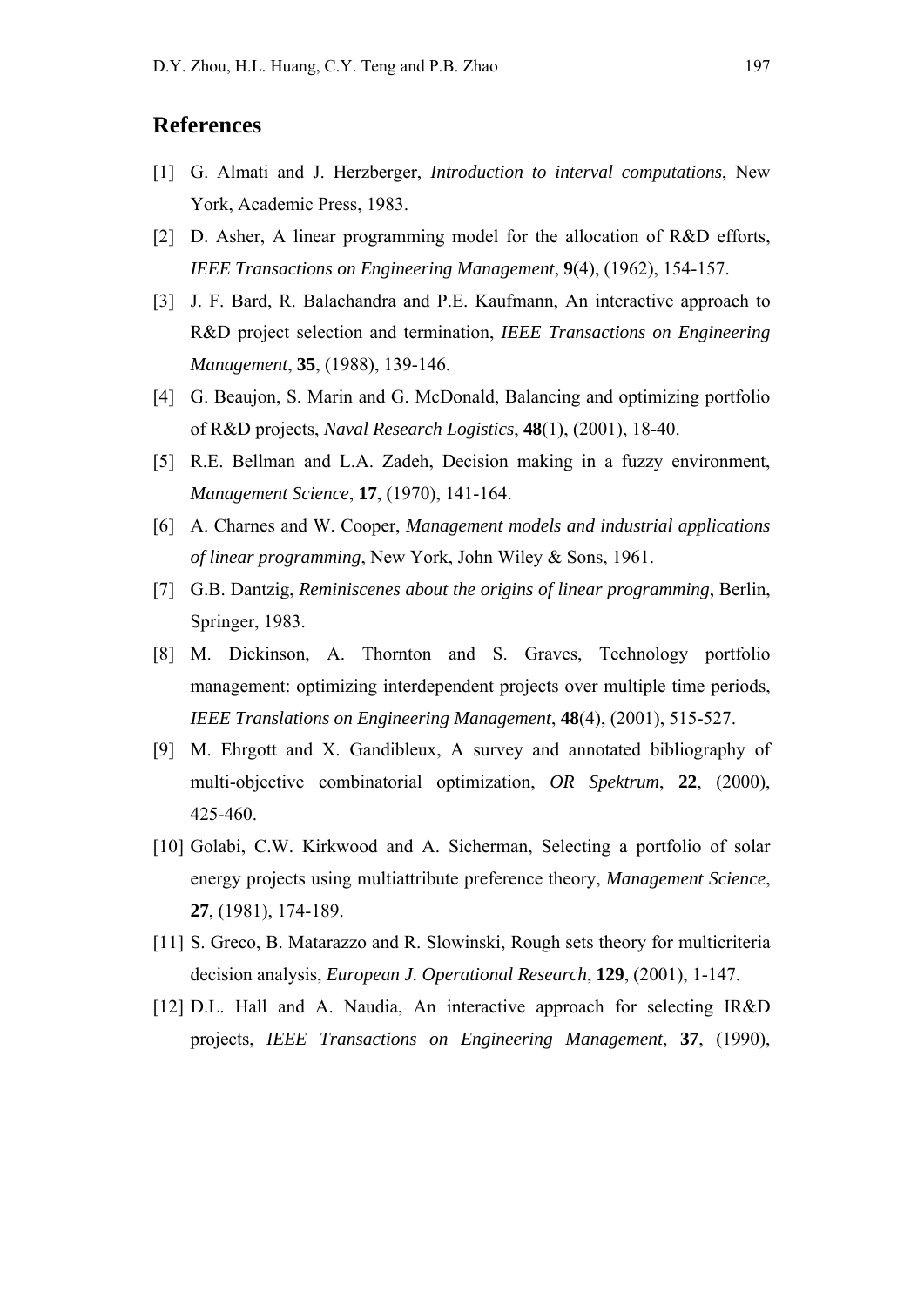126-133.

- [13] C.L. Hwang and K. Yoon, *Multiple attribute decision making-methods and applications: a state-of-the-art survey*, New York, Springer-Verlag, 1981.
- [14] G. Iyengar and D. Goldfarb, Robust portfolio selection problems, *Mathematics of Operations Research*, **28**(1), (2001), 1-38.
- [15] C.E. Kleinmuntz and D.N. Kleinmuntz, Strategic approaches for allocating capital in healthcare organizations, *Healthcare Financial Management*, **53**, (1999), 52-58.
- [16] H. Konno and K. Suzuki, A Mean-variance-skewness optimization model, *J. of the Operations Research Society of Japan*, **38**, (1995), 173-187.
- [17] Juuso Liesiöa, Pekka Milda and Ahti Salo, Preference programming for robust portfolio modeling and project selection, *European Journal of Operational Research*, **181**, (2007), 1488-1505.
- [18] T. Luehrman, What's it worth? A general manager's guide to valuation, *Harvard Business Review*, **74**, (1997), 132-142.
- [19] H. Markowitz, Portfolio selection, *The Journal of Finance*, **7**(1), (1952), 77-91.
- [20] H.M. Markowitz, *Portfolio selection: efficient diversification of investment*, New York, John Wiley & Sons, 1959.
- [21] F.W. McFarlan, Portfolio approach to information systems, *Harvard Business Review*, **59**(5), (1981), 142-150.
- [22] K.R. MacCrimmon, *An overview of multiple objective decision making*, University of South Carolina Press, 1973.
- [23] J.C.T. Mao, Models of capital budgeting, E-V vs. E-S., *J. of Financial and Quantitative Analysis*, **5**, (1970), 657-675.
- [24] J. Mossin*,* Optimal multi-period portfolio policies, *Journal of Business*, **41**, (1968), 215-229.
- [25] J. Von Neumann and O. Morgenstern, *Theory of games and economic behavior*, Princeton: Princeton University Press, 1944.